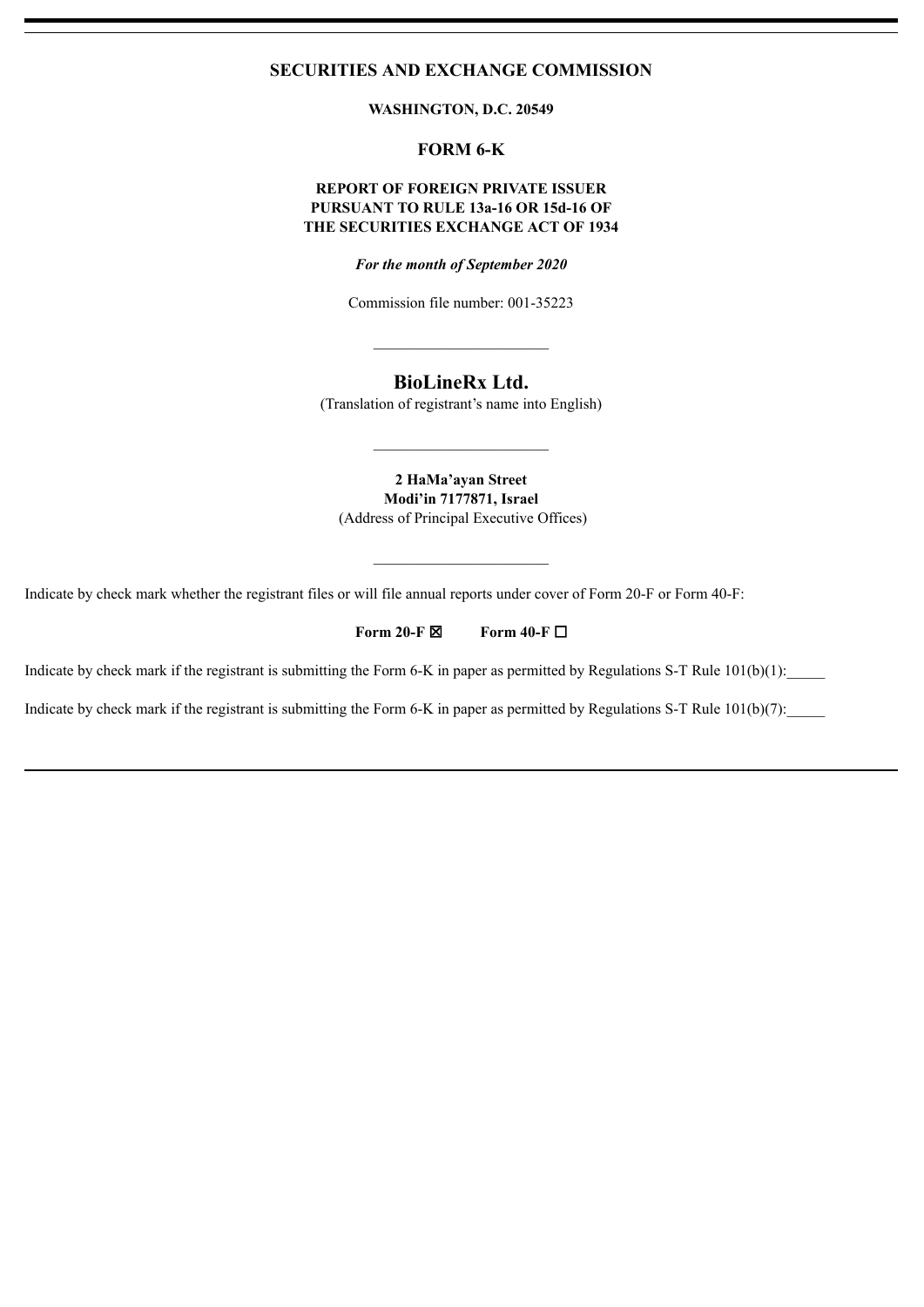On September 25, 2020, BioLineRx Ltd. (the "Company") entered into an at-the-market Offering Agreement (the "Offering Agreement") with H.C. Wainwright & Co., LLC, as agent ("H.C. Wainwright"), pursuant to which the Company may offer and sell, from time to time through H.C. Wainwright, as sales agent, American Depositary Shares, each representing fifteen ordinary shares, par value NIS 0.1 per share of the Company (the "Ordinary Shares"), having an aggregate offering price of up to \$25.0 million (the "ADSs").

The offer and sale of the ADSs will be made pursuant to a shelf registration statement on Form F-3 and the related prospectus (File No. 333- 222332) filed by the Company with the Securities and Exchange Commission (the "SEC") on December 28, 2017 and declared effective by the SEC on January 19, 2018, as supplemented by a prospectus supplement (the "Prospectus Supplement") dated September 25, 2020 and filed with the SEC pursuant to Rule 424(b) under the Securities Act of 1933, as amended (the "Securities Act"). Pursuant to the Prospect Supplement, the Company may offer and sell ADSs having an aggregate offering price of up to \$1,800,000.

Pursuant to the Offering Agreement, H.C. Wainwright may sell the ADSs by any method permitted by law deemed to be an "at the market offering" as defined in Rule 415 of the Securities Act, including sales made by means of ordinary brokers' transactions, including on The Nasdaq Capital Market, at market prices or as otherwise agreed with H.C. Wainwright. H.C. Wainwright will use commercially reasonable efforts consistent with its normal trading and sales practices to sell the ADSs pursuant to the Offering Agreement from time to time, based upon instructions from the Company, including any price or size limits or other customary parameters or conditions the Company may impose.

The Company is not obligated to make any sales of the ADSs under the Offering Agreement. The offering of ADSs pursuant to the Offering Agreement will terminate upon the earliest of (a) the sale of all of the ADSs subject to the Offering Agreement and (b) the termination of the Offering Agreement by H.C. Wainwright or the Company, as permitted therein.

The Company will pay H.C. Wainwright a commission rate equal to 3.0% of the gross sales price from each sale of ADSs pursuant to the Offering Agreement and has agreed to provide H.C. Wainwright with customary indemnification and contribution rights.

The Company will also reimburse H.C. Wainwright for certain specified expenses in connection with entering into the Offering Agreement. The Offering Agreement contains customary representations and warranties and conditions to the sale of the ADSs pursuant thereto.

The foregoing description of the Offering Agreement is not complete and is qualified in its entirety by reference to the full text of such agreement, a copy of which is filed herewith as Exhibit 10.1 to this Report on Form 6-K and is incorporated herein by reference.

Effective September 24, 2020, that certain At-the-Market Sales Agreement, dated October 31, 2017 between the Company and BTIG, LLC was terminated.

This Report on Form 6-K shall not constitute an offer to sell or the solicitation of an offer to buy the ADSs discussed herein, nor shall there be any offer, solicitation, or sale of securities in any state in which such offer, solicitation or sale would be unlawful prior to registration or qualification under the securities laws of any such state.

Attached hereto are the following exhibits:

| Exhibit No. | <b>Description</b>                                                                                             |
|-------------|----------------------------------------------------------------------------------------------------------------|
| <u>5.1</u>  | Opinion of Yigal Arnon & Co., Israeli Counsel to the Company                                                   |
| 10.1        | At-the-Market Sales Agreement, dated September 25, 2020, between BioLineRx Ltd. and H.C. Wainwright & Co., LLC |
| <u>23.1</u> | <u>Consent of Yigal Arnon &amp; Co., Israeli Counsel to the Company (included in Exhibit 5.1)</u>              |

This Form 6-K is hereby incorporated by reference into all effective registration statements filed by the registrant under the Securities Act of 1933, including, without limitation, the Company's registration statement on Form F-3 (File No. 333-222332).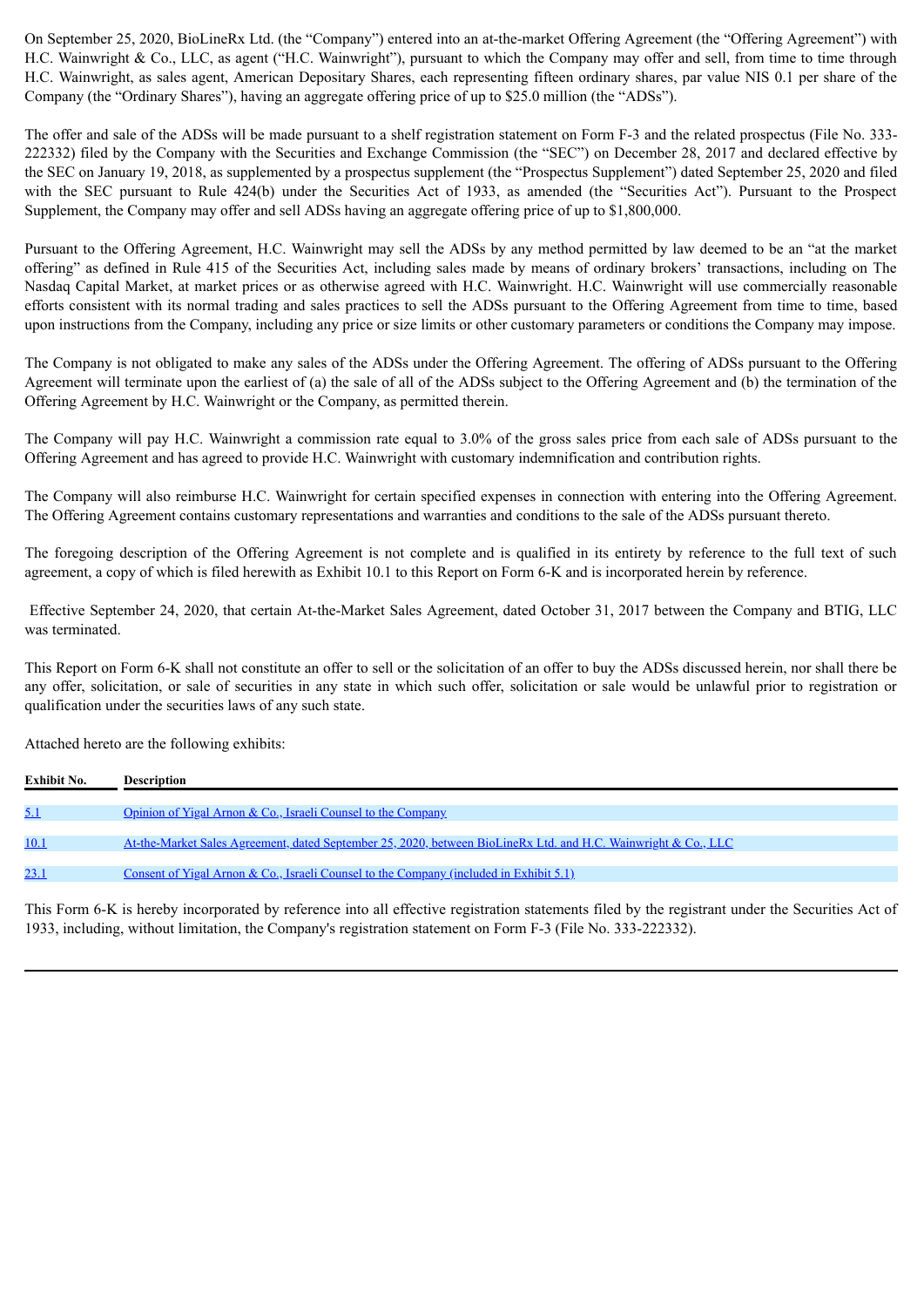Pursuant to the requirements of the Securities Exchange Act of 1934, the registrant has duly caused this report to be signed on its behalf by the undersigned, thereunto duly authorized.

#### **BioLineRx Ltd.**

By: /s/ Philip Serlin

Philip Serlin Chief Executive Officer

Dated: September 25, 2020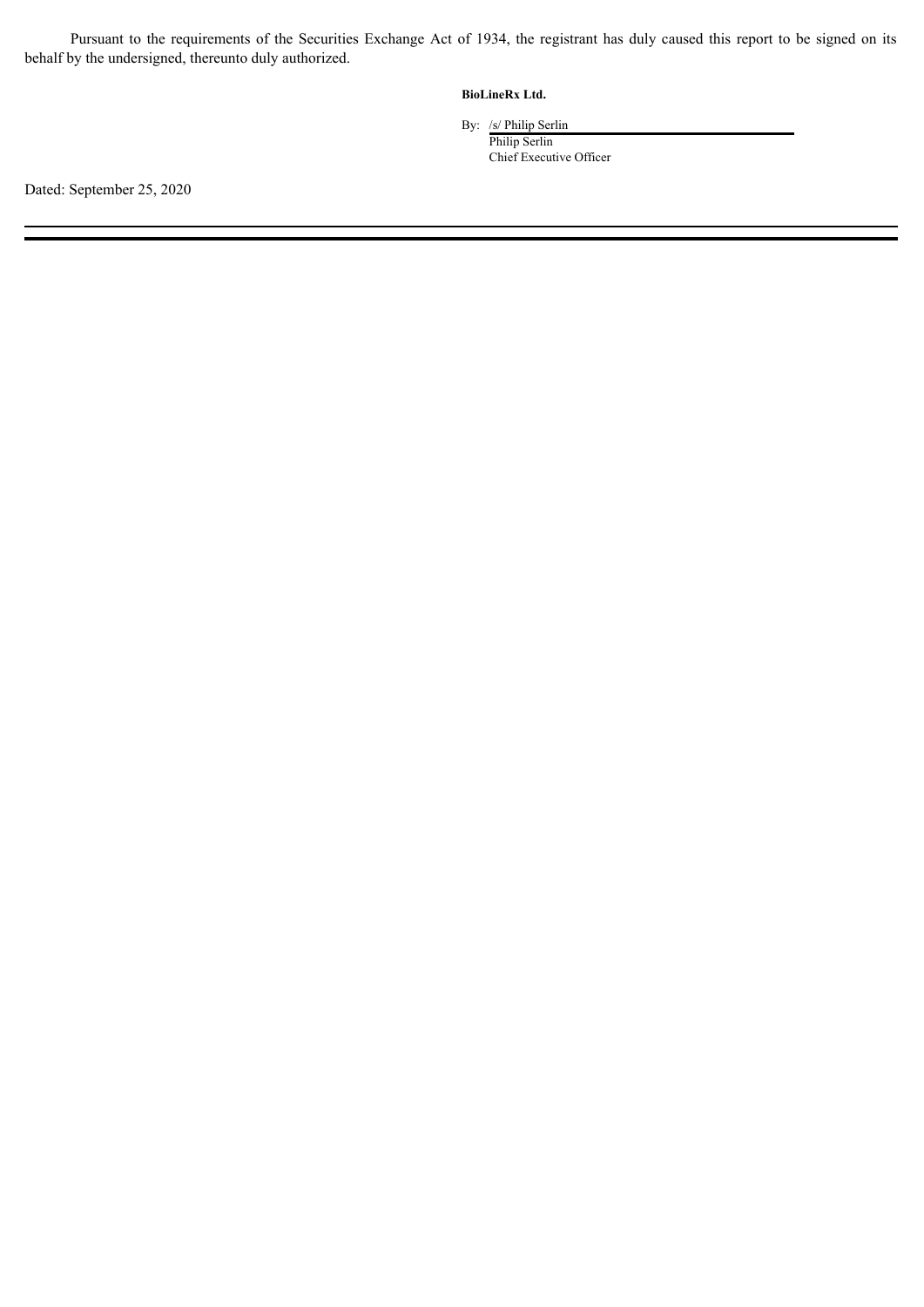<span id="page-3-0"></span>

# YIGAL ARNON & CO.

**Yigal Arnon (1929-2014)**

Dror Vigdor Amalia Meshi Amnon Lorch Hagai Shmueli Barry Levenfeld David H. Schapiro Hagit Bavly Orna Sasson Barak Tal Shiri Shaham Doron Tamir Daniel Abarbanel Niv Zecler Ofer Argov David Osborne Gil Oren Ronit Amir Yaniv Orly Tsioni Mordehai Baicz Barak Platt Benjamin Horef Yoran Gill Asaf Eylon Daniel Marcovici Adrian Daniels Yuval Shalheveth Jacob Ben Chitrit Peter Sugarman Ben Sandler Boaz Fiel Joeri Kreisberg Simon Weintraub Ruth Loven Yarom Romem Adam Spruch

Yuval Bargil Eliran Furman Eran Lempert Ofir Levy Daniel Green Hanital Belinson Yoheved Novogroder Oren Roth Dror Varsano Odelia Sidi Shira Lahat Micki Shapira Eran Zach Ido Chitman Aner Hefetz David Akrish Nir Rosner Assaf Mesica Liron Hacohen Guy Fuhrer Ezra Gross David Roness Eli Greenbaum Lee Maor Nimrod Vromen Guy Sagiv Shani Rapoport Lior Gelbard Keren Tal Naftali Nir Yael Hoefler Sagi Schiff Netanella Treistman Daniel Damboritz Yulia Lazbin Joshua Lieberman

Eyal Aichel Roy Masuri Avi Anouchi Sivan Gilron Dotan Tomer Bar-Nathan Edan Regev Michal Sagmon Hila Rot Neta Goshen Chen Lanir Daphna Livneh Tamar Gilboa Adi Samuel Rachel Cohen Alona Toledano Elad Offek Yuval Shamir Liat Pillersdorf Lihi Katzenelson Inbar Hakimian-Nahari Shahar Uziely Yehudit Biton Gitit Ramot-Adler Omri Schnaider Shiran Sofer Rinat Michael Adi Attar Daniella Milner Amos Oseasohn Guy Kortany Ofir Paz Goor Koren Adi Daniel Dafna Shaham Miriam Friedmann Roni Osborne

Ortal Zanzuri Roey Sasson Shir Eshkol Moshe Medved Lior Sofer Nir Rodnizky Noam Shochat Noa Slavin Michael Horowitz Guy Fatal Shani Lorch Itamar Cohen Shai Margalit Yonatan Whitefield Moshe Lankry Nir Kamhi Shira Teger Rachel Lerman Ravid Saar Sophie Blackston Elad Morgenstern Ron Ashkenazi Sara Haber Carmel Nudler Shmuel Brill Yehonatan Cohen David Shmulevitz Tair Cherbakovsky Ophir Dagan Liad Kalderon Nataly Damary Shiran Glitman Dani Weissberg Lareine Khoury Nohar Hadar Shirley Youseri

Nitzan Kahana Tali Har-Oz Niv Blacher Tal Alon Ohad Sarusi Mor Ido Nechemia Englman Tomer Tako Natalie Korenfeld Moshe Pasker Mazi Ohayon Nitzan Fisher-Conforti Victoria Savu Derora Tropp Hila Amiel Chaim Cohen Shine Shaham Michal Mor Daniel Siso Maytal Spivak Avraham Schoen Elan Loshinsky Ariel Even Noah Zivan Josh Hauser Eitan Cohen Itai Guttel Dor Brown Dror Kanarik Sarig Artium Gorelik Maor Alev Tamar Drori Vered Glaubach Yair Taitelbaum Gilad Lindenfeld Gabi Priel

Regina Pevzner Sophy Litvin Igal Lavi Maor Layani Areen Nashef Tal Slabbaert David Chesterman Noam Kolt Stav Ben Hamo Ido Zahavi Guy Yarom Ben Nachshon Danielle Berkowicz Inbar Rosenthal Hadar Stein Dan Shimon Lital Gamniel Matan Zigel Avital Salzman Aharon Topper Rotem Cohen Idan Adar

Gidon Weinstock Of Counsel Roy Keidar Of Counsel Paul H. Baris (1934-2010) Rami Kook Nira Kuritzky Eran Ilan

Tel Aviv | September 25, 2020

#### BioLineRx Ltd. 2 Hamayan Street Modi'in Technology Park Modi'in 7177871 Israel

#### Dear Sir and Madam:

We have acted as Israeli counsel to BiolineRX, Ltd., (the "Company") in connection with the At-The-Market Offering Agreement, dated as of September 25, 2020 (the "Sales Agreement"), entered into by and between the Company and H.C. Wainwright & Co., LLC ("HCW") pursuant to which the Company has agreed to issue and sell up to up to \$25,000,000 of American Depository Shares ("ADSs" and each ADS sold pursuant to the Sales Agreement, the "Sales Shares"), each ADS representing 15 ordinary shares of the Company, NIS 0.1 par value per share (the "Ordinary Shares"). The Sale Shares will be issued pursuant to a registration statement on Form F-3 (Registration Statement No. 333-222332) (the "Registration Statement") filed with the Securities and Exchange Commission (the "Commission") under the Securities Act of 1933, as amended (the "Securities Act"), and the prospectus supplement dated September 25, 2020, filed with the Commission pursuant to Rule 424(b) of the Rules and Regulations of the Securities Act.

As counsel to the Company in Israel, we have examined copies of the Articles of Association of the Company currently in effect, of the Company and such corporate records, instruments, and other documents relating to the Company and such matters of law as we have considered necessary or appropriate for the purpose of rendering this opinion. In such examination, we have assumed the genuineness of all signatures, the authenticity of all documents submitted to us as originals, and the conformity to authentic originals of all documents submitted to us as copies.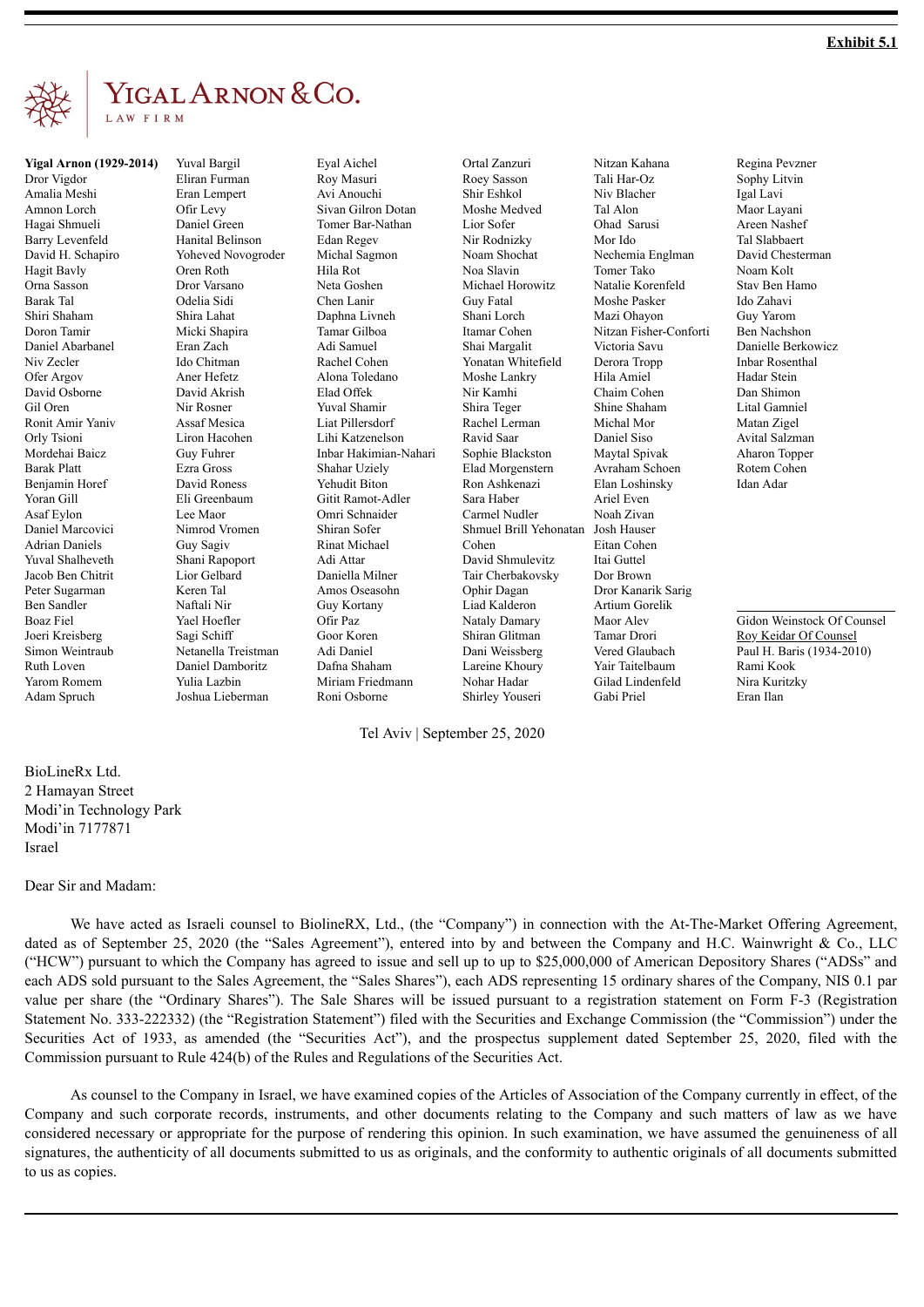Based on the foregoing, we advise you that in our opinion (i), all action on the part of the Company, its directors and its shareholders necessary for the due authorization, and when paid for in accordance with the Sales Agreement, valid issuance, sale and delivery of the Sales Shares has been duly taken, and (ii) the Sales Shares have been duly authorized and when paid for in accordance with the Sales Agreement will be validly issued and are fully paid and nonassessable.

We are members of the Israeli bar, and the opinions expressed herein are limited to questions arising under the laws of the State of Israel, and we disclaim any opinion whatsoever with respect to matters governed by the laws of any other jurisdiction.

We hereby consent to the use of this opinion as Exhibit 5.1 to the Company's Report on Form 6-K to be filed with the Commission on September 25, 2020, which will be incorporated by reference in the Registration Statement, and to the reference to us under the caption "Legal Matters" in the prospectus included in the Registration Statement. In giving such consent, we do not hereby admit that we are in the category of persons whose consent is required under Section 7 of the Securities Act or the rules and regulations of the Commission thereunder.

Sincerely,

/s/ Yigal Arnon & Co. Yigal Arnon & Co.

 1 Azrieli Center, Tel Aviv, 6702101 | Phone: +972-3-6087777 | Fax: +972-3-6087724 31 Hillel Street, Jerusalem, 9458131 | Phone: +972-2-6239239 | Fax: +972-2-6239233 www.arnon.co.il | info@arnon.co.il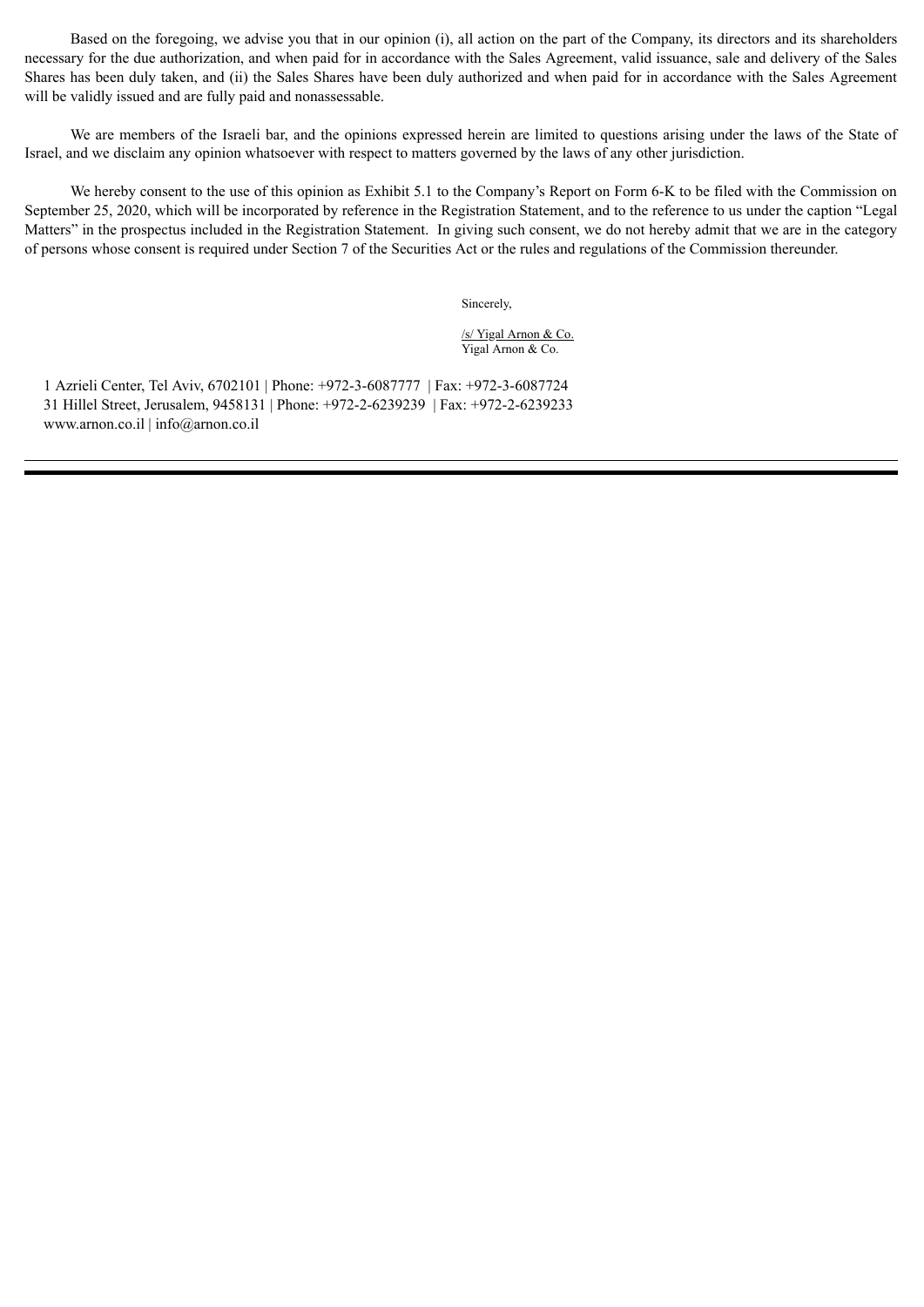#### **Exhibit 10.1**

#### **AT THE MARKET OFFERING AGREEMENT**

September 25, 2020

<span id="page-5-0"></span>H.C. Wainwright & Co., LLC 430 Park Avenue New York, NY 10022

Ladies and Gentlemen:

BioLineRx Ltd., a company organized under the laws of the State of Israel (the "Company"), confirms its agreement (this 'Agreement'') with H.C. Wainwright & Co., LLC (the "Manager") as follows:

1. Definitions. The terms that follow, when used in this Agreement and any Terms Agreement, shall have the meanings indicated.

"ADS(s)" means American Depositary Shares issued pursuant to the Deposit Agreement, each representing fifteen (15) Ordinary Shares.

"Accountants" shall have the meaning ascribed to such term in Section 4(m).

"Act" shall mean the Securities Act of 1933, as amended, and the rules and regulations of the Commission promulgated thereunder.

"Action" shall have the meaning ascribed to such term in Section  $3(q)$ .

"Affiliate" shall have the meaning ascribed to such term in Section  $3(p)$ .

"Applicable Time" shall mean, with respect to any ADSs, the time of sale of such ADSs pursuant to this Agreement or any relevant Terms Agreement.

"Base Prospectus" shall mean the base prospectus contained in the Registration Statement at the Execution Time.

"Board" shall have the meaning ascribed to such term in Section 2(b)(iii).

"Broker Fee" shall have the meaning ascribed to such term in Section  $2(b)(v)$ .

"Business Day" means any day other than Saturday, Sunday or other day on which commercial banks in The City of New York are authorized or required by law to remain closed; provided, however, for clarification, commercial banks shall not be deemed to be authorized or required by law to remain closed due to "stay at home", "shelter-in-place", "non-essential employee" or any other similar orders or restrictions or the closure of any physical branch locations at the direction of any governmental authority so long as the electronic funds transfer systems (including for wire transfers) of commercial banks in The City of New York generally are open for use by customers on such day.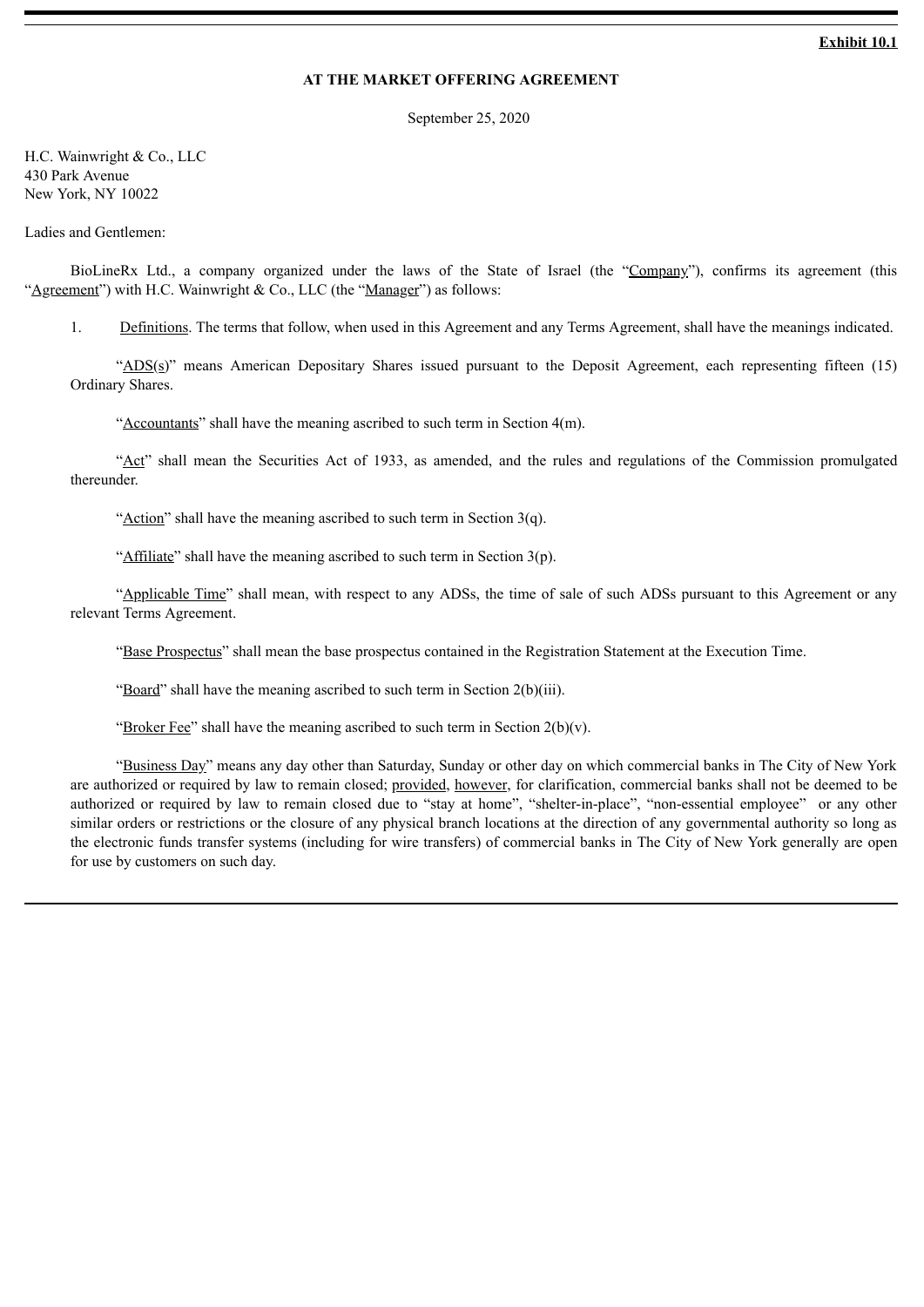"Commission" shall mean the United States Securities and Exchange Commission.

"Company Counsel" means Company Israeli Counsel and Company U.S. Counsel.

"Company U.S. Counsel" means McDermott Will & Emery LLP, with offices located at 340 Madison Avenue, New York, NY 10173-1922.

"Company Israeli Counsel" means Yigal Arnon & Co., with offices located at 1 Azrieli Center, Tel Aviv, 6702101.

"Deposit Agreement" means the Deposit Agreement, dated as of July 21, 2011, among the Company, The Bank of New York Mellon as Depositary and the owners and holders of ADSs from time to time, as such agreement may be amended or supplemented.

"Depositary" means The Bank of New York Mellon, as Depositary under the Deposit Agreement.

"DTC" shall have the meaning ascribed to such term in Section 2(b)(vii).

"Effective Date" shall mean each date and time that the Registration Statement and any post-effective amendment or amendments thereto became or becomes effective.

"Exchange Act" shall mean the Securities Exchange Act of 1934, as amended, and the rules and regulations of the Commission promulgated thereunder.

"Execution Time" shall mean the date and time that this Agreement is executed and delivered by the parties hereto.

"Free Writing Prospectus" shall mean a free writing prospectus, as defined in Rule 405.

"IFRS" shall have the meaning ascribed to such term in Section  $3(n)$ .

"Incorporated Documents" shall mean the documents or portions thereof filed with the Commission on or prior to the Effective Date that are incorporated by reference in the Registration Statement or the Prospectus and any documents or portions thereof filed with the Commission after the Effective Date that are deemed to be incorporated by reference in the Registration Statement or the Prospectus.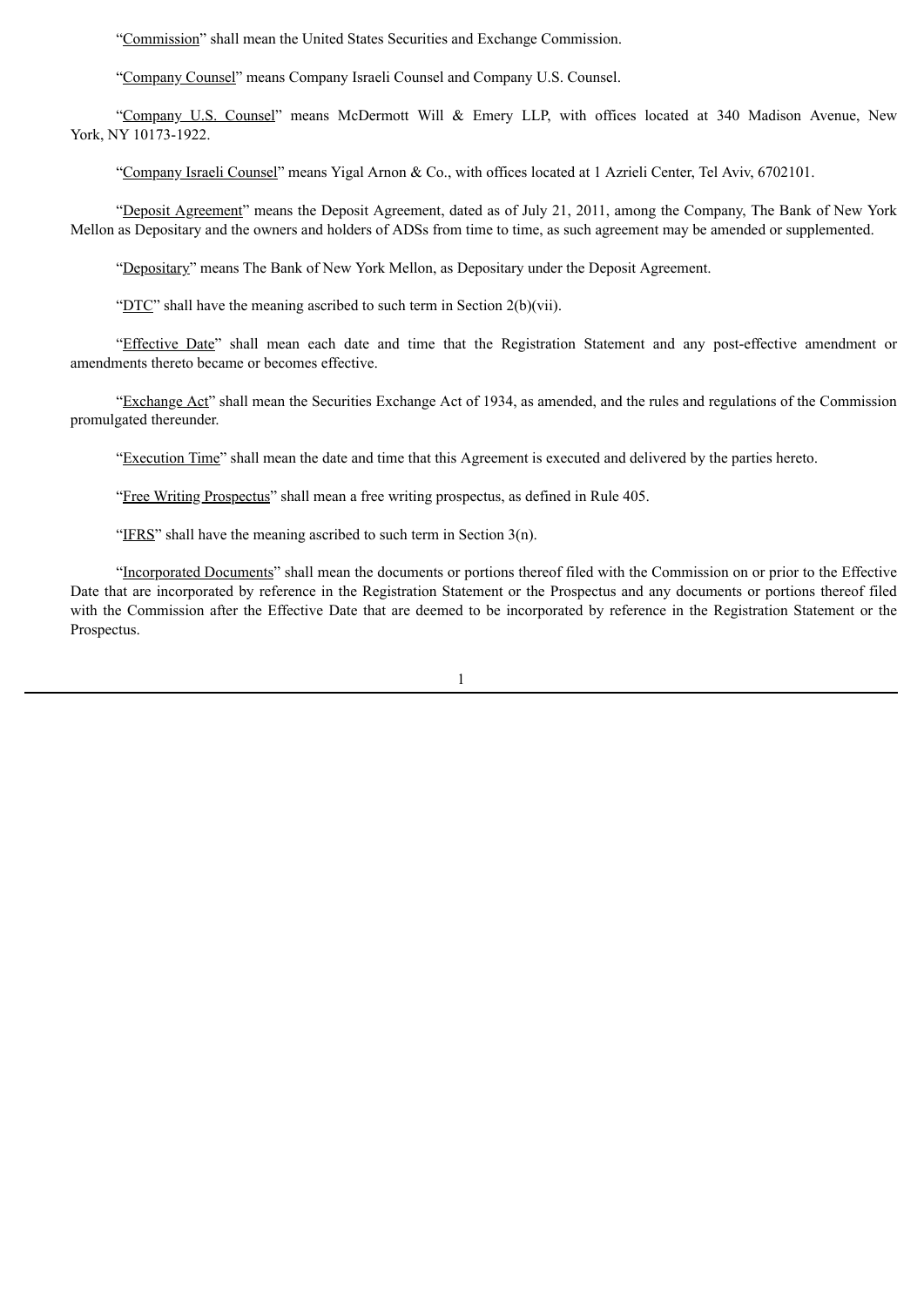"Intellectual Property Rights" shall have the meaning ascribed to such term in Section  $3(v)$ .

"Issuer Free Writing Prospectus" shall mean an issuer free writing prospectus, as defined in Rule 433.

"Liens" shall have the meaning ascribed to such term in Section 3(a).

"Losses" shall have the meaning ascribed to such term in Section  $7(d)$ .

"Material Adverse Effect" shall have the meaning ascribed to such term in Section 3(b).

"Material Permits" shall have the meaning ascribed to such term in Section  $3(t)$ .

"Net Proceeds" shall have the meaning ascribed to such term in Section  $2(b)(v)$ .

"Ordinary Share(s)" means the ordinary shares of the Company, NIS 0.10 par value per share, and any other class of securities into which such securities may hereafter be reclassified or changed.

"Ordinary Share Equivalents" means any securities of the Company or the Subsidiaries which would entitle the holder thereof to acquire at any time Ordinary Shares or ADSs, including, without limitation, any debt, preferred share, right, option, warrant or other instrument that is at any time convertible into or exercisable or exchangeable for, or otherwise entitles the holder thereof to receive, Ordinary Shares or ADSs.

"Permitted Free Writing Prospectus" shall have the meaning ascribed to such term in Section 4(g).

"Person" shall have the meaning ascribed to such term in Section 3(e).

"Placement" shall have the meaning ascribed to such term in Section 2(c).

"Proceeding" shall have the meaning ascribed to such term in Section 3(b).

"Prospectus" shall mean the Base Prospectus, as supplemented by the most recently filed Prospectus Supplement (if any).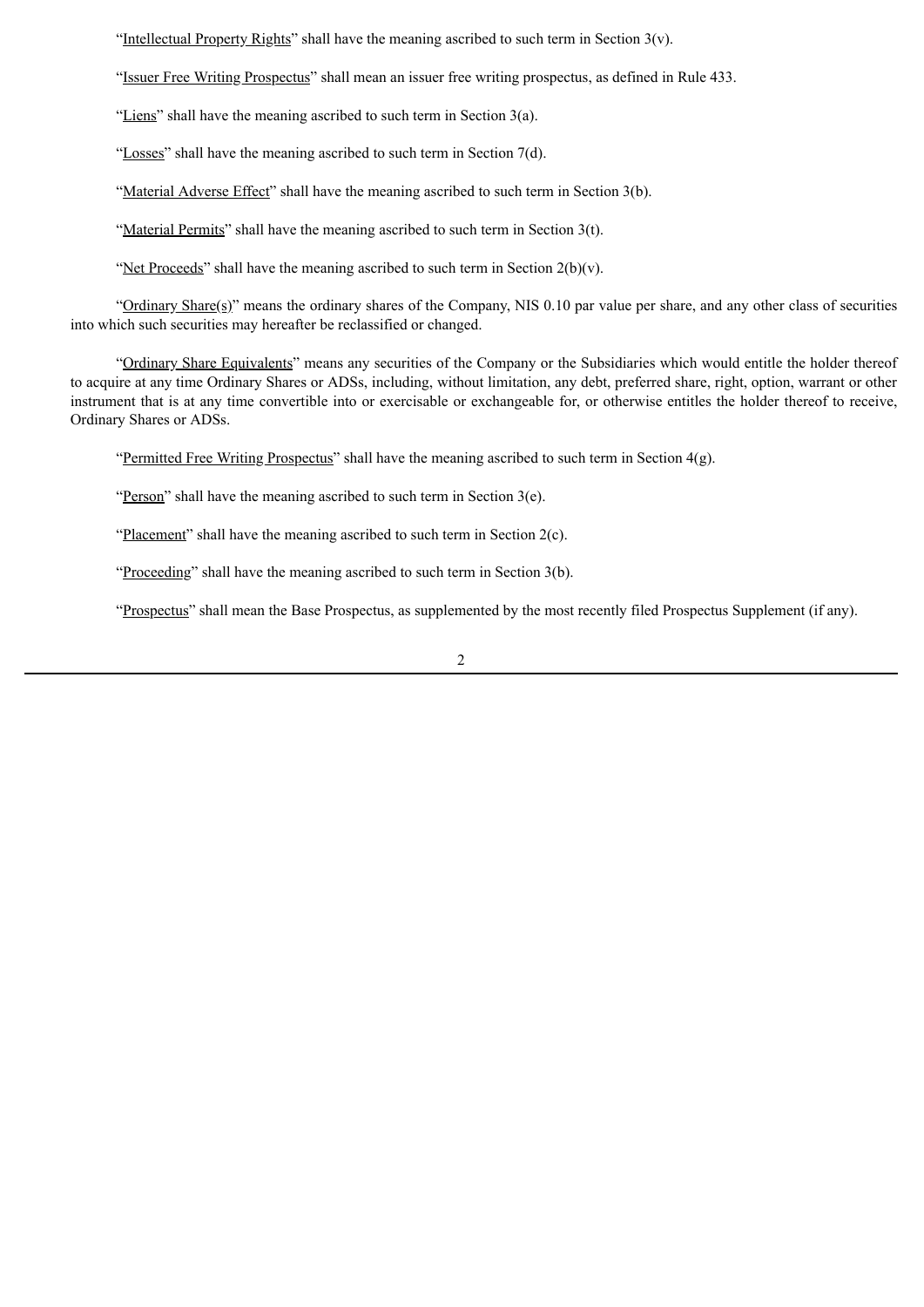"Prospectus Supplement" shall mean each prospectus supplement relating to the ADSs offered in respect of this Agreement and prepared and filed pursuant to Rule 424(b) from time to time.

"Registration Statement" shall mean the effective registration statement on Form F-3, with Commission File No. 333- 222332, including exhibits and financial statements and any prospectus supplement relating to the Ordinary Shares underlying the ADSs that is filed with the Commission pursuant to Rule 424(b) and deemed part of such registration statement pursuant to Rule 430B, as amended on each Effective Date and, in the event any post-effective amendment thereto becomes effective, shall also mean such registration statement as so amended.

"Representation Date" shall have the meaning ascribed to such term in Section 4(k).

"Required Approvals" shall have the meaning ascribed to such term in Section  $3(e)$ .

"Rule 158", "Rule 163", "Rule 164", "Rule 172", "Rule 173", "Rule 405", "Rule 415", "Rule 424", "Rule 430B" and "Rule 433" refer to such rules under the Act.

"Sales Notice" shall have the meaning ascribed to such term in Section 2(b)(i).

"SEC Reports" shall have the meaning ascribed to such term in Section 3(m).

"Settlement Date" shall have the meaning ascribed to such term in Section 2(b)(vii).

"Subsidiary" shall have the meaning ascribed to such term in Section 3(a).

"Terms Agreement" shall have the meaning ascribed to such term in Section  $2(a)$ .

"Time of Delivery" shall have the meaning ascribed to such term in Section  $2(c)$ .

"Trading Day" means a day on which the Trading Market is open for trading.

"Trading Market" means any of the following markets or exchanges on which the ADSs are listed or quoted for trading on the date in question: the NYSE American, the Nasdaq Capital Market, the Nasdaq Global Market, the Nasdaq Global Select Market, or the New York Stock Exchange (or any successors to any of the foregoing).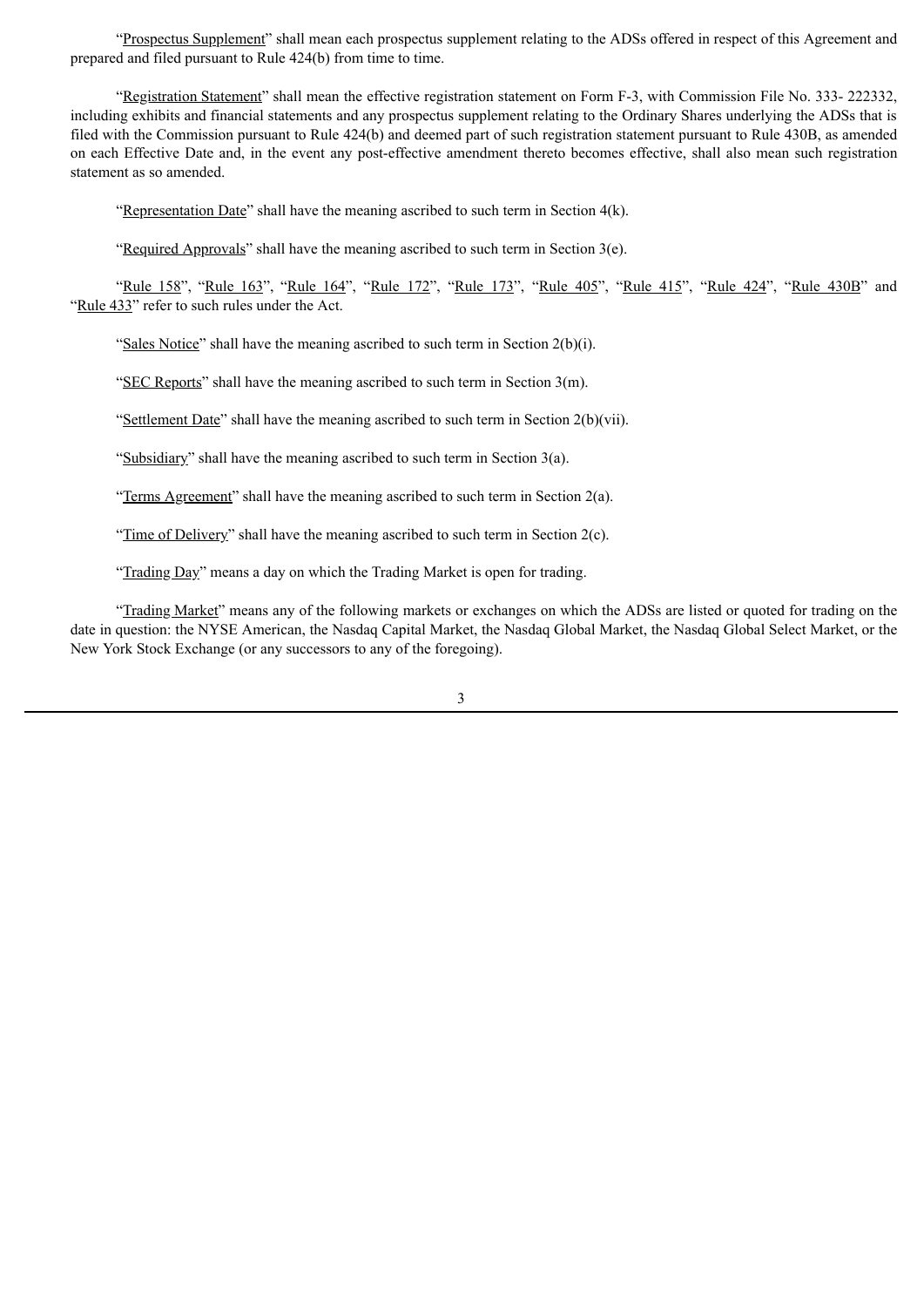2. Sale and Delivery of ADSs. The Company proposes to sell through or to the Manager, as sales agent and/or principal, up to \$25,000,000 of ADSs from time to time during the term of this Agreement and on the terms set forth herein, provided, however in no event shall the Company issue or sell through the Manager such number of ADSs that exceeds the lesser of (a) the number or dollar amount of Ordinary Shares represented by ADSs registered on the Registration Statement pursuant to which the offering is being made, (b) the maximum number of Ordinary Shares represented by ADSs authorized for issuance representing the maximum number of authorized but unissued Ordinary Shares (less the number of Ordinary Shares or ADSs issuable upon exercise, conversion or exchange of any outstanding securities of the Company or otherwise reserved from the Company's authorized share capital), and (c) the maximum number of Ordinary Shares represented by ADSs that may be offered and sold in accordance with the eligibility and transaction requirements for use of Form F-3, including, if applicable, General Instruction I.B.5 of Registration Statement on Form F-3 (the lesser of (a), (b) and (c), the "Maximum Amount"). Notwithstanding anything to the contrary contained herein, the parties hereto agree that compliance with the limitations set forth in this Section 2 on the number and aggregate sales price of ADSs sold under this Agreement shall be the sole responsibility of the Company and that the Manager shall have no obligation in connection with such compliance.

(a) Appointment of Manager as Selling Agent; Terms Agreement. For purposes of selling the ADSs through the Manager, the Company hereby appoints the Manager as exclusive agent of the Company for the purpose of selling the ADSs pursuant to this Agreement, and the Manager agrees to use its commercially reasonable efforts to sell the ADSs on the terms and subject to the conditions stated herein. The Company agrees that, whenever it determines to sell the ADSs directly to the Manager as principal, it will enter into a separate agreement (each, a "Terms Agreement") in substantially the form of Annex I hereto, relating to such sale in accordance with Section 2 of this Agreement.

(b) Agent Sales. Subject to the terms and conditions and in reliance upon the representations and warranties herein set forth, the Company agrees to sell ADSs from time to time through the Manager, acting as sales agent, and the Manager agrees to use its commercially reasonable efforts to sell such ADSs, as sales agent for the Company, on the following terms:

(i) The ADSs are to be sold as shall be agreed to by the Company and the Manager on any day that (A) is a Trading Day, (B) the Company has instructed the Manager by telephone (confirmed promptly by electronic mail) to make such sales (including such electronic mail confirmation, a "Sales Notice") and (C) the Company has satisfied its obligations under Section 6 of this Agreement. The Company will designate in the applicable Sales Notice the maximum amount of the ADSs to be sold by the Manager daily (subject to the limitations set forth in Section  $2(d)$ ) and the minimum price per Share at which such ADSs may be sold. Subject to the terms and conditions hereof, the Manager shall use its commercially reasonable efforts to sell on a particular day all of the ADSs designated for the sale by the Company on such day. The gross sales price of the ADSs sold under this Section 2(b) shall be the market price for the ADSs sold by the Manager under this Section 2(b) on the Trading Market at the time of sale of such ADSs.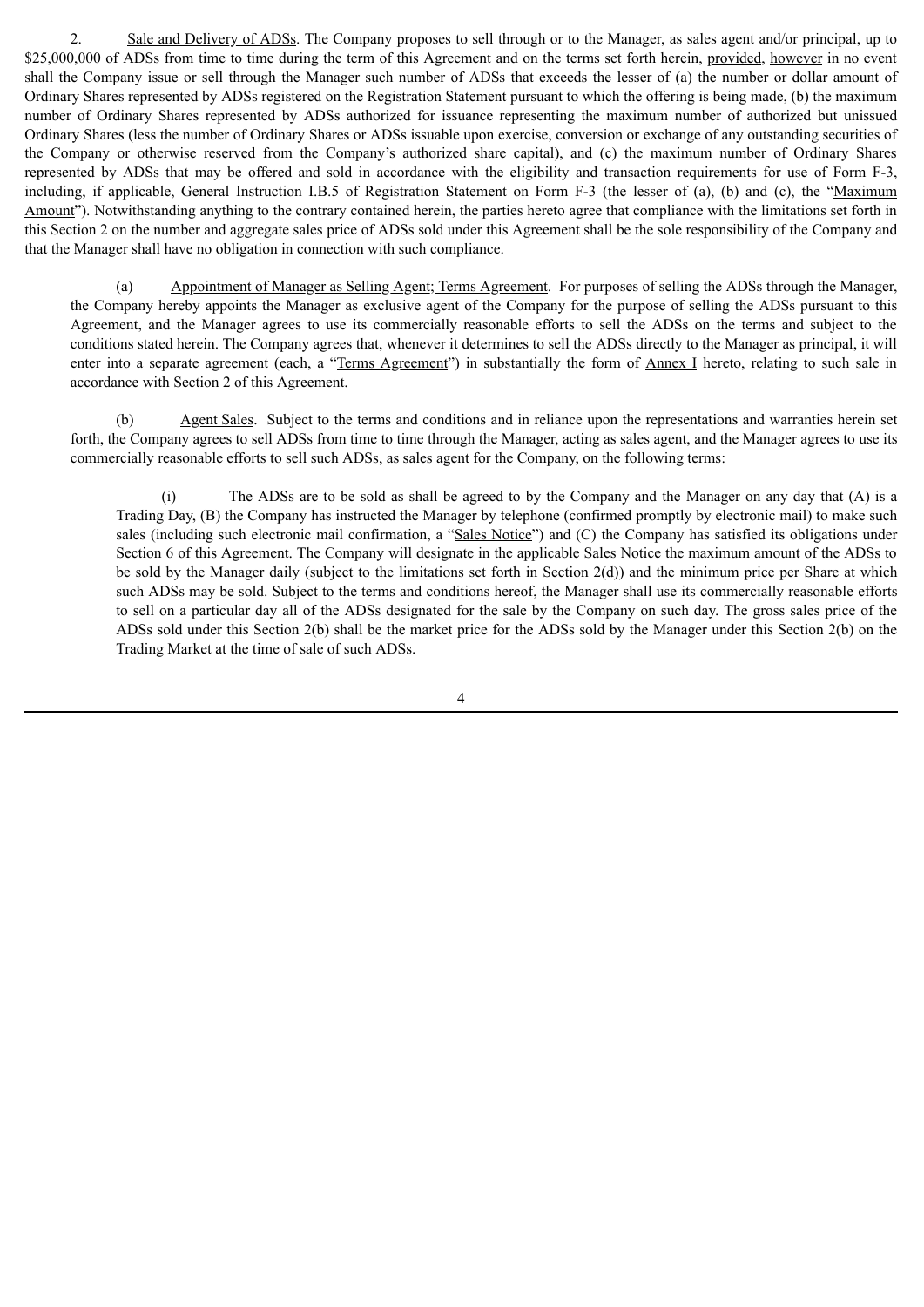(ii) The Company acknowledges and agrees that (A) there can be no assurance that the Manager will be successful in selling the ADSs, (B) the Manager will incur no liability or obligation to the Company or any other Person if it does not sell the ADSs for any reason other than a failure by the Manager to use its commercially reasonable efforts consistent with its normal trading and sales practices and applicable law and regulations to sell such ADSs as required under this Agreement, and (C) the Manager shall be under no obligation to purchase ADSs on a principal basis pursuant to this Agreement, except as otherwise specifically agreed by the Manager and the Company pursuant to a Terms Agreement.

(iii) The Company shall not authorize the sale of, and the Manager shall not be obligated to use its commercially reasonable (or other) efforts to sell, any ADS at a price lower than the minimum price therefor designated from time to time by the Company's Board of Directors (the "Board"), or a duly authorized committee thereof, or such duly authorized officers of the Company, and notified to the Manager in writing. The Company or the Manager may, upon notice to the other party hereto by telephone (confirmed promptly by electronic mail), suspend the offering of the ADSs for any reason and at any time; provided, however, that such suspension or termination shall not affect or impair the parties' respective obligations with respect to the ADSs sold hereunder prior to the giving of such notice.

(iv) The Manager may sell ADSs by any method permitted by law deemed to be an "at the market offering" as defined in Rule 415 under the Act, including without limitation sales made directly on the Trading Market, on any other existing trading market for the ADSs or to or through a market maker. The Manager may also sell ADSs in privately negotiated transactions, provided that the Manager receives the Company's prior written approval for any sales in privately negotiated transactions and if so provided in the "Plan of Distribution" section of the Prospectus Supplement or a supplement to the Prospectus Supplement or a new Prospectus Supplement.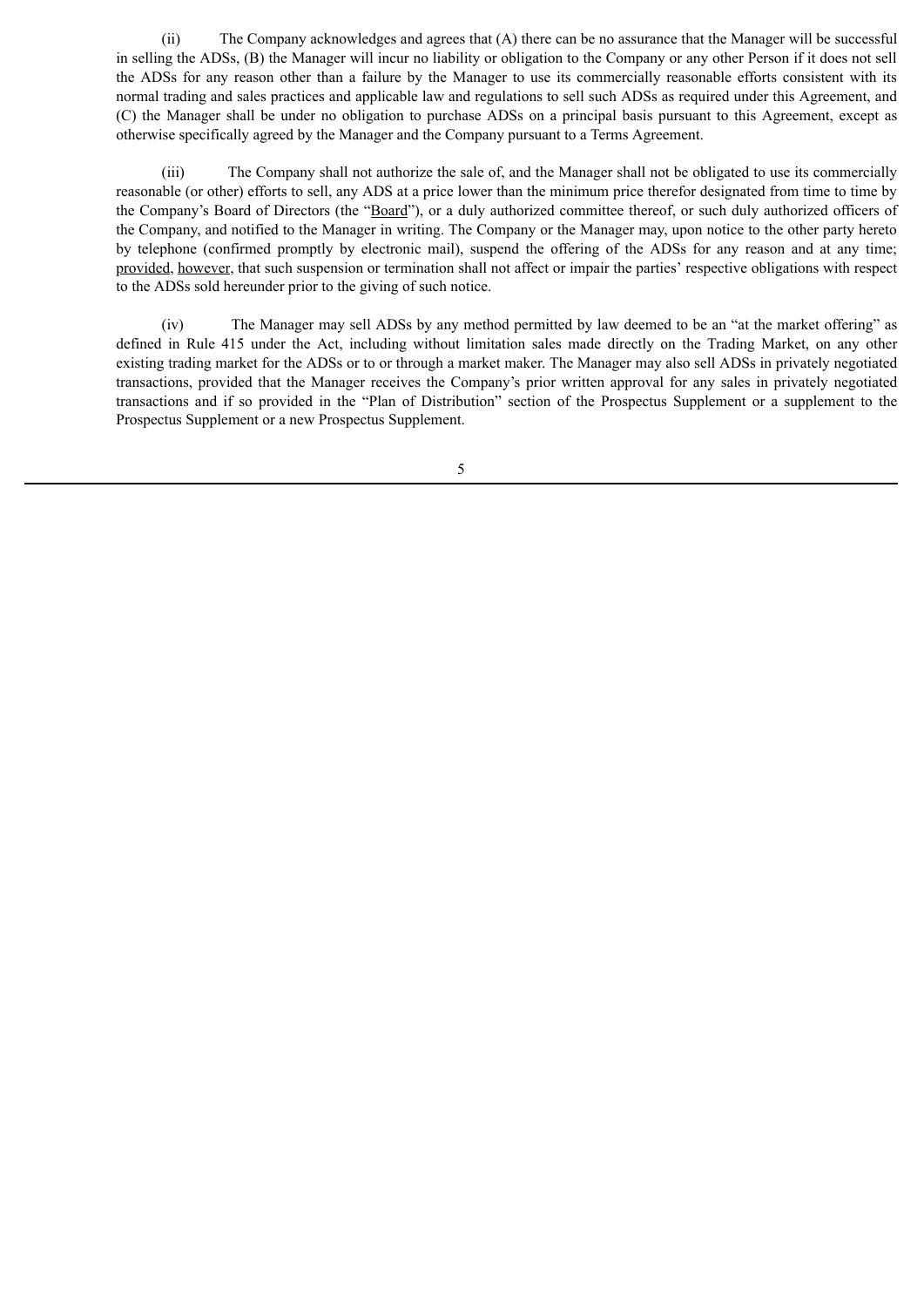(v) The compensation to the Manager for sales of the ADSs under this Section 2(b) shall be a placement fee of 3.0% of the gross sales price of the ADSs sold pursuant to this Section 2(b) ("Broker Fee"). The foregoing rate of compensation shall not apply when the Manager acts as principal, in which case the Company may sell ADSs to the Manager as principal at a price agreed upon at the relevant Applicable Time pursuant to a Terms Agreement. The remaining proceeds, after deduction of the Broker Fee and deduction of any transaction fees imposed by any clearing firm, execution broker, or governmental or selfregulatory organization in respect of such sales, shall constitute the net proceeds to the Company for such sale of ADSs (the "Net Proceeds").

(vi) The Manager shall provide written confirmation (which may be by facsimile or electronic mail) to the Company following the close of trading on the Trading Market each day on which the ADSs are sold under this Section 2(b) setting forth the number of the ADSs sold on such day, the aggregate gross sales proceeds and the Net Proceeds to the Company, and the compensation payable by the Company to the Manager with respect to such sales.

(vii) Unless otherwise agreed between the Company and the Manager, settlement for sales of the ADSs will occur at 10:00 a.m. (New York City time) on the second (2nd) Trading Day (or such earlier day as is industry practice for regular-way trading) following the date on which such sales are made (each, a "Settlement Date"). On or before the Trading Day prior to each Settlement Date, the Company will, or will cause its transfer agent to issue and deposit with the Depositary's custodian the number of Ordinary Shares to be represented by the ADSs being sold and instruct the Depositary to deliver that number of ADSs by crediting the Manager's or its designee's account (provided that the Manager shall have given the Company written notice of such designee at least one Trading Day prior to the Settlement Date) at The Depository Trust Company ("DTC") through its Deposit and Withdrawal at Custodian System or by such other means of delivery as may be mutually agreed upon by the parties hereto, which ADSs in all cases shall be freely tradable, transferable, registered ADSs in good deliverable form. On each Settlement Date, the Manager will deliver the related Net Proceeds in same day funds to an account designated by the Company. The Company agrees that, if the Company defaults in its obligation to deliver duly authorized ADSs on a Settlement Date, in addition to and in no way limiting the rights and obligations set forth in Section 7 hereto, the Company will (i) hold the Manager harmless against any loss, claim, damage, or reasonable, documented expense (including reasonable and documented legal fees and expenses), as incurred, arising out of or in connection with such default by the Company, and (ii) pay to the Manager any commission, discount or other compensation to which the Manager would otherwise have been entitled absent such default.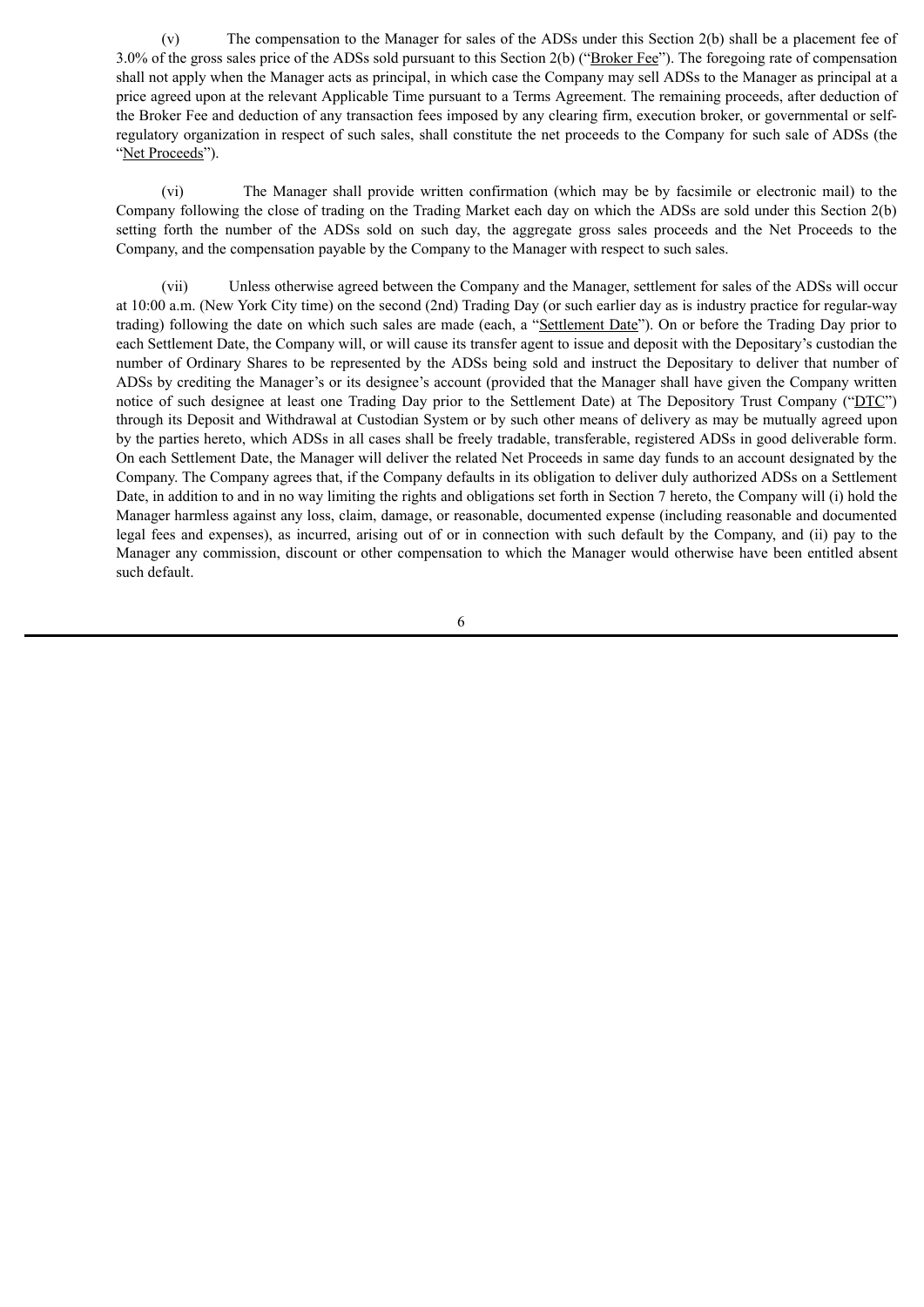(viii) At each Applicable Time, Settlement Date and Representation Date, the Company shall be deemed to have affirmed each representation and warranty contained in this Agreement as if such representation and warranty were made as of such date, modified as necessary to relate to the Registration Statement and the Prospectus as amended as of such date. Any obligation of the Manager to use its commercially reasonable efforts to sell the ADSs on behalf of the Company shall be subject to the continuing accuracy of the representations and warranties of the Company herein, to the performance by the Company of its obligations hereunder and to the continuing satisfaction of the additional conditions specified in Section 6 of this Agreement.

(ix) Except as may be mutually agreed upon by the Company and the Manager, the Company shall not request the sale of any ADSs that would be sold, and the Manager shall not be obligated to use its commercially reasonable (or other) efforts to sell, (i) any time during the period commencing on the third Business Day prior to the date on which Company shall issue a press release containing, or shall otherwise publicly announce, its earnings, revenues or other results of operations (each, an "Earnings Announcement") through and including the time that is 24 hours after the time that the Company files with the Commission a Form 6-K containing interim financial information (other than information that is furnished and not filed) or an Annual Report on Form 20-F that includes consolidated financial statements as of and for the same period or periods, as the case may be, covered by such Earnings Announcement, or (ii) during any other period in which the Company is, or could be deemed to be, in possession of material non-public information.

(c) Term Sales. If the Company wishes to sell the ADSs pursuant to this Agreement but other than as set forth in Section 2(b) of this Agreement (each, a "Placement"), the Company will notify the Manager of the proposed terms of such Placement. If the Manager, acting as principal, wishes to accept such proposed terms (which it may decline to do for any reason in its sole discretion) or, following discussions with the Company wishes to accept amended terms, the Manager and the Company will enter into a Terms Agreement setting forth the terms of such Placement. The terms set forth in a Terms Agreement will not be binding on the Company or the Manager unless and until the Company and the Manager have each executed such Terms Agreement accepting all of the terms of such Terms Agreement. In the event of a conflict between the terms of this Agreement and the terms of a Terms Agreement, the terms of such Terms Agreement will control. A Terms Agreement may also specify certain provisions relating to the reoffering of such ADSs by the Manager. The commitment of the Manager to purchase the ADSs pursuant to any Terms Agreement shall be deemed to have been made on the basis of the representations and warranties of the Company herein contained and shall be subject to the terms and conditions herein set forth. Each Terms Agreement shall specify the number of the ADSs to be purchased by the Manager pursuant thereto, the price to be paid to the Company for such ADSs, any provisions relating to rights of, and default by, underwriters acting together with the Manager in the reoffering of the ADSs, and the time and date (each such time and date being referred to herein as a "Time of Delivery") and place of delivery of and payment for such ADSs. Such Terms Agreement shall also specify any requirements for opinions of counsel, accountants' letters and officers' certificates pursuant to Section 6 of this Agreement and any other information or documents required by the Manager.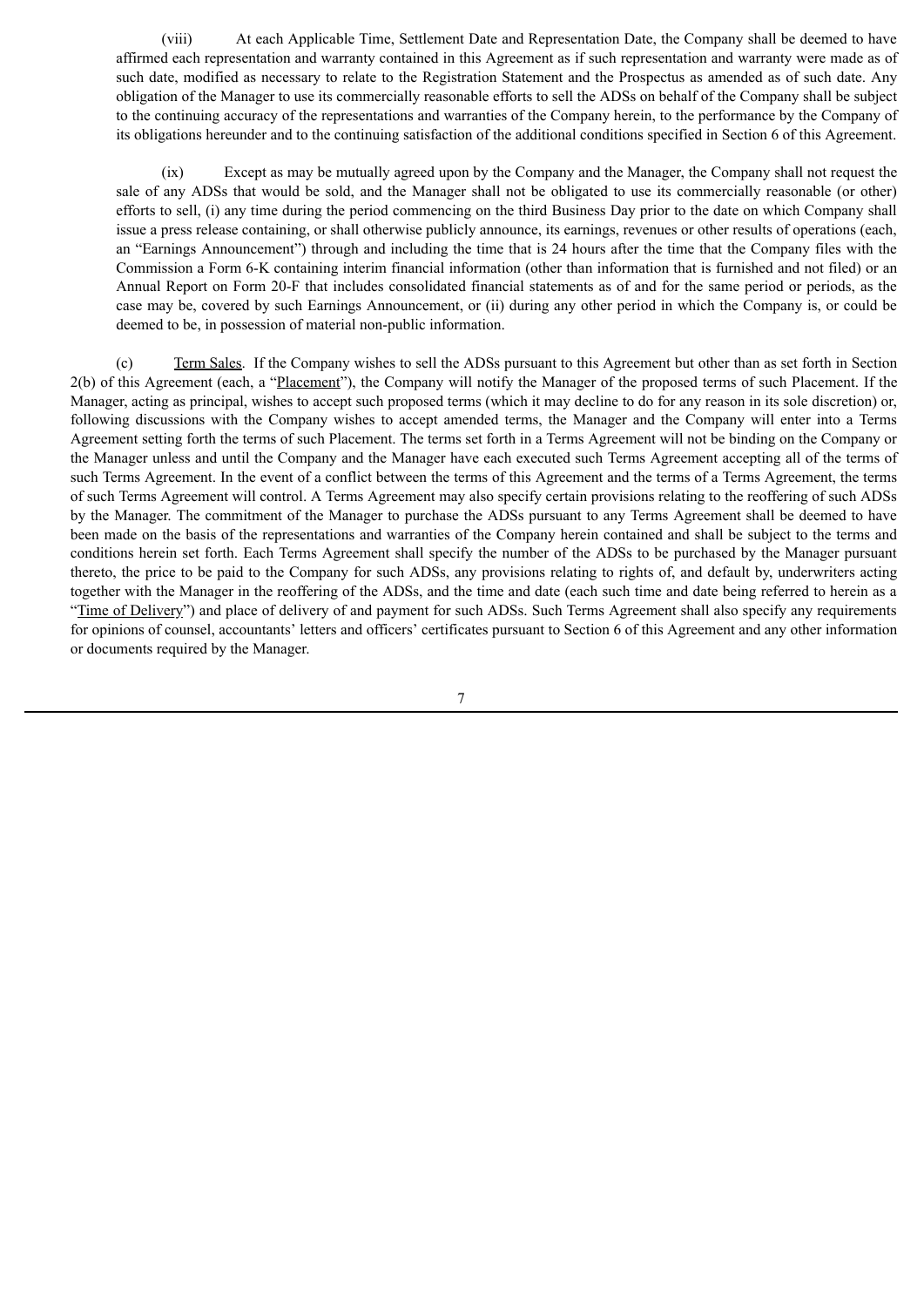(d) Maximum Number of ADSs. Under no circumstances shall the Company cause or request the offer or sale of any ADSs if, after giving effect to the sale of such ADSs, the aggregate amount of ADSs sold pursuant to this Agreement would exceed the lesser of (A) together with all sales of ADSs under this Agreement, the Maximum Amount, (B) the amount available for offer and sale under the currently effective Registration Statement and (C) the amount authorized from time to time to be issued and sold under this Agreement by the Board, a duly authorized committee thereof or a duly authorized executive committee, and notified to the Manager in writing. Under no circumstances shall the Company cause or request the offer or sale of any ADSs pursuant to this Agreement at a price lower than the minimum price authorized from time to time by the Board, a duly authorized committee thereof or a duly authorized executive officer, and notified to the Manager in writing. Further, under no circumstances shall the Company cause or permit the aggregate offering amount of ADSs sold pursuant to this Agreement to exceed the Maximum Amount.

3. Representations and Warranties. The Company represents and warrants to, and agrees with, the Manager at the Execution Time and on each such time the following representations and warranties are repeated or deemed to be made pursuant to this Agreement, as set forth below, except as set forth in the Registration Statement, the Prospectus or the Incorporated Documents.

(a) Subsidiaries. All of the direct and indirect subsidiaries (individually, a "Subsidiary") of the Company are set forth in the most recent Annual Report on Form 20-F filed with the Commission. Except as set forth in the SEC Reports, the Company owns, directly or indirectly, all of the capital stock or other equity interests of each Subsidiary free and clear of any "Liens" (which for purposes of this Agreement shall mean a lien, charge, security interest, encumbrance, right of first refusal, preemptive right or other restriction), and all of the issued and outstanding shares of capital stock of each Subsidiary are validly issued and are fully paid, nonassessable and free of preemptive and similar rights to subscribe for or purchase securities.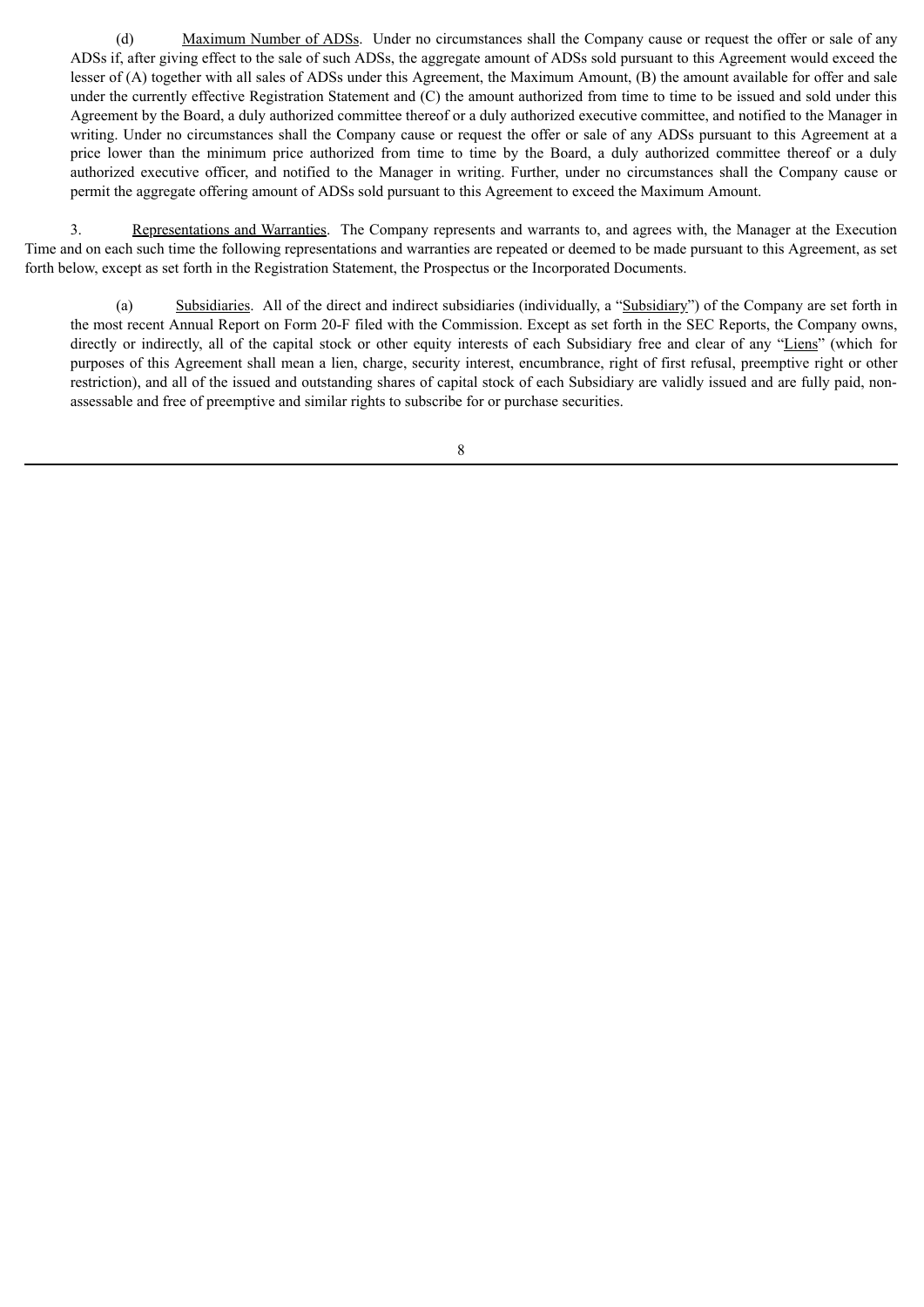(b) Organization and Qualification. The Company and each of the Subsidiaries is an entity duly incorporated or otherwise organized, validly existing, and, if applicable under the laws of the jurisdiction in which they are formed, in good standing under the laws of the jurisdiction of its incorporation or organization (if the concept of good standing exists in such jurisdiction), with the requisite power and authority to own and use its properties and assets and to carry on its business as currently conducted. Neither the Company nor any Subsidiary is in violation nor default of any of the provisions of its respective certificate or articles of incorporation, bylaws or other organizational or charter documents. Each of the Company and the Subsidiaries is duly qualified to conduct business and is in good standing as a foreign corporation or other entity in each jurisdiction in which the nature of the business conducted or property owned by it makes such qualification necessary, except where the failure to be so qualified or in good standing, as the case may be, could not have or reasonably be expected to result in: (i) a material adverse effect on the legality, validity or enforceability of this Agreement, (ii) a material adverse effect on the results of operations, assets, business, prospects or condition (financial or otherwise) of the Company and the Subsidiaries, taken as a whole, from that set forth in the Registration Statement, the Base Prospectus, any Prospectus Supplement, the Prospectus or the Incorporated Documents, or (iii) a material adverse effect on the Company's ability to perform in any material respect on a timely basis its obligations under this Agreement (any of (i), (ii) or (iii), a "Material Adverse Effect") and no "Proceeding" (which for purposes of this Agreement shall mean any action, claim, suit, investigation or proceeding (including, without limitation, an investigation or partial proceeding, such as a deposition), has been instituted, or the Company's knowledge, threatened, in any such jurisdiction revoking, limiting or curtailing or seeking to revoke, limit or curtail such power and authority or qualification.

(c) Authorization and Enforcement. The Company has the requisite corporate power and authority to enter into and to consummate the transactions contemplated by this Agreement and otherwise to carry out its obligations hereunder. The execution and delivery of this Agreement by the Company and the consummation by it of the transactions contemplated hereby have been duly authorized by all necessary action on the part of the Company and no further action is required by the Company, the Board of Directors or the Company's shareholders in connection herewith other than in connection with the Required Approvals. This Agreement has been duly executed and delivered by the Company and, when delivered in accordance with the terms hereof, will constitute the valid and binding obligation of the Company enforceable against the Company in accordance with its terms, except (i) as limited by general equitable principles and applicable bankruptcy, insolvency, reorganization, moratorium and other laws of general application affecting enforcement of creditors' rights generally, (ii) as limited by laws relating to the availability of specific performance, injunctive relief or other equitable remedies and (iii) insofar as indemnification and contribution provisions may be limited by applicable law.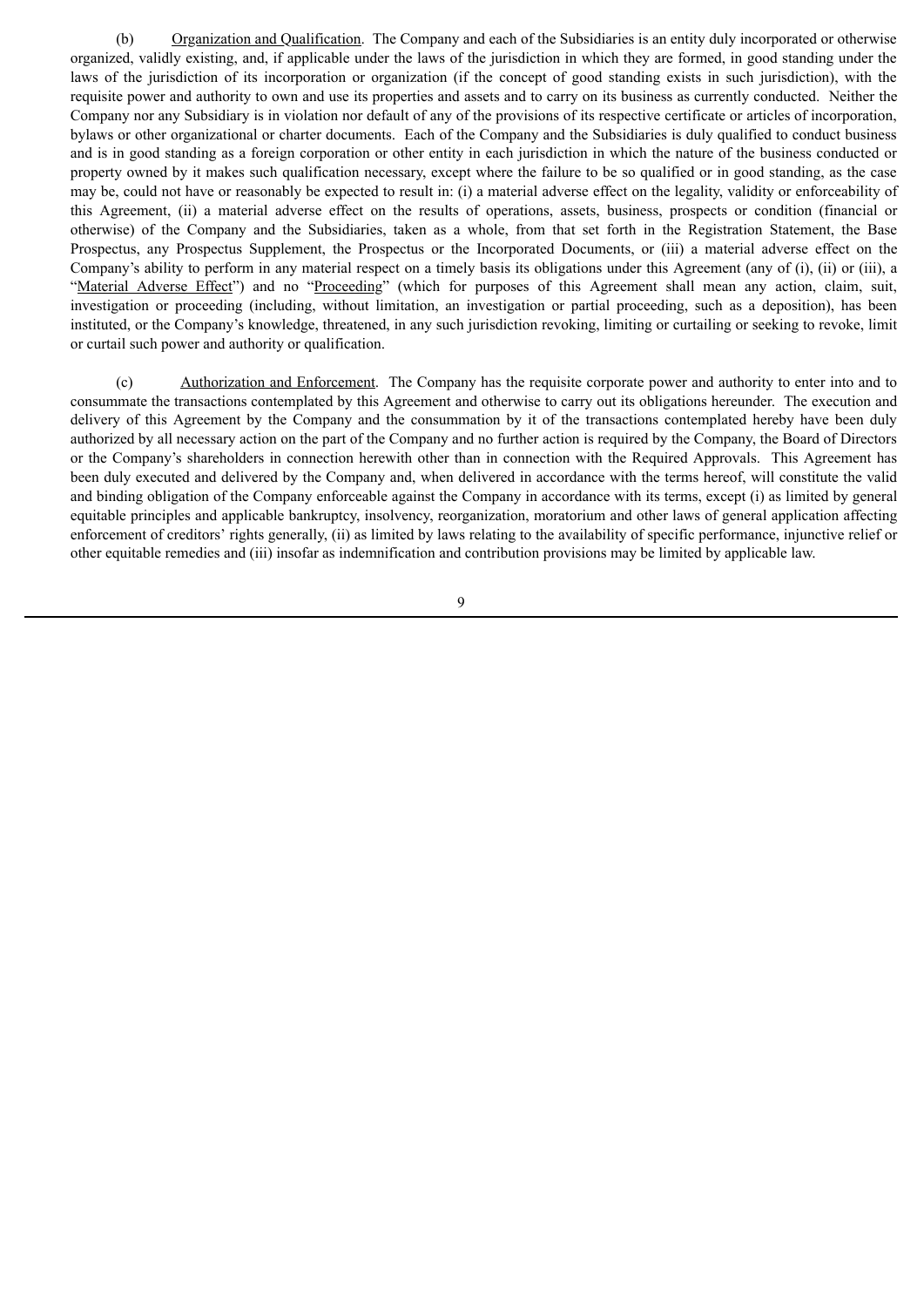(d) No Conflicts. The execution, delivery and performance by the Company of this Agreement, the issuance and sale of the ADSs, including the Ordinary Shares thereunder, and the consummation by the Company of the other transactions contemplated hereby do not and will not (i) conflict with or violate any provision of the Company's or any Subsidiary's certificate or articles of association, bylaws or other organizational or charter documents, or (ii) conflict with, or constitute a default (or an event that with notice or lapse of time or both would become a default) under, result in the creation of any Lien upon any of the properties or assets of the Company or any Subsidiary, or give to others any rights of termination, amendment, anti-dilution or similar adjustments, acceleration or cancellation (with or without notice, lapse of time or both) of, any agreement, credit facility, debt or other instrument (evidencing a Company or Subsidiary debt or otherwise) or other understanding to which the Company or any Subsidiary is a party or by which any property or asset of the Company or any Subsidiary is bound or affected, or (iii) subject to the Required Approvals, conflict with or result in a violation of any applicable law, rule, regulation, order, judgment, injunction, decree or other restriction of any court or governmental authority to which the Company or a Subsidiary is subject (including federal and state securities laws and regulations), or by which any property or asset of the Company or a Subsidiary is bound or affected; except in the case of each of clauses (ii) and (iii), such as could not have or reasonably be expected to result in a Material Adverse Effect.

(e) Filings, Consents and Approvals. The Company is not required to obtain any consent, waiver, authorization or order of, give any notice to, or make any filing or registration with, any court or other federal, state, local or other governmental authority or other "Person" (defined as an individual or corporation, partnership, trust, incorporated or unincorporated association, joint venture, limited liability company, joint stock company, government (or an agency or subdivision thereof) or other entity of any kind, including the Trading Market) in connection with the execution, delivery and performance by the Company of this Agreement, other than (i) the filings required by this Agreement, (ii) the filing with the Commission of the Prospectus Supplement, (iii) the filing of a Report on Form 6-K with respect to this Agreement, (iv) application(s) to each applicable Trading Market for the listing of the ADSs to be offered and sold hereunder for trading thereon in the time and manner required thereby,  $(v)$  such filings as are required to be made with the Tel Aviv Stock Exchange, (vi) approval of the transactions contemplated by the Agreement by the Israeli Innovation Authority, (vii) the termination of the At-the-Market Sales Agreement entered into October 30, 2017, between the Company and BTIG, LLC and (viii) such filings as are required to be made under applicable state securities laws and the rules and regulations of the Financial Industry Regulatory Authority, Inc. ("FINRA") or the laws of the state of Israel (collectively, the "Required Approvals").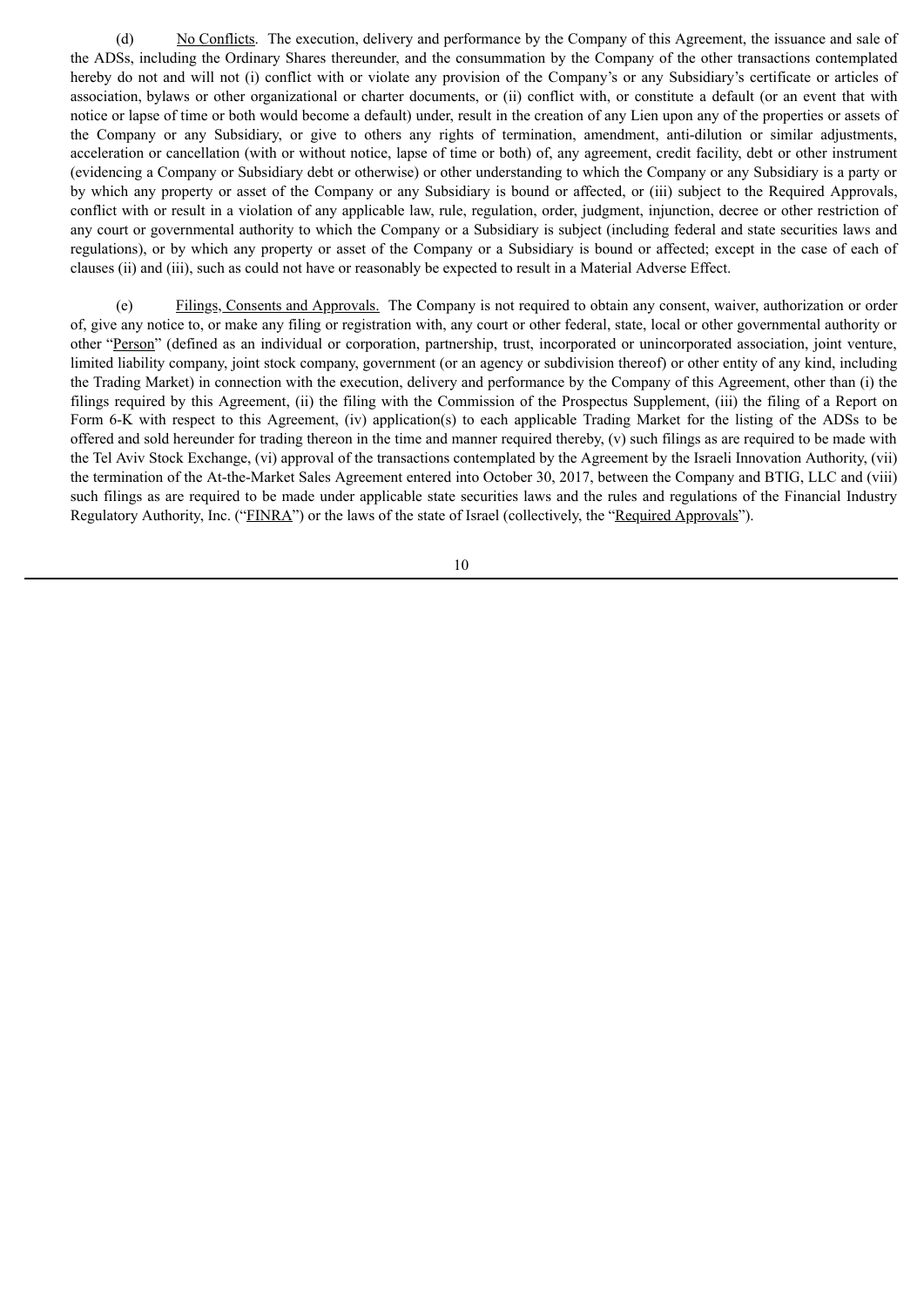(f) Issuance of ADSs. The ADSs and the Ordinary Shares represented thereby have been duly authorized and, when issued and paid for in accordance with this Agreement, will be duly and validly issued, fully paid and nonassessable, free and clear of all Liens imposed. The Company has reserved from its duly authorized capital stock the maximum number of shares of Ordinary Shares underlying the ADSs issuable pursuant to this Agreement. The Ordinary Shares are being offered and sold pursuant to the Registration Statement, and the Company and the Depositary have prepared and filed with the Commission a registration statement relating to the ADSs on Form F-6 (File No. 333-175360) for the registration under the Act which became effective on July 21, 2011. The "Plan of Distribution" section within the Registration Statement permits the issuance and sale of the ADSs as contemplated by this Agreement. Upon receipt of the ADSs, the purchasers of such ADSs will have good and marketable title to such ADSs and the ADSs will be freely tradable on the Trading Market.

(g) Capitalization. The capitalization of the Company is as set forth in the SEC Reports. The Company has not issued any share capital since its most recently filed Report on Form 6-K under the Exchange Act, other than pursuant to the exercise of employee equity options under the Company's equity plans, the issuance of Ordinary Shares to employees pursuant to the Company's employee stock purchase plans and pursuant to the conversion and/or exercise of Ordinary Share Equivalents outstanding as of the date of the most recently filed Report on Form 6-K under the Exchange Act. No Person has any right of first refusal, preemptive right, right of participation, or any similar right to participate in the transactions contemplated by this Agreement. Except as set forth in the Registration Statement, the Base Prospectus, the Prospectus Supplement and the Prospectus, there are no outstanding options, warrants, scrip rights to subscribe to, calls or commitments of any character whatsoever relating to, or securities, rights or obligations convertible into or exercisable or exchangeable for, or giving any Person any right to subscribe for or acquire, any ADSs, Ordinary Shares, or contracts, commitments, understandings or arrangements by which the Company or any Subsidiary is or may become bound to issue additional ADSs, Ordinary Shares or Ordinary Share Equivalents or share stock of any Subsidiary. The issuance and sale of the ADSs pursuant to this Agreement will not obligate the Company or any Subsidiary to issue ADSs, Ordinary Shares or other securities to any Person. Except for securities or instruments that are exhibits to the Incorporated Documents, there are no outstanding securities or instruments of the Company or any Subsidiary with any provision that adjusts the exercise, conversion, exchange or reset price of such security or instrument upon an issuance of securities by the Company or any Subsidiary. Except as set forth in the SEC Reports, there are no outstanding securities or instruments of the Company or any Subsidiary that contain any redemption or similar provisions, and there are no contracts, commitments, understandings or arrangements by which the Company or any Subsidiary is or may become bound to redeem a security of the Company or such Subsidiary. The Company does not have any stock appreciation rights or "phantom share" plans or agreements or any similar plan or agreement. All of the outstanding Ordinary Shares, including those represented by ADSs, are duly authorized, validly issued, fully paid and nonassessable, have been issued in compliance with all federal and state securities laws, and none of such outstanding shares was issued in violation of any preemptive rights or similar rights to subscribe for or purchase securities. No further approval or authorization of any shareholder, the Board of Directors or others is required for the issuance and sale of the ADSs pursuant to this Agreement. Except as set forth in the SEC Reports, there are no shareholders agreements, voting agreements or other similar agreements with respect to the Company's Ordinary Shares to which the Company is a party or, to the knowledge of the Company, between or among any of the Company's shareholders.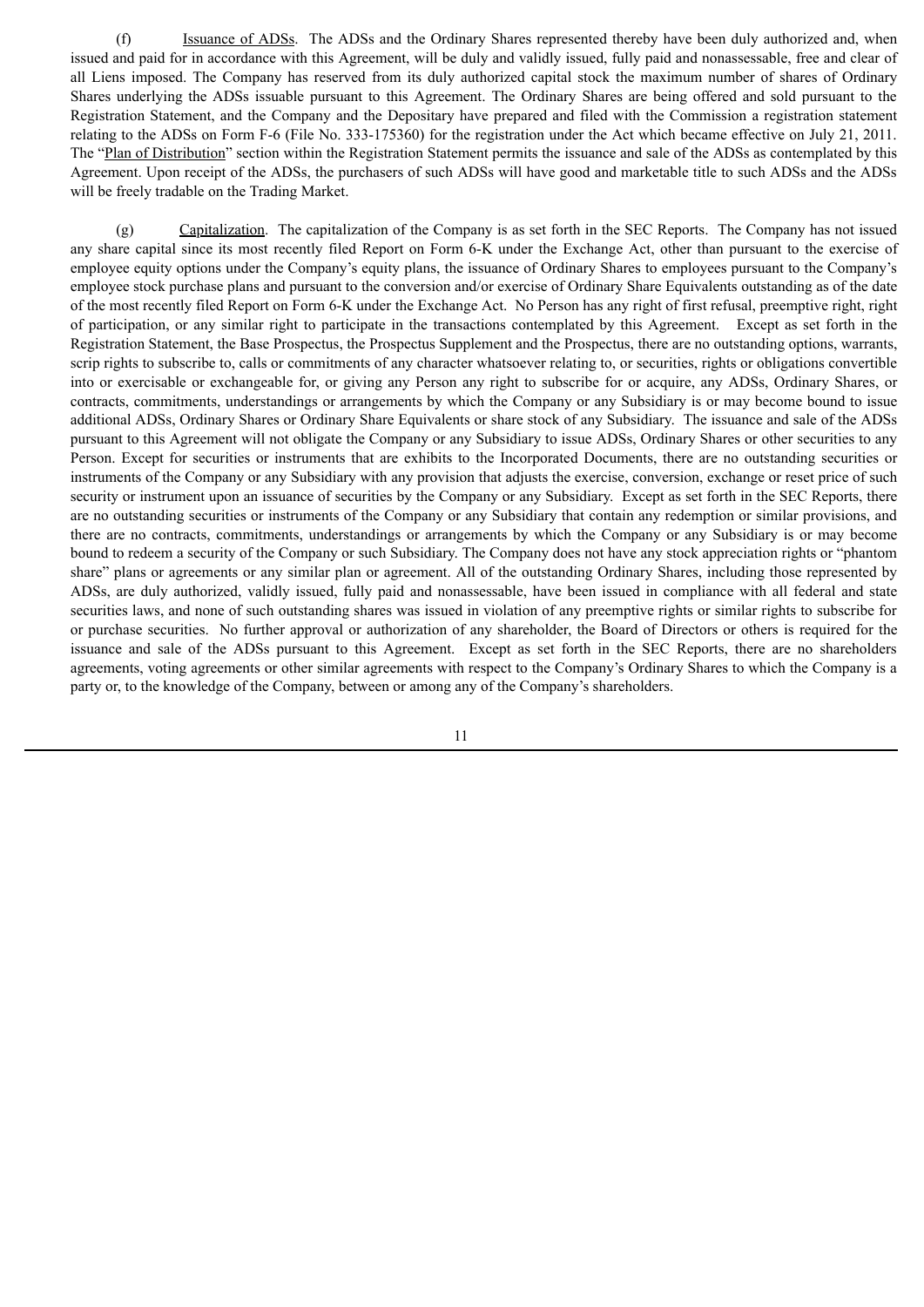(h) Registration Statement. The Company meets the requirements for use of Form F-3 under the Act and has prepared and filed with the Commission the Registration Statement, including a related Base Prospectus, for registration under the Act of the offering and sale of the Ordinary Shares underlying the ADSs. Such Registration Statement is effective and available for the offer and sale of the Ordinary Shares underlying the ADSs as of the date hereof. As filed, the Base Prospectus contains, in all material respects, all information required by the Act and the rules thereunder, and, except to the extent the Manager shall agree in writing to a modification, shall be in all substantive respects in the form furnished to the Manager prior to the Execution Time or prior to any such time this representation is repeated or deemed to be made. The Registration Statement, at the Execution Time, each such time this representation is repeated or deemed to be made, and at all times during which a prospectus is required by the Act to be delivered (whether physically or through compliance with Rule 172, 173 or any similar rule) in connection with any offer or sale of the ADSs, meets the requirements set forth in Rule  $415(a)(1)(x)$ . The initial Effective Date of the Registration Statement was not earlier than the date three years before the Execution Time. The Company meets the transaction requirements with respect to the aggregate market value of securities being sold pursuant to this offering and during the twelve (12) months prior to this offering, as set forth in General Instruction I.B.5 of Form F-3.

(i) Accuracy of Incorporated Documents. The Incorporated Documents, when they were filed with the Commission, conformed in all material respects to the requirements of the Exchange Act and the rules thereunder, and none of the Incorporated Documents, when they were filed with the Commission, contained any untrue statement of a material fact or omitted to state a material fact necessary to make the statements therein, in light of the circumstances under which they were made not misleading; and any further documents so filed and incorporated by reference in the Registration Statement, the Base Prospectus, the Prospectus Supplement or the Prospectus, when such documents are filed with the Commission, will conform in all material respects to the requirements of the Exchange Act and the rules thereunder, as applicable, and will not contain any untrue statement of a material fact or omit to state a material fact necessary to make the statements therein, in light of the circumstances under which they were made, not misleading.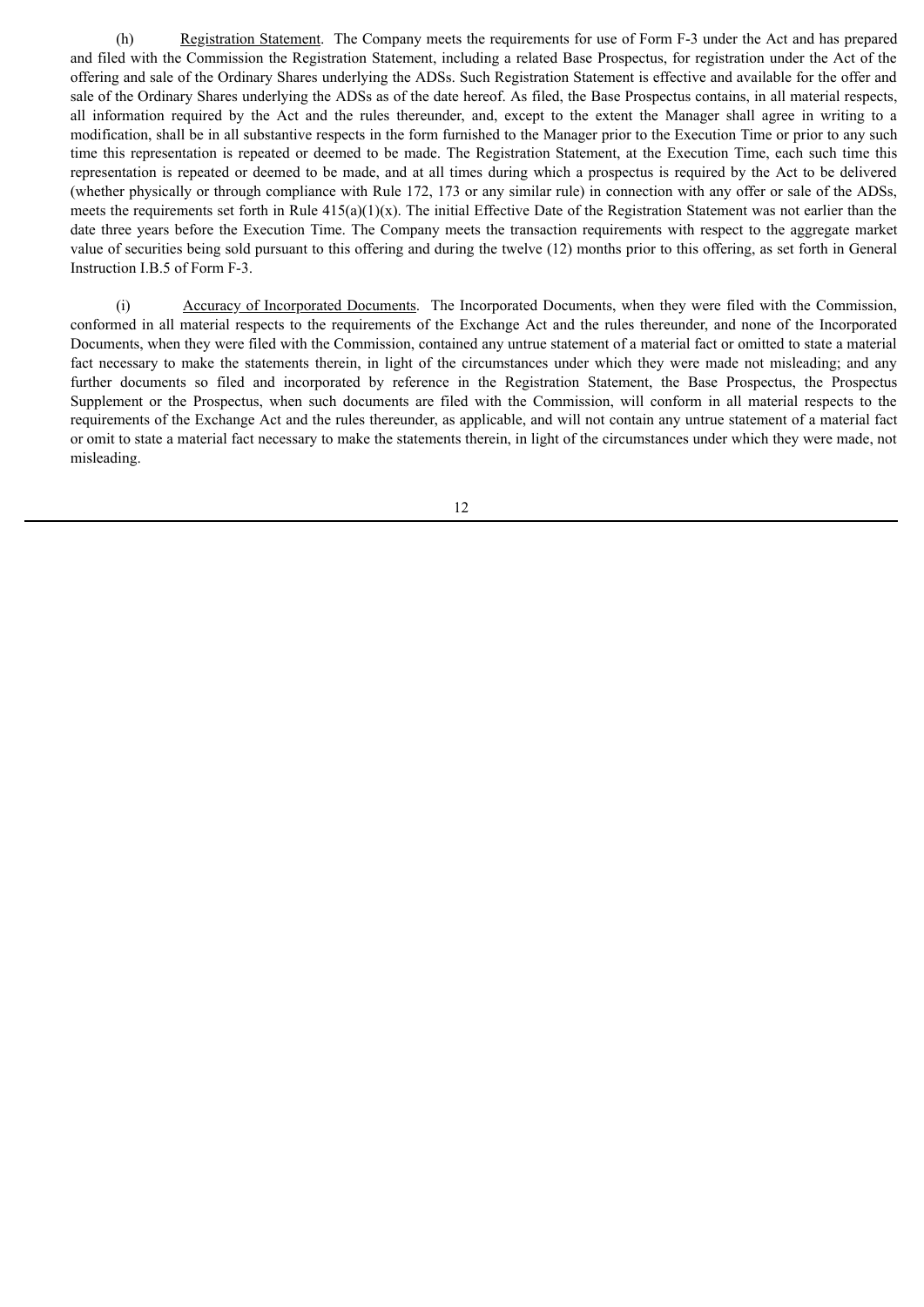(j) Ineligible Issuer. (i) At the earliest time after the filing of the Registration Statement that the Company or another offering participant made a bona fide offer (within the meaning of Rule 164(h)(2)) of the ADSs and (ii) as of the Execution Time and on each such time this representation is repeated or deemed to be made (with such date being used as the determination date for purposes of this clause (ii)), the Company was not and is not an Ineligible Issuer (as defined in Rule 405), without taking account of any determination by the Commission pursuant to Rule 405 that it is not necessary that the Company be considered an Ineligible Issuer.

(k) Free Writing Prospectus. The Company is eligible to use Issuer Free Writing Prospectuses. Each Issuer Free Writing Prospectus does not include any information the substance of which conflicts with the information contained in the Registration Statement, including any Incorporated Documents and any prospectus supplement deemed to be a part thereof that has not been superseded or modified; and each Issuer Free Writing Prospectus does not contain any untrue statement of a material fact or omit to state any material fact necessary in order to make the statements therein, in the light of the circumstances under which they were made, not misleading. The foregoing sentence does not apply to statements in or omissions from any Issuer Free Writing Prospectus based upon and in conformity with written information furnished to the Company by the Manager specifically for use therein. Any Issuer Free Writing Prospectus that the Company is required to file pursuant to Rule 433(d) has been, or will be, filed with the Commission in accordance with the requirements of the Act and the rules thereunder. Each Issuer Free Writing Prospectus that the Company has filed, or is required to file, pursuant to Rule 433(d) or that was prepared by or behalf of or used by the Company complies or will comply in all material respects with the requirements of the Act and the rules thereunder. The Company will not, without the prior consent of the Manager, prepare, use or refer to, any Issuer Free Writing Prospectuses.

(l) Proceedings Related to Registration Statement. The Registration Statement is not the subject of a pending proceeding or examination under Section 8(d) or 8(e) of the Act, and the Company is not the subject of a pending proceeding under Section 8A of the Act in connection with the offering of the ADSs. The Company has not received any notice that the Commission has issued or intends to issue a stop-order with respect to the Registration Statement or that the Commission otherwise has suspended or withdrawn the effectiveness of the Registration Statement, either temporarily or permanently, or, to the knowledge of the Company, intends or has threatened in writing to do so.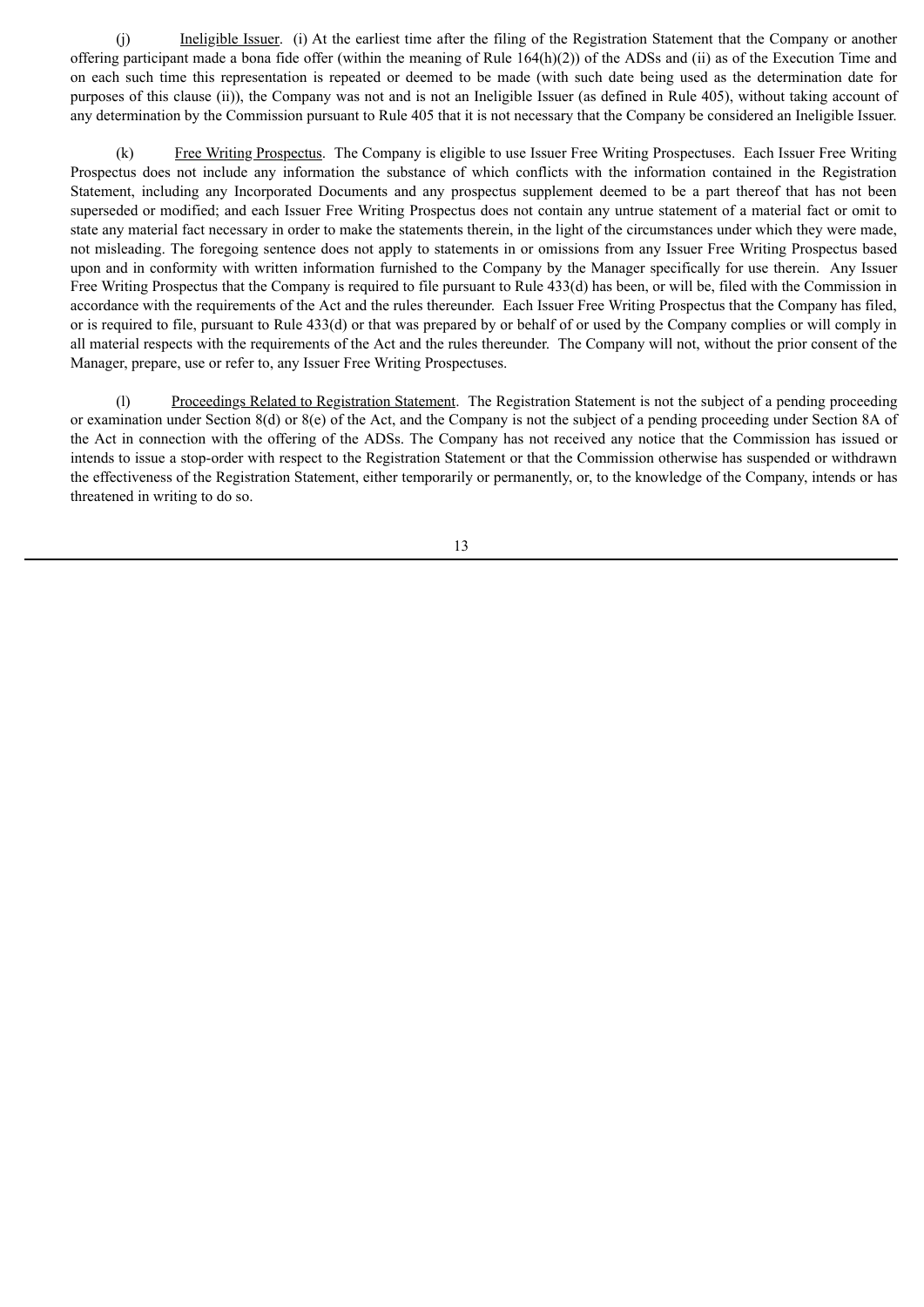(m) SEC Reports. The Company has complied in all material respects with requirements to file all reports, schedules, forms, statements and other documents required to be filed by the Company under the Act and the Exchange Act, including pursuant to Section 13(a) or 15(d) thereof, for the one year preceding the date hereof (or such shorter period as the Company was required by law or regulation to file such material) (the foregoing materials, including the exhibits thereto and documents incorporated by reference therein, together with the Prospectus and the Prospectus Supplement, being collectively referred to herein as the "SEC Reports") on a timely basis or has received a valid extension of such time of filing and has filed any such SEC Reports prior to the expiration of any such extension. As of their respective dates, the SEC Reports complied in all material respects with the requirements of the Act and the Exchange Act, as applicable, and none of the SEC Reports, when filed, contained any untrue statement of a material fact or omitted to state a material fact required to be stated therein or necessary in order to make the statements therein, in the light of the circumstances under which they were made, not misleading. The financial statements of the Company included in the SEC Reports comply in all material respects with applicable accounting requirements and the rules and regulations of the Commission with respect thereto as in effect at the time of filing. Such financial statements have been prepared in accordance with International Financial Reporting Standards applied on a consistent basis during the periods involved ("IFRS"), except as may be otherwise specified in such financial statements or the notes thereto and except that unaudited financial statements may not contain all footnotes required by IFRS, and fairly present in all material respects the financial position of the Company and its consolidated Subsidiaries as of and for the dates thereof and the results of operations and cash flows for the periods then ended, subject, in the case of unaudited statements, to normal, immaterial, year-end audit adjustments.

(n) Accountants. The Company's accountants are Kesselman and Kesselman, Certified Public Accountants (Isr.), a member firm of PricewaterhouseCoopers International Limited. To the knowledge of the Company, such accountants, which the Company expects will express their opinion with respect to the financial statements to be included in the Company's next Annual Report on Form 20-F, are a registered public accounting firm as required by the Act.

(o) Material Changes; Undisclosed Events, Liabilities or Developments. Since the date of the latest audited financial statements included within the SEC Reports, except as specifically disclosed in a subsequent SEC Report filed prior to the date hereof (i) there has been no event, occurrence or development that has had or that could reasonably be expected to result in a Material Adverse Effect, (ii) the Company has not incurred any liabilities (contingent or otherwise) other than (A) trade payables and accrued expenses incurred in the ordinary course of business consistent with past practice and (B) liabilities not required to be reflected in the Company's financial statements pursuant to IFRS or disclosed in the SEC Reports, (iii) the Company has not altered its method of accounting, (iv) the Company has not declared or made any dividend or distribution of cash or other property to its shareholders or purchased, redeemed or made any agreements to purchase or redeem any shares of its capital stock and (v) the Company has not issued any equity securities to any officer, director or "Affiliate" (defined as any Person that, directly or indirectly through one or more intermediaries, controls or is controlled by or is under common control with a Person, as such terms are used in and construed under Rule 144 under the Act), except pursuant to existing Company equity plans. The Company does not have pending before the Commission any request for confidential treatment of information. Except for the issuance of the ADSs contemplated by this Agreement or as set forth in the SEC Reports, no event, liability, fact, circumstance, occurrence or development has occurred or exists or is reasonably expected to occur or exist with respect to the Company or its Subsidiaries or their respective businesses, prospects, properties, operations, assets or financial condition that would be required to be disclosed by the Company under applicable securities laws at the time this representation is made or deemed made that has not been publicly disclosed at least 1 Trading Day prior to the date that this representation is made.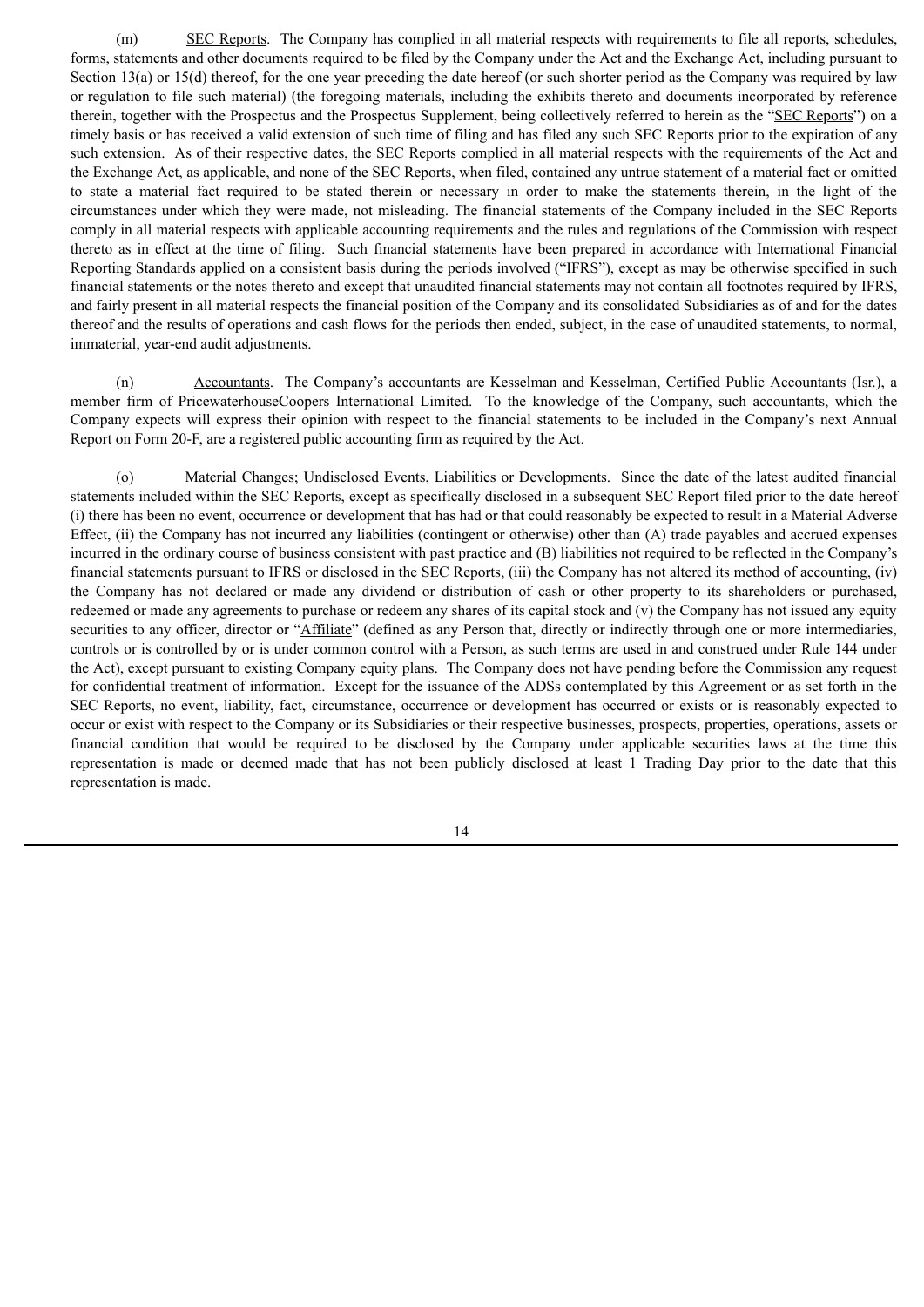(p) Litigation. Except as set forth in the SEC Reports, there is no action, suit, inquiry, notice of violation, proceeding or investigation pending or, to the knowledge of the Company, threatened against or affecting the Company, any Subsidiary or any of their respective properties before or by any court, arbitrator, governmental or administrative agency or regulatory authority (federal, state, county, local or foreign) (collectively, an "Action"). None of the Actions set forth in the SEC Reports, (i) adversely affects or challenges the legality, validity or enforceability of this Agreement or the ADSs or (ii) could, if there were an unfavorable decision, have or reasonably be expected to result in a Material Adverse Effect. Neither the Company nor any Subsidiary, nor, to the knowledge of the Company, any director or officer thereof, is or has been the subject of any Action involving a claim of violation of or liability under federal or state securities laws or a claim of breach of fiduciary duty. There has not been, and to the knowledge of the Company, there is not pending or contemplated, any investigation by the Commission involving the Company or any current or former director or officer of the Company. The Commission has not issued any stop order or other order suspending the effectiveness of any registration statement filed by the Company or any Subsidiary under the Exchange Act or the Act.

(q) Labor Relations. No labor dispute exists or, to the knowledge of the Company, is imminent with respect to any of the employees of the Company, which could reasonably be expected to result in a Material Adverse Effect. None of the Company's or its Subsidiaries' employees is a member of a union that relates to such employee's relationship with the Company or such Subsidiary, and neither the Company nor any of its Subsidiaries is a party to a collective bargaining agreement, and the Company and its Subsidiaries believe that their relationships with their employees are good. To the knowledge of the Company, no executive officer of the Company or any Subsidiary, is, or is now expected to be, in violation of any material term of any employment contract, confidentiality, disclosure or proprietary information agreement or non-competition agreement, or any other contract or agreement or any restrictive covenant in favor of any third party, and the continued employment of each such executive officer does not subject the Company or any of its Subsidiaries to any liability with respect to any of the foregoing matters. The Company and its Subsidiaries are in compliance with all applicable U.S. federal, state, local and foreign laws and regulations relating to employment and employment practices, terms and conditions of employment and wages and hours, except where the failure to be in compliance could not, individually or in the aggregate, reasonably be expected to have a Material Adverse Effect.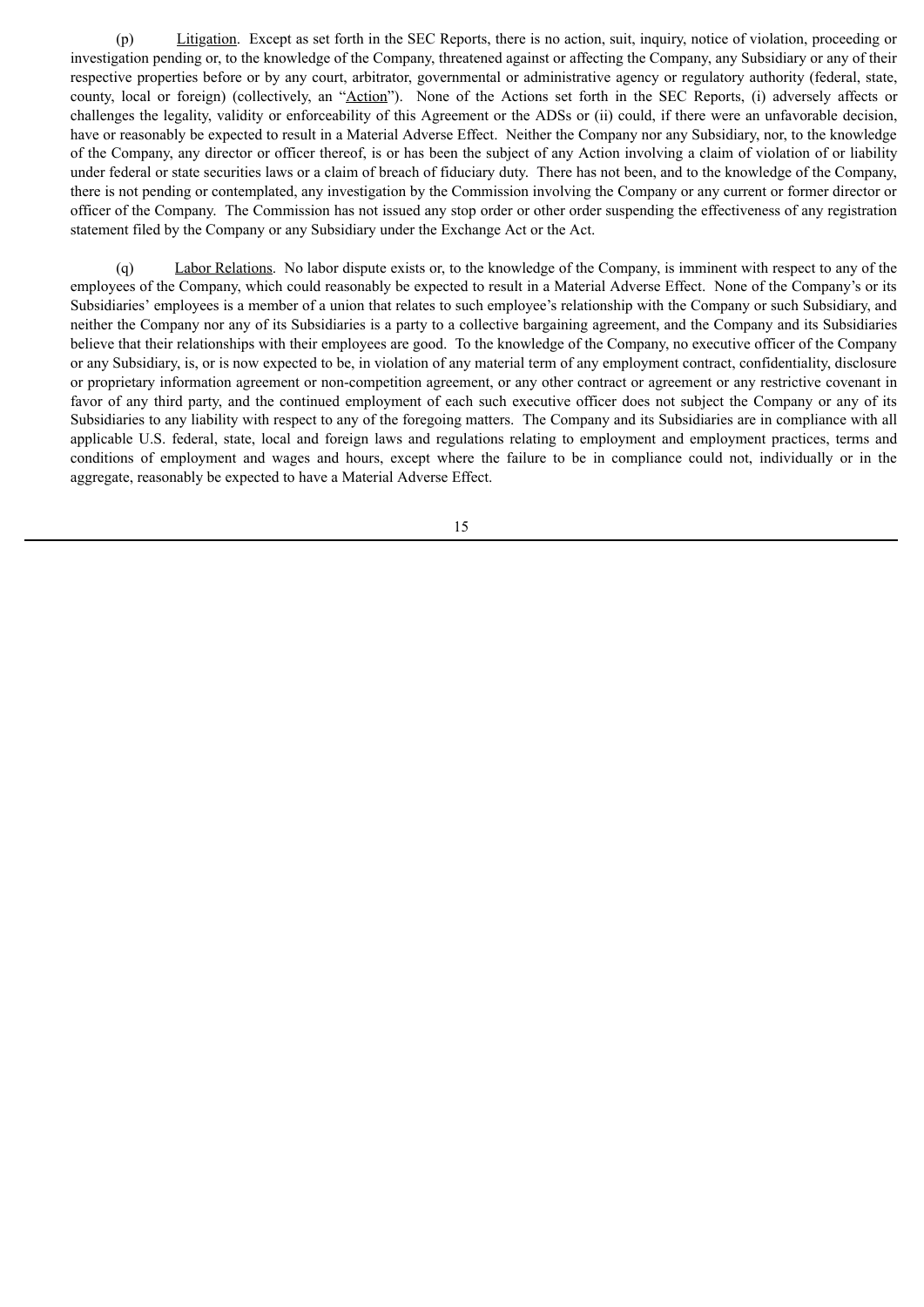(r) Compliance. Neither the Company nor any Subsidiary: (i) is in default under or in violation of (and no event has occurred that has not been waived that, with notice or lapse of time or both, would result in a default by the Company or any Subsidiary under), nor has the Company or any Subsidiary received notice of a claim that it is in default under or that it is in violation of, any indenture, loan or credit agreement or any other agreement or instrument to which it is a party or by which it or any of its properties is bound (whether or not such default or violation has been waived), (ii) is in violation of any judgment, decree or order of any court, arbitrator or other governmental authority relating to the Company or any Subsidiary or (iii) is or has been in violation of any statute, rule, ordinance or regulation of any governmental authority, including without limitation all foreign, federal, state and local laws relating to taxes, environmental protection, occupational health and safety, product quality and safety and employment and labor matters, except in each case of (i), (ii) and (iii) as could not have or reasonably be expected to result in a Material Adverse Effect.

(s) Environmental Laws. The Company and its Subsidiaries (i) are in compliance with all federal, state, local and foreign laws relating to pollution or protection of human health or the environment (including ambient air, surface water, groundwater, land surface or subsurface strata), including laws relating to emissions, discharges, releases or threatened releases of chemicals, pollutants, contaminants, or toxic or hazardous substances or wastes (collectively, "Hazardous Materials") into the environment, or otherwise relating to the manufacture, processing, distribution, use, treatment, storage, disposal, transport or handling of Hazardous Materials, as well as all authorizations, codes, decrees, demands, or demand letters, injunctions, judgments, licenses, notices or notice letters, orders, permits, plans or regulations, issued, entered, promulgated or approved thereunder ("Environmental Laws"); (ii) have received all permits licenses or other approvals required of them under applicable Environmental Laws to conduct their respective businesses; and (iii) are in compliance with all terms and conditions of any such permit, license or approval where in each clause (i), (ii) and (iii), the failure to so comply could be reasonably expected to have, individually or in the aggregate, a Material Adverse Effect.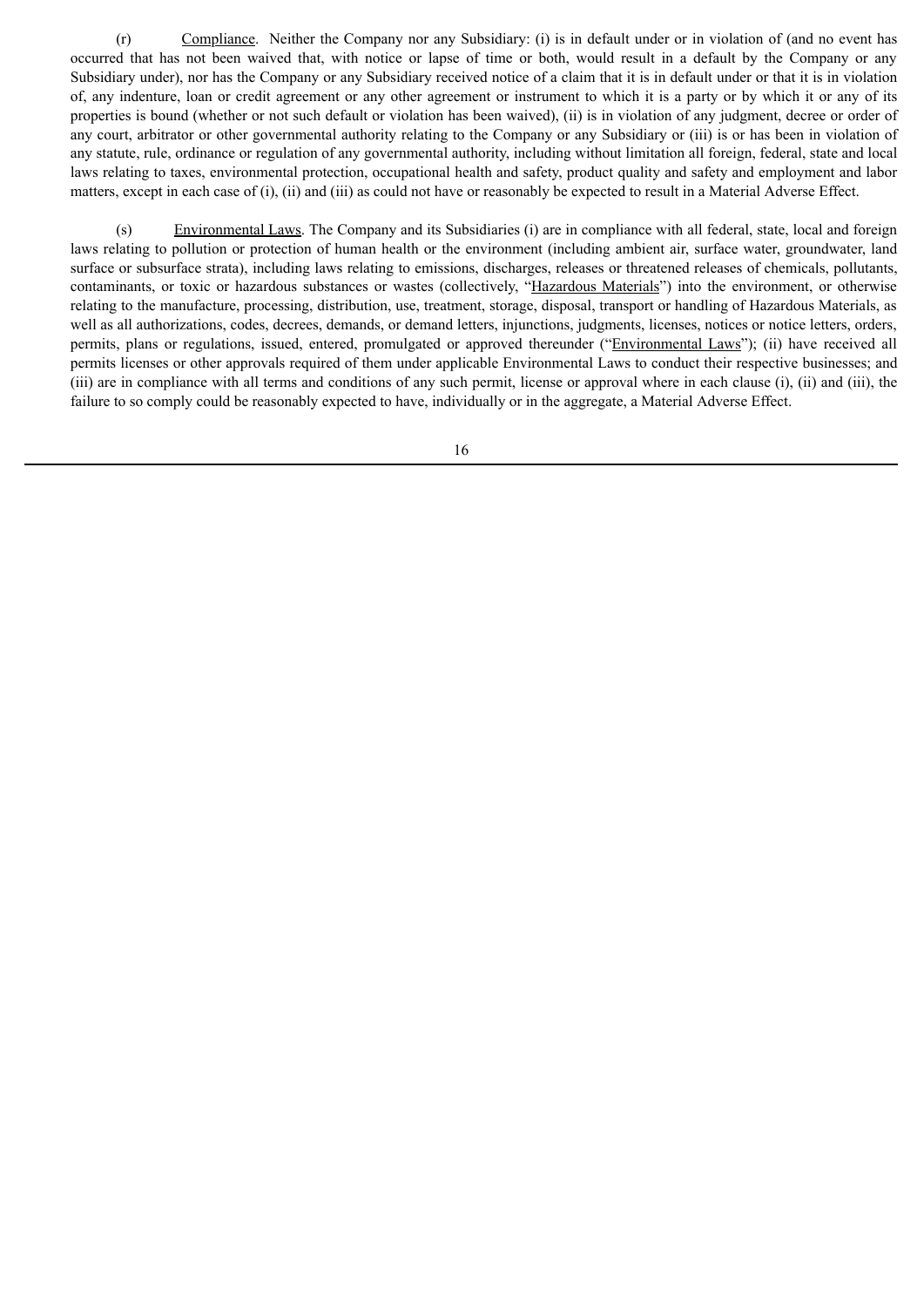(t) Regulatory Permits. The Company and the Subsidiaries possess all certificates, authorizations and permits issued by the appropriate federal, state, local or foreign regulatory authorities necessary to conduct their respective businesses as described in the SEC Reports, except where the failure to possess such permits could not reasonably be expected to result in a Material Adverse Effect ("Material Permits"), and neither the Company nor any Subsidiary has received any notice of proceedings relating to the revocation or modification of any Material Permit.

(u) Title to Assets. Except as set forth in the SEC Reports, the Company and the Subsidiaries have good and marketable title in fee simple to or have valid and marketable rights to lease or otherwise use all real property that is described on the SEC Reports and good and marketable title in or have valid and marketable rights to lease or otherwise use all personal property owned by them that is material to the business of the Company and the Subsidiaries, in each case free and clear of all Liens, except for (i) Liens as do not materially affect the value of such property and do not materially interfere with the use made and proposed to be made of such property by the Company and the Subsidiaries and (ii) Liens for the payment of federal, state or other taxes, for which appropriate reserves have been made therefor in accordance with IFRS and, the payment of which is neither delinquent nor subject to penalties. Any real property and facilities held under lease by the Company and the Subsidiaries are held by them under valid, subsisting and enforceable leases with which the Company and the Subsidiaries are in compliance, except where such non-compliance would not be material to the Company and the Subsidiaries, taken as a whole.

(v) Intellectual Property. The Company and the Subsidiaries have, or have rights to use, all patents, patent applications, trademarks, trademark applications, service marks, trade names, trade secrets, inventions, copyrights, licenses and other intellectual property rights and similar rights necessary or required for use in connection with their respective businesses as described in the SEC Reports and which the failure to so have could have a Material Adverse Effect (collectively, the "Intellectual Property Rights"). None of, and neither the Company nor any Subsidiary has received a notice (written or otherwise) that any of, the Intellectual Property Rights has expired, terminated or been abandoned, or is expected to expire or terminate or be abandoned, within two (2) years from the date of this Agreement except as would not be reasonably expected to have a Material Adverse Effect. Neither the Company nor any Subsidiary has received, since the date of the latest audited financial statements included within the SEC Reports, a written notice of a claim or otherwise has any knowledge that the Intellectual Property Rights violate or infringe upon the rights of any Person, except as could not have or reasonably be expected to not have a Material Adverse Effect. To the knowledge of the Company, all such Intellectual Property Rights are enforceable and there is no existing infringement by another Person of any of the Intellectual Property Rights. The Company and its Subsidiaries have taken reasonable security measures to protect the secrecy, confidentiality and value of all of their intellectual properties, except where failure to do so could not, individually or in the aggregate, reasonably be expected to have a Material Adverse Effect.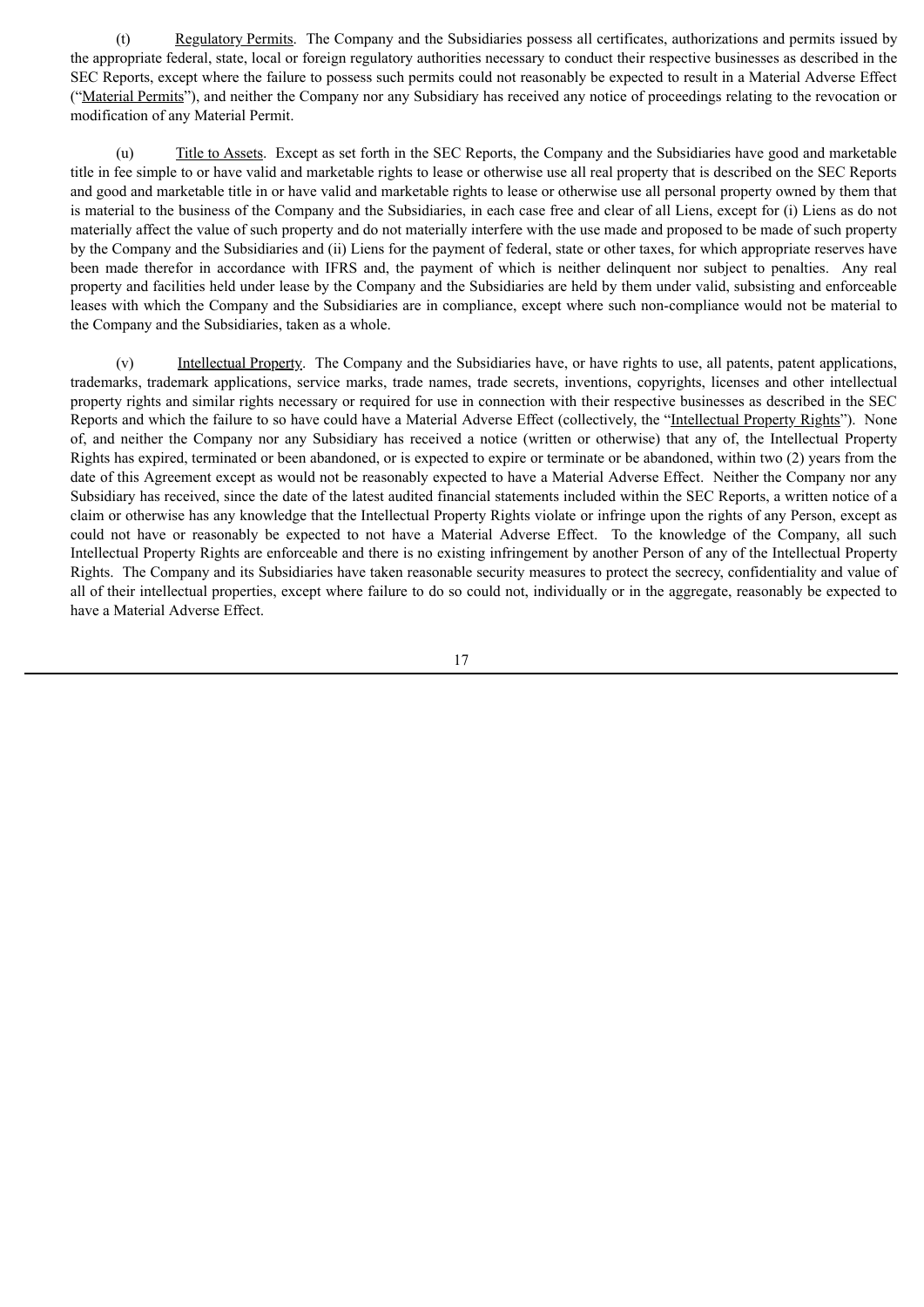(w) Insurance. The Company and the Subsidiaries are insured by insurers of recognized financial responsibility against such losses and risks and in such amounts as are prudent and customary for companies of similar size as the Company in the businesses in which the Company and the Subsidiaries are engaged, including, but not limited to, directors and officers insurance coverage. Neither the Company nor any Subsidiary has any reason to believe that it will not be able to renew its existing insurance coverage as and when such coverage expires or to obtain similar coverage from similar insurers as may be necessary to continue its business at a cost that would not result in a Material Adverse Effect.

(x) Affiliate Transactions. Except as set forth in the SEC Reports, none of the officers or directors of the Company or any Subsidiary and, to the knowledge of the Company, none of the employees of the Company or any Subsidiary is presently a party to any transaction with the Company or any Subsidiary (other than for services as employees, officers and directors), including any contract, agreement or other arrangement providing for the furnishing of services to or by, providing for rental of real or personal property to or from, providing for the borrowing of money from or lending of money to or otherwise requiring payments to or from any officer, director or such employee or, to the knowledge of the Company, any entity in which any officer, director, or any such employee has a substantial interest or is an officer, director, trustee, shareholders, member or partner, in each case in excess of \$120,000 other than for (i) payment of salary or consulting fees for services rendered, (ii) reimbursement for expenses incurred on behalf of the Company and (iii) other employee benefits, including share option agreements under any equity plan of the Company.

(y) Sarbanes Oxley Compliance. The Company and the Subsidiaries are in compliance in all material respects with any and all applicable requirements of the Sarbanes-Oxley Act of 2002 that are effective as of the date hereof, and any and all applicable rules and regulations promulgated by the Commission thereunder that are effective as of the date hereof. The Company and the Subsidiaries maintain a system of internal accounting controls sufficient to provide reasonable assurance that: (i) transactions are executed in accordance with management's general or specific authorizations, (ii) transactions are recorded as necessary to permit preparation of financial statements in conformity with IFRS and to maintain asset accountability, (iii) access to assets is permitted only in accordance with management's general or specific authorization, and (iv) the recorded accountability for assets is compared with the existing assets at reasonable intervals and appropriate action is taken with respect to any differences. The Company and the Subsidiaries have established disclosure controls and procedures (as defined in Exchange Act Rules 13a-15(e) and 15d-15(e)) for the Company and the Subsidiaries and designed such disclosure controls and procedures to ensure that information required to be disclosed by the Company in the reports it files or submits under the Exchange Act is recorded, processed, summarized and reported, within the time periods specified in the Commission's rules and forms. The Company's certifying officers have evaluated the effectiveness of the disclosure controls and procedures of the Company and the Subsidiaries as of the end of the period covered by the most recently filed Form 20-F under the Exchange Act (such date, the "Evaluation Date"). The Company presented in its most recently filed Form 20-F under the Exchange Act the conclusions of the certifying officers about the effectiveness of the disclosure controls and procedures based on their evaluations as of the Evaluation Date. Since the Evaluation Date, there have been no changes in the internal control over financial reporting (as such term is defined in the Exchange Act) of the Company and its Subsidiaries that have materially affected, or is reasonably likely to materially affect, the internal control over financial reporting of the Company and its Subsidiaries.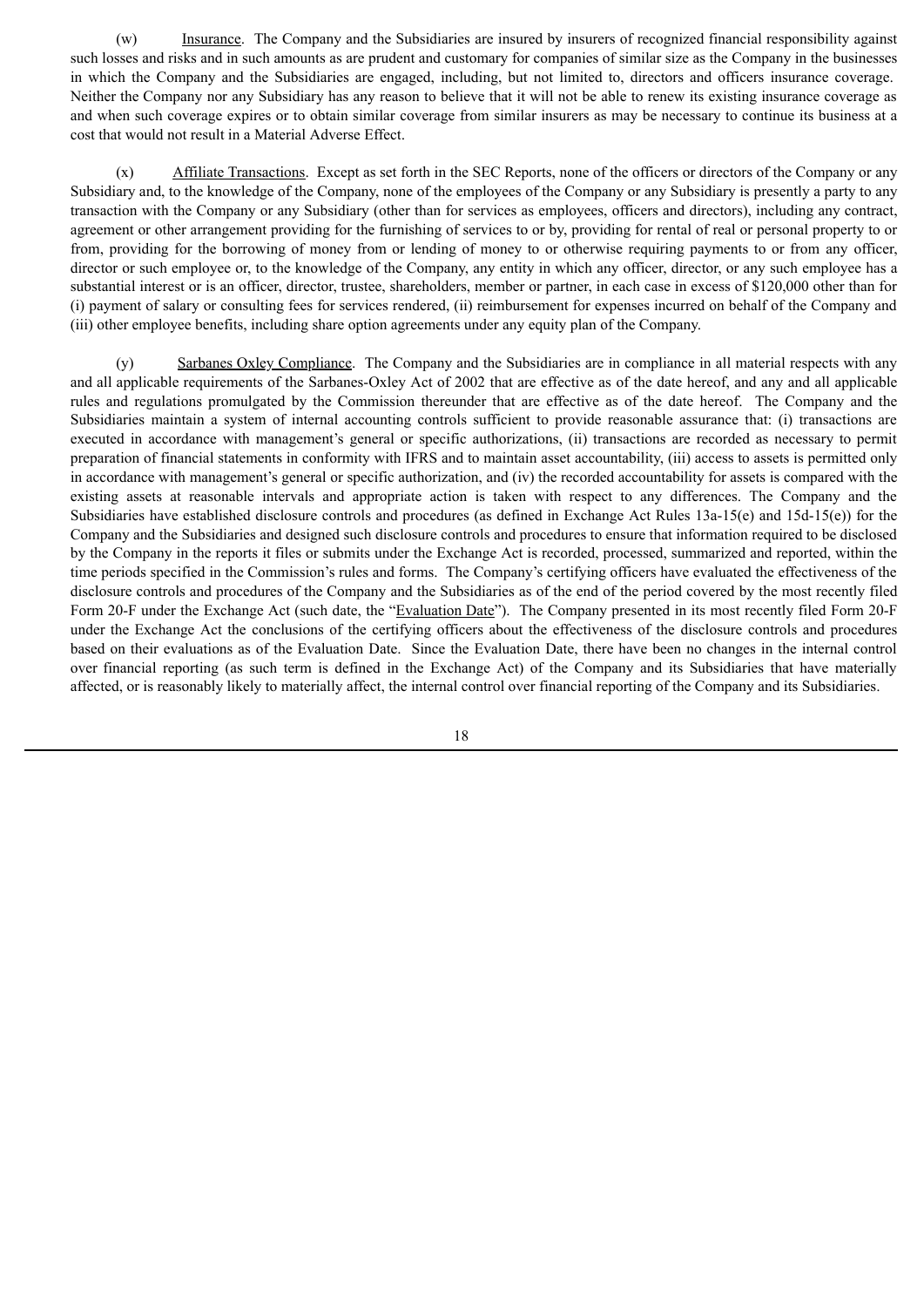(z) Certain Fees. Other than payments to be made to the Manager, no brokerage or finder's fees or commissions are or will be payable by the Company or any Subsidiary to any broker, financial advisor or consultant, finder, placement agent, investment banker, bank or other Person with respect to the transactions contemplated by this Agreement. The Manager shall have no obligation with respect to any fees or with respect to any claims made by or on behalf of other Persons for fees of a type contemplated in this Section that may be due in connection with the transactions contemplated by this Agreement.

(aa) No Other Sales Agency Agreement. The Company has not entered into any other sales agency agreements or other similar arrangements, in each case that are currently in effect, with any agent or any other representative in respect of at the market offerings of the ADSs.

(bb) Investment Company. The Company is not, and is not an Affiliate of, and immediately after receipt of payment for the ADSs, will not be or be an Affiliate of, an "investment company" within the meaning of the Investment Company Act of 1940, as amended. The Company shall conduct its business in a manner so that it will not become an "investment company" subject to registration under the Investment Company Act of 1940, as amended.

(cc) Listing and Maintenance Requirements. The ADSs are registered pursuant to Section 12(b) or 12(g) of the Exchange Act, and the Company has taken no action designed to, or which to its knowledge is likely to have the effect of, terminating the registration of the ADSs under the Exchange Act nor has the Company received any notification that the Commission is contemplating terminating such registration. The Company has not, in the 12 months preceding the date hereof, received notice from any Trading Market on which the ADSs or Ordinary Shares are or have been listed or quoted to the effect that the Company is not in compliance with the listing or maintenance requirements of such Trading Market. The Company is, and has no reason to believe that it will not in the foreseeable future continue to be, in compliance with all such listing and maintenance requirements. The ADSs are currently eligible for electronic transfer through DTC or another established clearing corporation and the Company is current in payment of the fees to DTC (or such other established clearing corporation) in connection with such electronic transfer.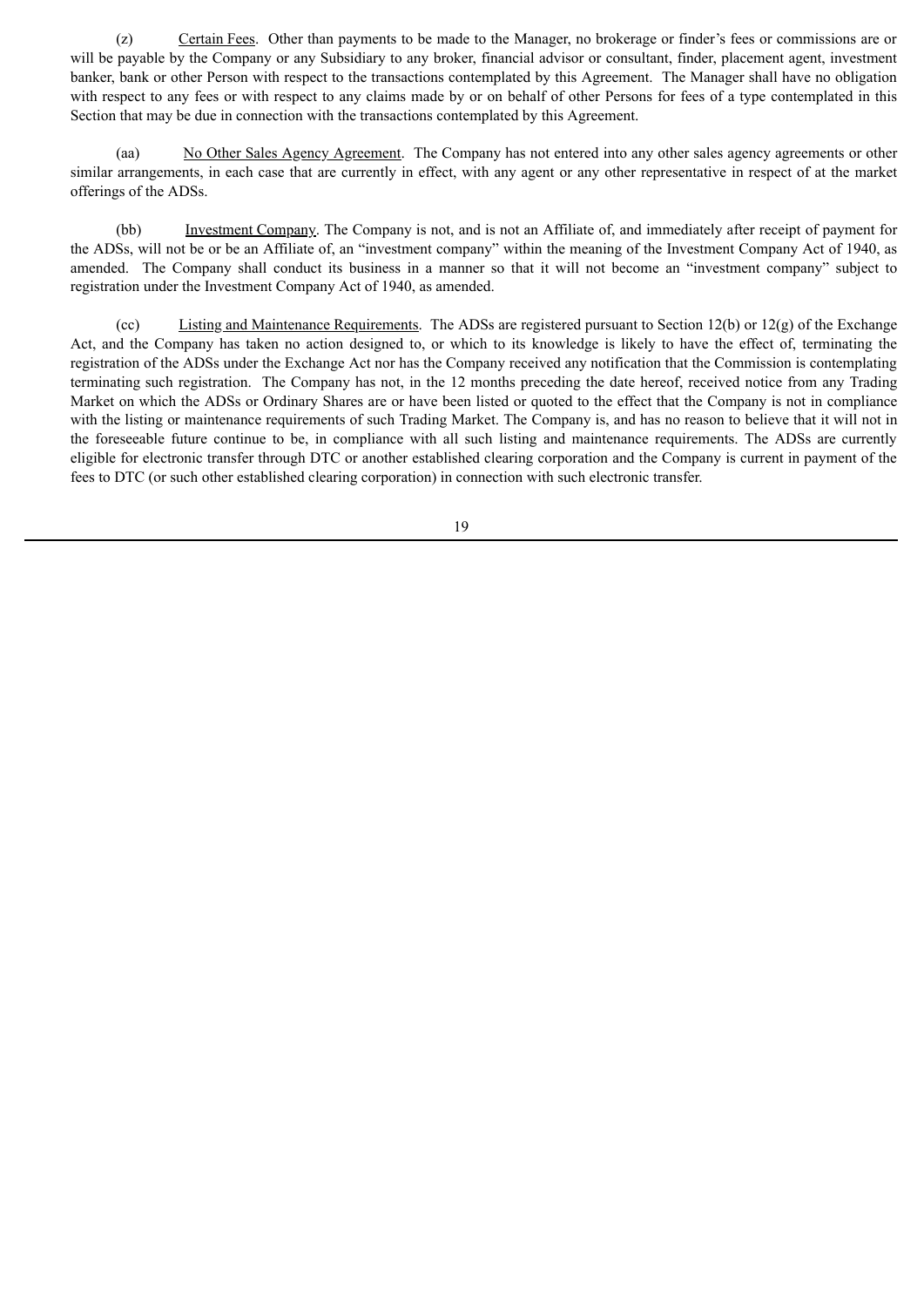(dd) Application of Takeover Protections. The Company and the Board of Directors have taken all necessary action, if any, in order to render inapplicable any control share acquisition, business combination, poison pill (including any distribution under a rights agreement) or other similar anti‑takeover provision under the Company's articles of association (or similar charter documents) or the laws of its state of incorporation that is or could become applicable to the purchasers of the ADSs in connection with the sales described herein.

(ee) Solvency. Based on the consolidated financial condition of the Company as of the Effective Date, (i) the fair saleable value of the Company's assets exceeds the amount that will be required to be paid on or in respect of the Company's existing debts and other liabilities (including known contingent liabilities) as they mature, (ii) the Company's assets do not constitute unreasonably small capital to carry on its business as now conducted and as proposed to be conducted including its capital needs taking into account the particular capital requirements of the business conducted by the Company, consolidated and projected capital requirements and capital availability thereof, and (iii) the current cash flow of the Company, together with the proceeds the Company would receive, were it to liquidate all of its assets, after taking into account all anticipated uses of the cash, would be sufficient to pay all amounts on or in respect of its liabilities when such amounts are required to be paid. The Company does not intend to incur debts beyond its ability to pay such debts as they mature (taking into account the timing and amounts of cash to be payable on or in respect of its debt). The Company has no knowledge of any facts or circumstances which lead it to believe that it will file for reorganization or liquidation under the bankruptcy or reorganization laws of any jurisdiction within one year from the date hereof. The SEC Reports sets forth as of the date hereof all outstanding secured and unsecured Indebtedness of the Company or any Subsidiary, or for which the Company or any Subsidiary has commitments. For the purposes of this Agreement, "Indebtedness" means (x) any liabilities for borrowed money or amounts owed by the Company or any of its Subsidiaries in excess of \$100,000 (other than trade accounts payable incurred in the ordinary course of business), (y) all guaranties, endorsements and other contingent obligations in respect of indebtedness of others, whether or not the same are or should be reflected in the Company's consolidated balance sheet (or the notes thereto), except guaranties by endorsement of negotiable instruments for deposit or collection or similar transactions in the ordinary course of business; and (z) the present value of any lease payments in excess of \$100,000 due under leases required to be capitalized in accordance with IFRS. Except for matters that would not, individually or in the aggregate, have or reasonably be expected to result in a Material Adverse Effect, neither the Company nor any Subsidiary is in default with respect to any Indebtedness.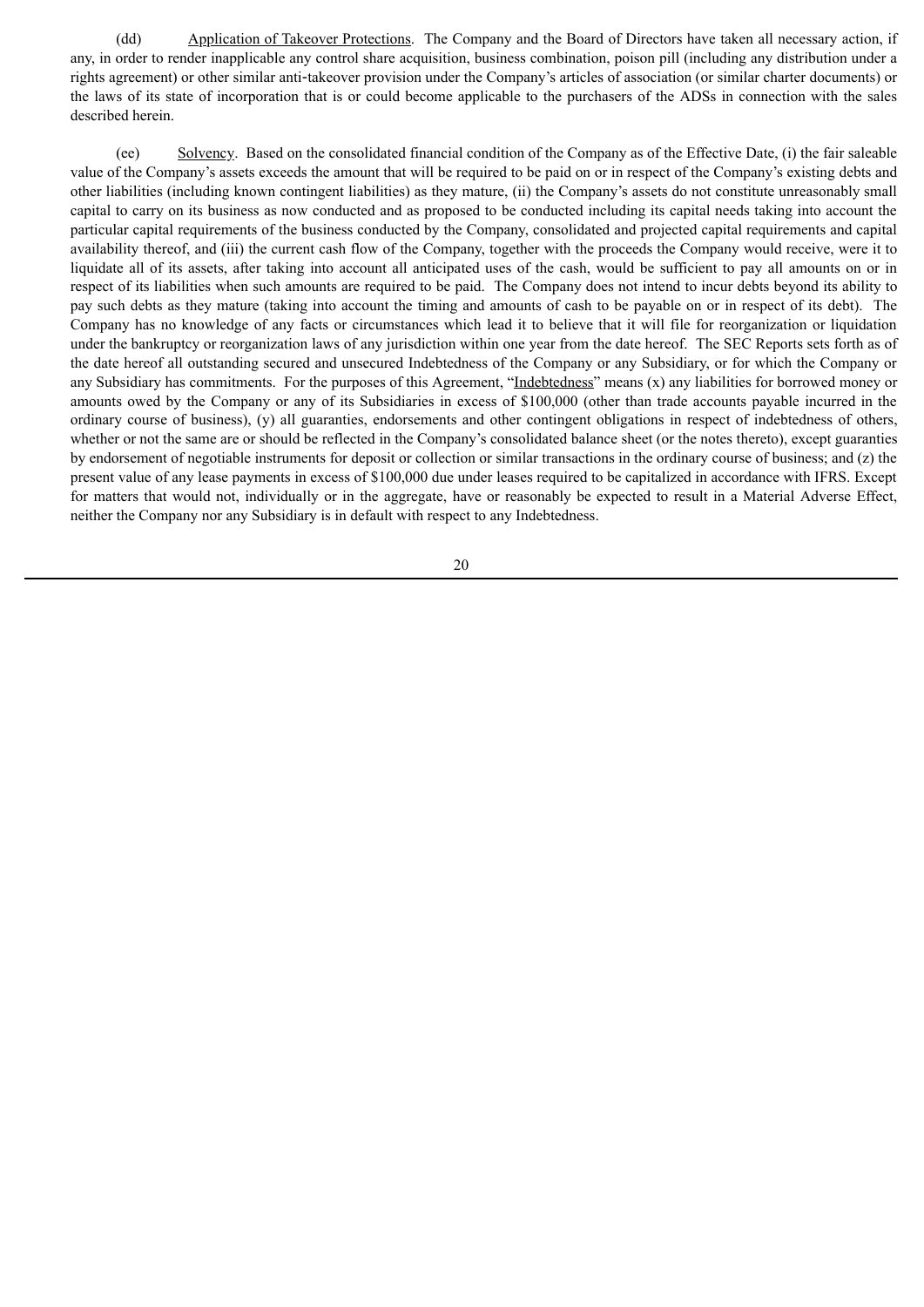(ff) Tax Status. Except for matters that would not, individually or in the aggregate, have or reasonably be expected to result in a Material Adverse Effect, the Company and its Subsidiaries each (i) has made or filed all United States federal, state and local income and all foreign income and franchise tax returns, reports and declarations required by any jurisdiction to which it is subject, (ii) has paid all taxes and other governmental assessments and charges that are material in amount, shown or determined to be due on such returns, reports and declarations and (iii) has set aside on its books provision reasonably adequate for the payment of all material taxes for periods subsequent to the periods to which such returns, reports or declarations apply. There are no unpaid taxes in any material amount claimed to be due by the taxing authority of any jurisdiction, and the officers of the Company or of any Subsidiary know of no basis for any such claim.

(gg) Foreign Corrupt Practices. Neither the Company nor any Subsidiary, nor to the knowledge of the Company or any Subsidiary, any agent or other Person acting on behalf of the Company or any Subsidiary, has (i) directly or indirectly, used any funds for unlawful contributions, gifts, entertainment or other unlawful expenses related to foreign or domestic political activity, (ii) made any unlawful payment to foreign or domestic government officials or employees or to any foreign or domestic political parties or campaigns from corporate funds, (iii) failed to disclose fully any contribution made by the Company or any Subsidiary (or made by any Person acting on its behalf of which the Company is aware) which is in violation of law, or (iv) violated in any material respect any provision of FCPA.

(hh) Accountants. The Company's independent registered public accounting firm is as set forth in the SEC Reports. To the knowledge of the Company, such accounting firm (i) is a registered public accounting firm as required by the Exchange Act and (ii) shall express its opinion with respect to the financial statements to be included in the Company's Annual Report for the fiscal year ending December 31, 2020.

(ii) Regulation M Compliance. The Company has not, and to its knowledge no one acting on its behalf has, (i) taken, directly or indirectly, any action designed to cause or to result in the stabilization or manipulation of the price of any security of the Company to facilitate the sale or resale of any of the ADSs or Ordinary Shares, (ii) sold, bid for, purchased, or, paid any compensation for soliciting purchases of, any of the ADSs or Ordinary Shares, or (iii) paid or agreed to pay to any Person any compensation for soliciting another to purchase any other securities of the Company, other than, in the case of clauses (ii) and (iii), compensation paid to the Manager in connection with the sales of the ADSs hereunder.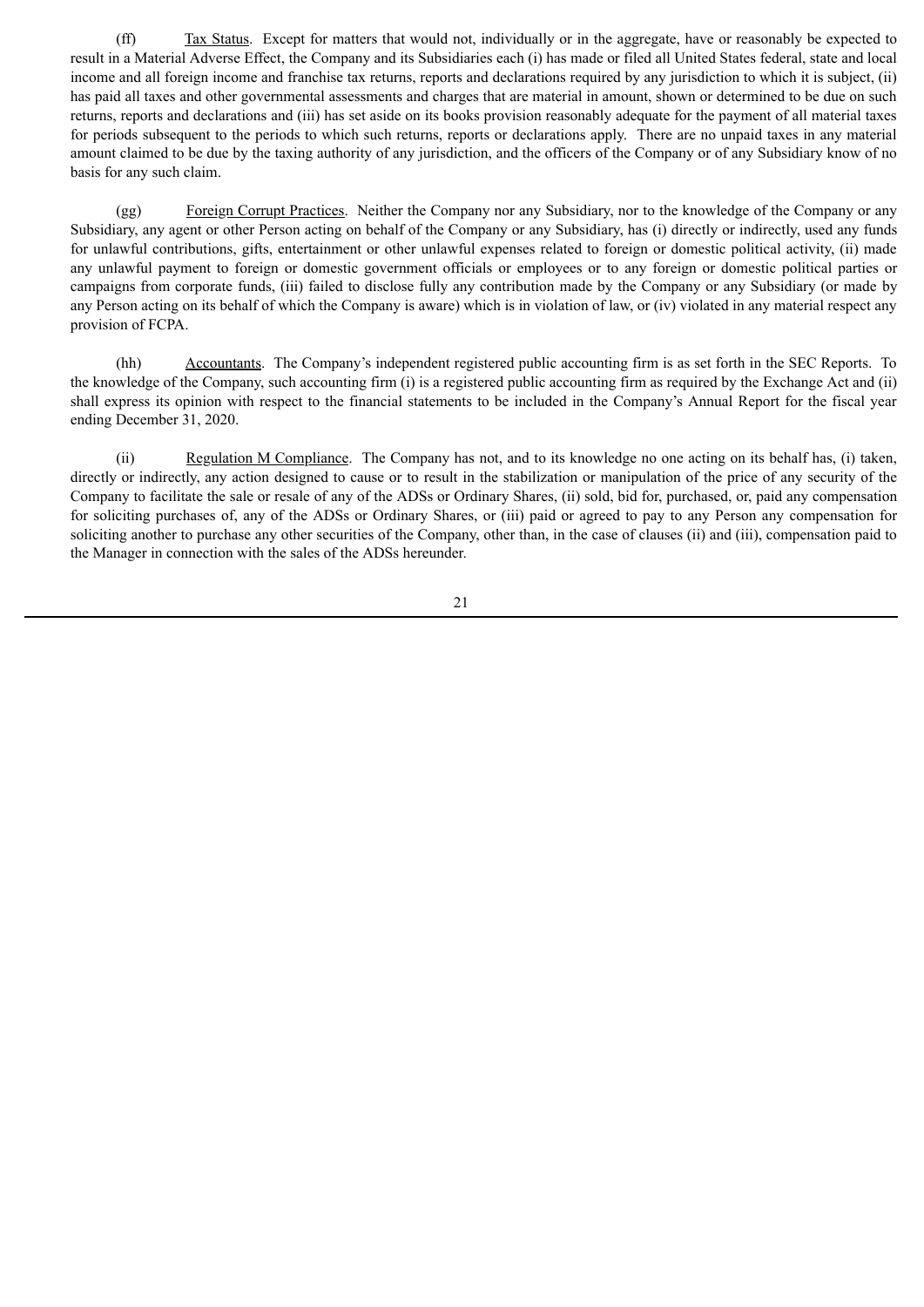(ii) FDA. As to each product subject to the jurisdiction of the U.S. Food and Drug Administration (" $EDA$ ") under the Federal Food, Drug and Cosmetic Act, as amended, and the regulations thereunder ("FDCA") that is manufactured, packaged, labeled, tested, distributed, sold, and/or marketed by the Company or any of its Subsidiaries (each such product, a "Pharmaceutical Product"), such Pharmaceutical Product is being manufactured, packaged, labeled, tested, distributed, sold and/or marketed by the Company in compliance with all applicable requirements under FDCA and similar laws, rules and regulations relating to registration, investigational use, premarket clearance, licensure, or application approval, good manufacturing practices, good laboratory practices, good clinical practices, product listing, quotas, labeling, advertising, record keeping and filing of reports, except where the failure to be in compliance would not have a Material Adverse Effect. There is no pending, completed or, to the Company's knowledge, threatened, action (including any lawsuit, arbitration, or legal or administrative or regulatory proceeding, charge, complaint, or investigation) against the Company or any of its Subsidiaries, and none of the Company or any of its Subsidiaries has received any notice, warning letter or other communication from the FDA or any other governmental entity, which (i) contests the premarket clearance, licensure, registration, or approval of, the uses of, the distribution of, the manufacturing or packaging of, the testing of, the sale of, or the labeling and promotion of any Pharmaceutical Product, (ii) withdraws its approval of, requests the recall, suspension, or seizure of, or withdraws or orders the withdrawal of advertising or sales promotional materials relating to, any Pharmaceutical Product, (iii) imposes a clinical hold on any clinical investigation by the Company or any of its Subsidiaries, (iv) enjoins production at any facility of the Company or any of its Subsidiaries, (v) enters or proposes to enter into a consent decree of permanent injunction with the Company or any of its Subsidiaries, or (vi) otherwise alleges any violation of any laws, rules or regulations by the Company or any of its Subsidiaries, and which, either individually or in the aggregate, would have a Material Adverse Effect. The properties, business and operations of the Company have been and are being conducted in all material respects in accordance with all applicable laws, rules and regulations of the FDA. The Company has not been informed by the FDA that the FDA will prohibit the marketing, sale, license or use in the United States of any product proposed to be developed, produced or marketed by the Company nor has the FDA expressed any concern as to approving or clearing for marketing any product being developed or proposed to be developed by the Company.

(kk) Equity Plans. Each share option granted by the Company under the Company's equity plan was granted in accordance with the terms of the Company's equity plan. No share option granted under the Company's equity plan has been backdated. The Company has not knowingly granted, and there is no and has been no Company policy or practice to knowingly grant, share options prior to, or otherwise knowingly coordinate the grant of share options with, the release or other public announcement of material information regarding the Company or its Subsidiaries or their financial results or prospects.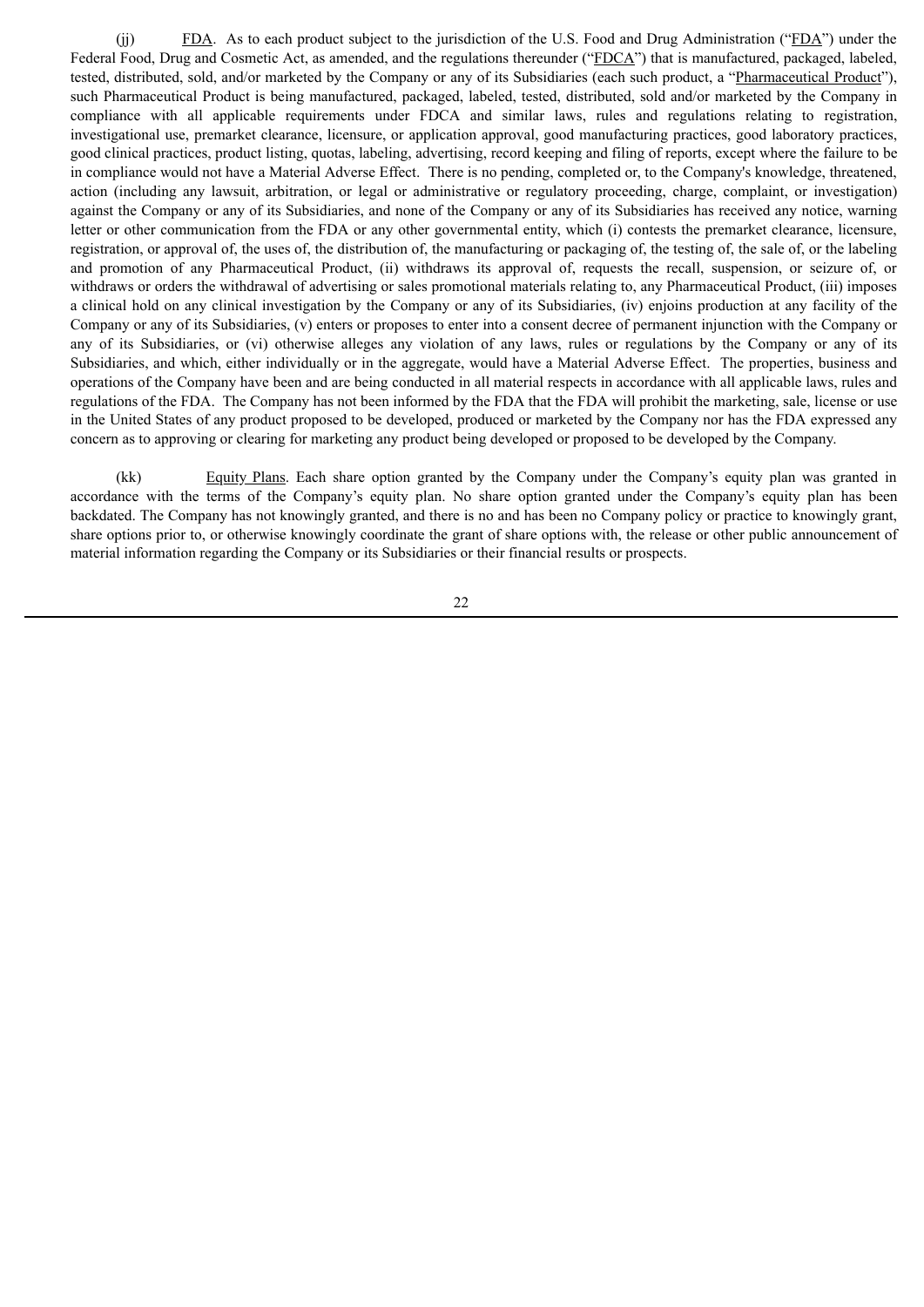(ll) Office of Foreign Assets Control. Neither the Company nor any Subsidiary nor, to the Company's knowledge, any director, officer, agent, employee or affiliate of the Company or any Subsidiary is currently subject to any U.S. sanctions administered by the Office of Foreign Assets Control of the U.S. Treasury Department ("OFAC").

(mm) U.S. Real Property Holding Corporation. The Company is not and has never been a U.S. real property holding corporation within the meaning of Section 897 of the Internal Revenue Code of 1986, as amended, and the Company shall so certify upon the Manager's request.

(nn) Bank Holding Company Act. Neither the Company nor any of its Subsidiaries or Affiliates is subject to the Bank Holding Company Act of 1956, as amended (the "BHCA") and to regulation by the Board of Governors of the Federal Reserve System (the "Federal Reserve"). Neither the Company nor any of its Subsidiaries or Affiliates owns or controls, directly or indirectly, five percent (5%) or more of the outstanding shares of any class of voting securities or twenty-five percent or more of the total equity of a bank or any entity that is subject to the BHCA and to regulation by the Federal Reserve. Neither the Company nor any of its Subsidiaries or Affiliates exercises a controlling influence over the management or policies of a bank or any entity that is subject to the BHCA and to regulation by the Federal Reserve.

(oo) Money Laundering. The operations of the Company and its Subsidiaries are and have been conducted at all times in compliance with applicable financial record-keeping and reporting requirements of the Currency and Foreign Transactions Reporting Act of 1970, as amended, applicable money laundering statutes and applicable rules and regulations thereunder (collectively, the "Money Laundering Laws"), and no Action or Proceeding by or before any court or governmental agency, authority or body or any arbitrator involving the Company or any Subsidiary with respect to the Money Laundering Laws is pending or, to the knowledge of the Company or any Subsidiary, threatened.

(pp) FINRA Member Shareholders. There are no affiliations with any FINRA member firm among the Company's officers, directors or, to the knowledge of the Company, any five percent (5%) or greater shareholder of the Company, except as set forth in the Registration Statement, the Base Prospectus, any Prospectus Supplement or the Prospectus.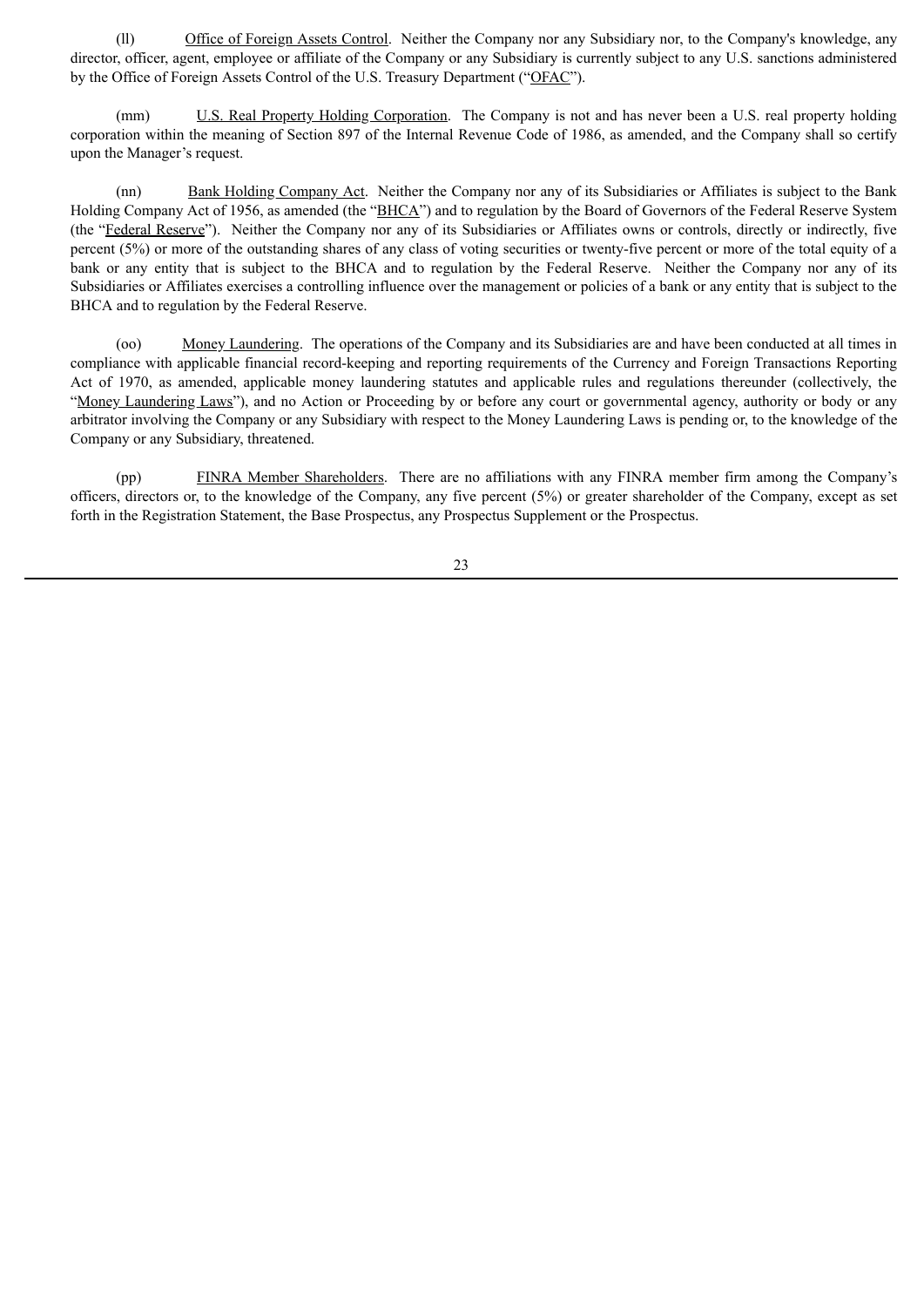#### 4. Agreements. The Company agrees with the Manager that:

(a) Right to Review Amendments and Supplements to Registration Statement and Prospectus. During any period when the delivery of a prospectus relating to the ADSs is required (including in circumstances where such requirement may be satisfied pursuant to Rule 172, 173 or any similar rule) to be delivered under the Act in connection with the offering or the sale of ADSs, the Company will not file any amendment to the Registration Statement or supplement (including any Prospectus Supplement) to the Base Prospectus unless the Company has furnished to the Manager a copy for its review prior to filing and will not file any such proposed amendment or supplement to which the Manager reasonably objects; provided, however, that the Company will have no obligation to provide the Manager any advance copy of a filing or to provide the Manager an opportunity to object to a filing if such filing does not name the Manager and does not relate to the transactions contemplated herein. The Company has properly completed the Prospectus, in a form approved by the Manager, and will file such Prospectus, as amended at the Execution Time, with the Commission pursuant to the applicable paragraph of Rule 424(b) by the Execution Time and will cause any supplement to the Prospectus to be properly completed, in a form approved by the Manager, and will file such supplement with the Commission pursuant to the applicable paragraph of Rule 424(b) within the time period prescribed thereby and will provide evidence reasonably satisfactory to the Manager of such timely filing. The Company will promptly advise the Manager (i) when the Prospectus, and any supplement thereto, shall have been filed (if required) with the Commission pursuant to Rule 424(b), (ii) when, during any period when the delivery of a prospectus (whether physically or through compliance with Rule 172, 173 or any similar rule) is required under the Act in connection with the offering or sale of the ADSs, any amendment to the Registration Statement shall have been filed or become effective (other than any annual report of the Company filed pursuant to Section 13(a) or 15(d) of the Exchange Act), (iii) of any request by the Commission or its staff for any amendment of the Registration Statement, or any Rule 462(b) Registration Statement, or for any supplement to the Prospectus or for any additional information, (iv) of the issuance by the Commission of any stop order suspending the effectiveness of the Registration Statement or of any notice objecting to its use or the institution or threatening of any proceeding for that purpose and (v) of the receipt by the Company of any notification with respect to the suspension of the qualification of the ADSs for sale in any jurisdiction or the institution or threatening of any proceeding for such purpose. The Company will use its commercially reasonable efforts to prevent the issuance of any such stop order or the occurrence of any such suspension or objection to the use of the Registration Statement and, upon such issuance, occurrence or notice of objection, to obtain as soon as possible the withdrawal of such stop order or relief from such occurrence or objection, including, if necessary, by filing an amendment to the Registration Statement or a new registration statement and using its commercially reasonable efforts to have such amendment or new registration statement declared effective as soon as commercially practicable.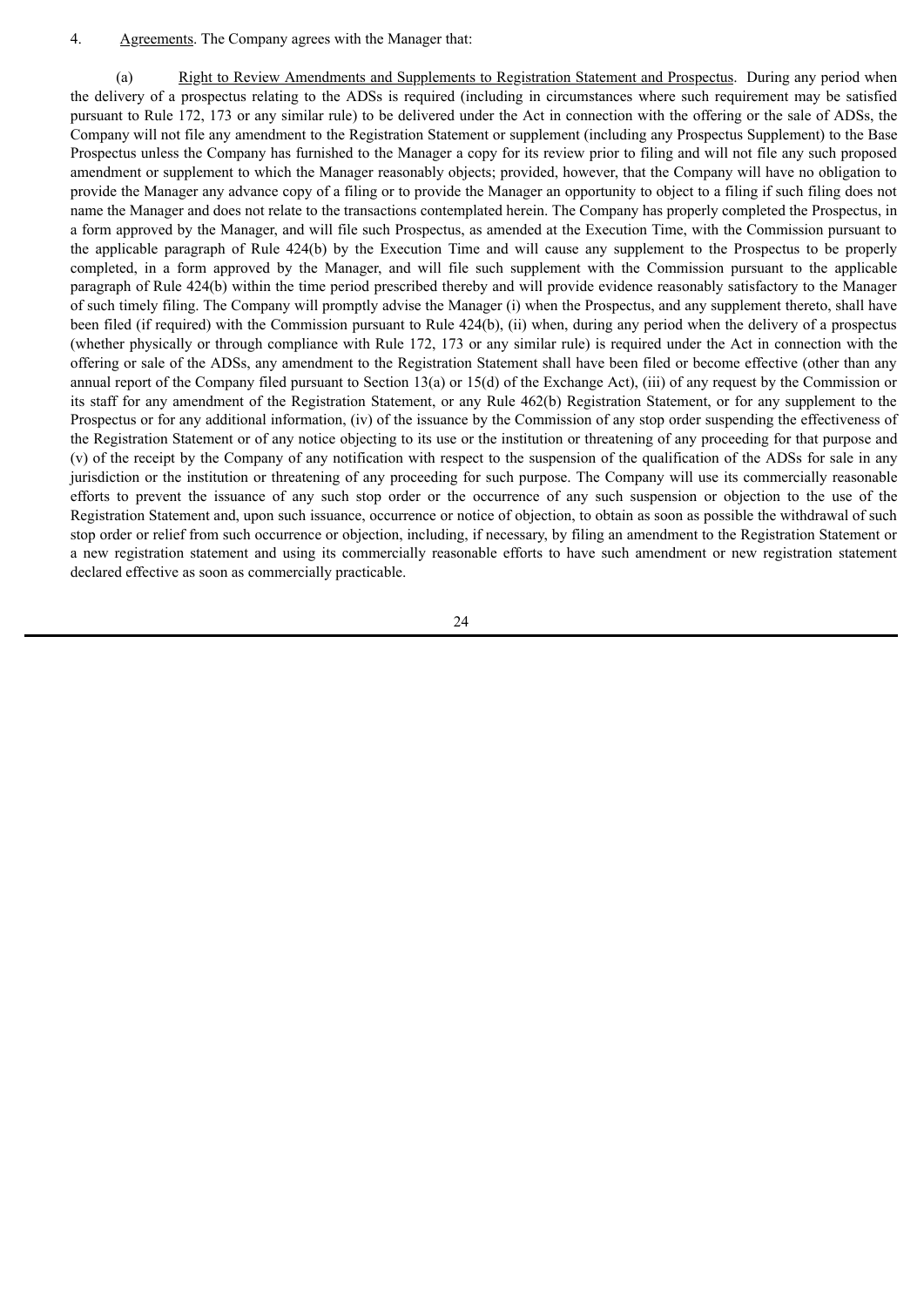(b) Subsequent Events. If, at any time on or after an Applicable Time but prior to the related Settlement Date, any event occurs as a result of which the Registration Statement or Prospectus would include any untrue statement of a material fact or omit to state any material fact necessary to make the statements therein in the light of the circumstances under which they were made or the circumstances then prevailing not misleading, the Company will (i) notify promptly the Manager so that any use of the Registration Statement or Prospectus may cease until such are amended or supplemented; (ii) amend or supplement the Registration Statement or Prospectus to correct such statement or omission; and (iii) supply any amendment or supplement to the Manager in such quantities as the Manager may reasonably request.

(c) Notification of Subsequent Filings. During any period when the delivery of a prospectus relating to the ADSs is required (including in circumstances where such requirement may be satisfied pursuant to Rule 172, 173 or any similar rule) to be delivered under the Act, any event occurs as a result of which the Prospectus as then supplemented would include any untrue statement of a material fact or omit to state any material fact necessary to make the statements therein in the light of the circumstances under which they were made not misleading, or if it shall be necessary to amend the Registration Statement, file a new registration statement or supplement the Prospectus to comply with the Act or the Exchange Act or the respective rules thereunder, including in connection with use or delivery of the Prospectus, the Company promptly will (i) notify the Manager of any such event (provided that such notification to the Manager shall not be required if a Sales Notice is not pending at the time of such event and if there have been no sale of ADSs under this Agreement at the time of or following such event but prior to Company's knowledge of such event, but such notification shall be required prior to delivery by the Company of any instruction to the Manager to sell ADSs hereunder), (ii) subject to Section 4(a), prepare and file with the Commission an amendment or supplement or new registration statement which will correct such statement or omission or effect such compliance, (iii) use its commercially reasonable efforts to have any amendment to the Registration Statement or new registration statement declared effective as soon as commercially practicable in order to avoid any disruption in use of the Prospectus and (iv) supply any supplemented Prospectus to the Manager in such quantities as the Manager may reasonably request.

(d) Earnings Statements. As soon as commercially practicable, the Company will make generally available to its security holders and to the Manager an earnings statement or statements of the Company and its Subsidiaries which will satisfy the provisions of Section 11(a) of the Act and Rule 158. For the avoidance of doubt, the Company's compliance with the reporting requirements of the Exchange Act shall be deemed to satisfy the requirements of this Section 4(d).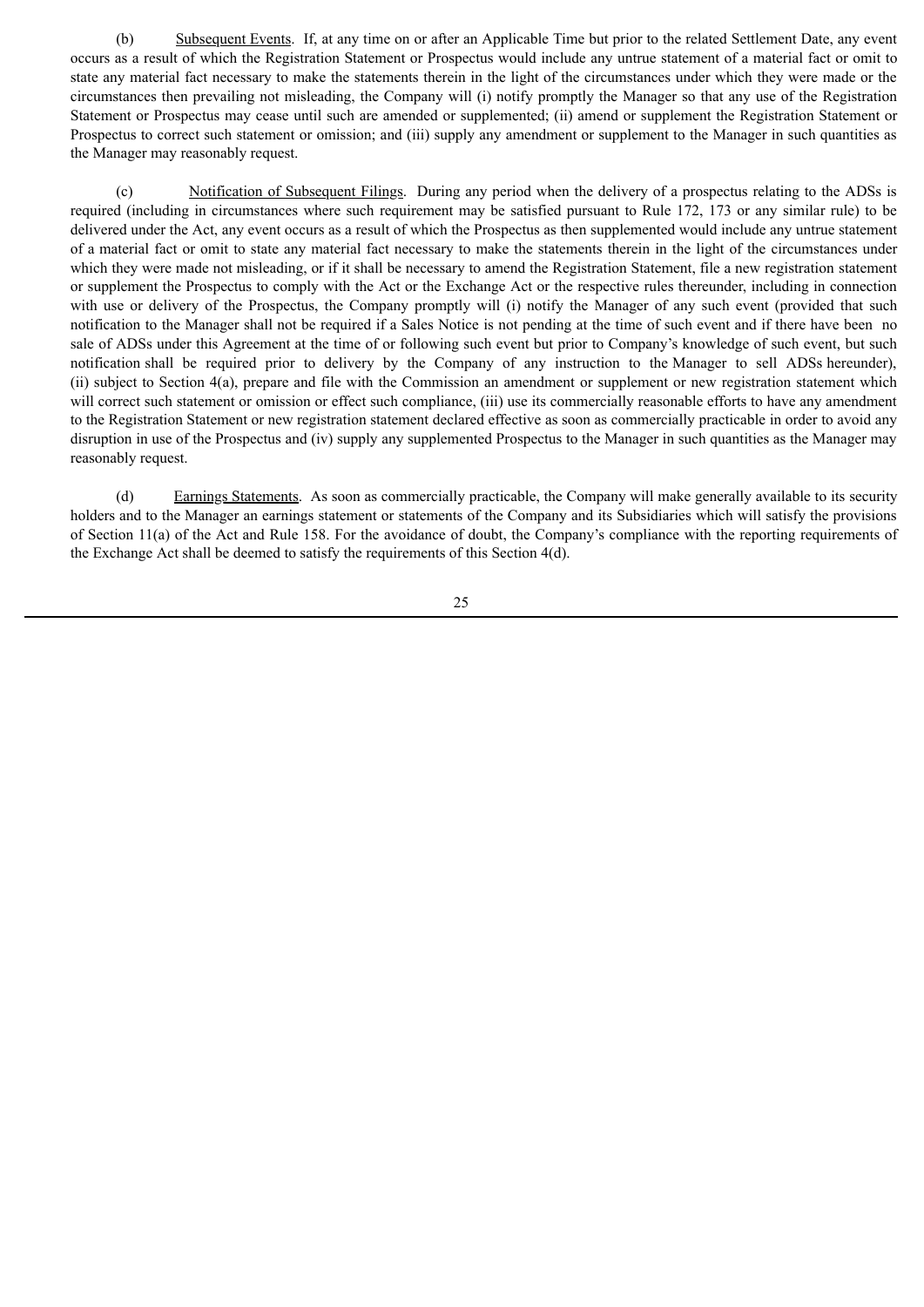(e) Delivery of Registration Statement. Upon the request of the Manager, the Company will furnish to the Manager and counsel for the Manager, without charge, signed copies of the Registration Statement (including exhibits thereto) and, so long as delivery of a prospectus by the Manager or dealer may be required by the Act (including in circumstances where such requirement may be satisfied pursuant to Rule 172, 173 or any similar rule), as many copies of the Prospectus and each Issuer Free Writing Prospectus and any supplement thereto as the Manager may reasonably request. The Company will pay the expenses of printing or other production of all documents relating to the offering.

(f) Qualification of Shares. The Company will arrange, if necessary, for the qualification of the ADSs and Ordinary Shares for sale under the laws of such jurisdictions in the United States of America as the Manager may designate and will maintain such qualifications in effect so long as required for the distribution of the ADSs; provided that in no event shall the Company be obligated to qualify to do business in any jurisdiction where it is not now so qualified or to take any action that would subject it to service of process in suits, other than those arising out of the offering or sale of the ADSs, in any jurisdiction where it is not now so subject.

(g) Free Writing Prospectus. The Company agrees that, unless it has or shall have obtained the prior written consent of the Manager, and the Manager agrees with the Company that, unless it has or shall have obtained, as the case may be, the prior written consent of the Company, it has not made and will not make any offer relating to the ADSs that would constitute an Issuer Free Writing Prospectus or that would otherwise constitute a "free writing prospectus" (as defined in Rule 405) required to be filed by the Company with the Commission or retained by the Company under Rule 433. Any such free writing prospectus consented to by the Manager or the Company is hereinafter referred to as a "Permitted Free Writing Prospectus." The Company agrees that (i) it has treated and will treat, as the case may be, each Permitted Free Writing Prospectus as an Issuer Free Writing Prospectus and (ii) it has complied and will comply, as the case may be, with the requirements of Rules 164 and 433 applicable to any Permitted Free Writing Prospectus, including in respect of timely filing with the Commission, legending and record keeping.

(h) Subsequent Equity Issuances. The Company shall not deliver any Sales Notice less than two (2) Business Days (or (3) Business Days if a sale of ADSs hereunder has not yet settled) prior to the date on which the Company or any Subsidiary offers, sells, issues, contracts to sell, contracts to issue or otherwise disposes of, directly or indirectly, any ADSs, Ordinary Shares or any Ordinary Share Equivalents (other than the ADSs offered and sold hereunder), subject to Manager's right to waive this obligation; provided that, without compliance with the foregoing obligation (w) the Company may issue and sell ADSs, Ordinary Shares or Ordinary Share Equivalents pursuant to any employee equity plan, share ownership plan or dividend reinvestment plan of the Company in effect at the Execution Time, (x) the Company may issue Ordinary Shares or ADSs issuable upon the conversion or exercise of Ordinary Share Equivalents outstanding from time to time, and (z) the Company may issue ADSs, Ordinary Shares or any Ordinary Share Equivalents to employees, directors, officers, consultants and advisors as compensation for employment or services in the ordinary course of business.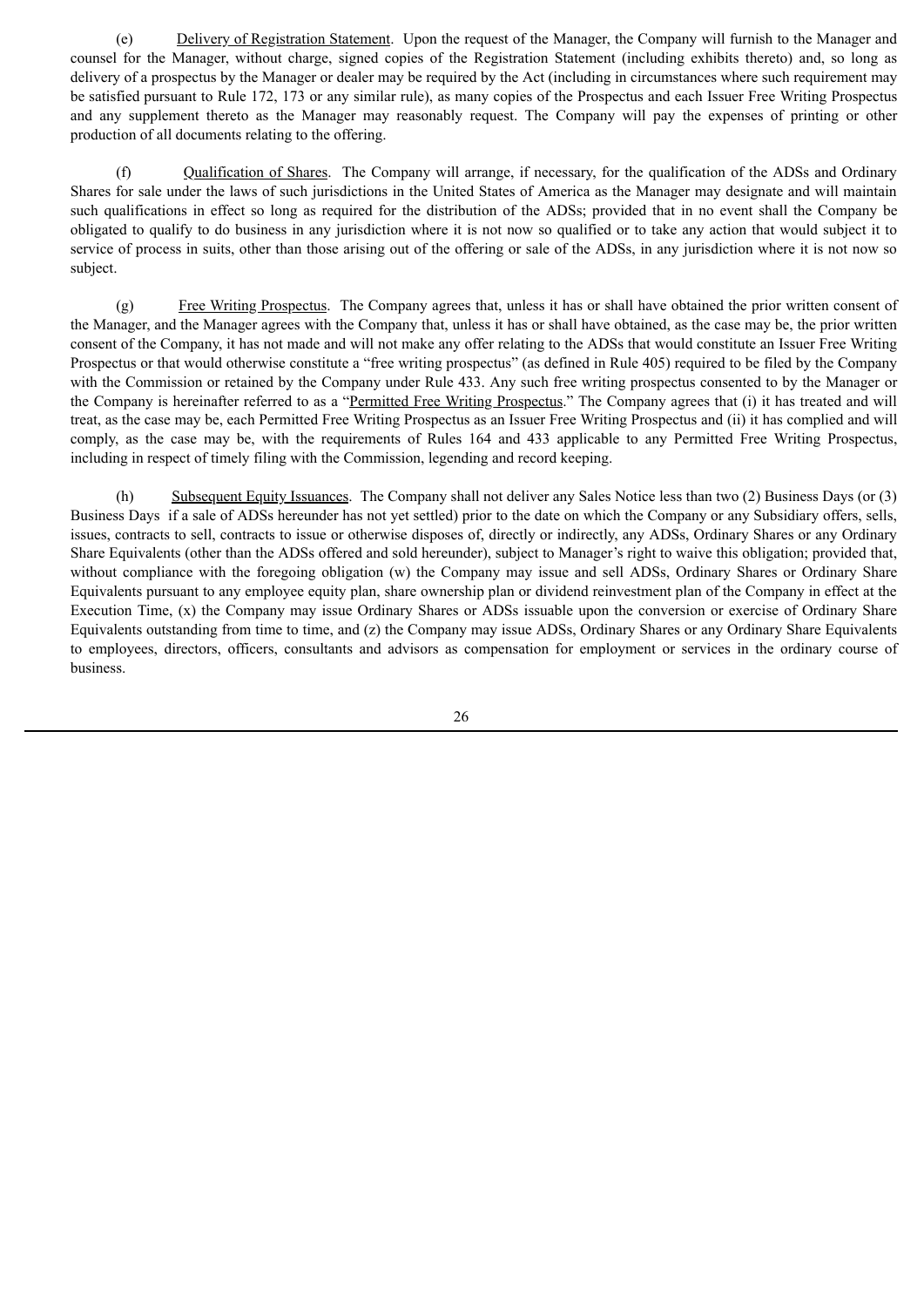(i) Market Manipulation. Until the termination of this Agreement, the Company will not take, directly or indirectly, any action designed to or that would constitute or that would reasonably be expected to cause or result in, under the Exchange Act or otherwise, stabilization or manipulation in violation of the Act, Exchange Act or the rules and regulations thereunder of the price of any security of the Company to facilitate the sale or resale of the ADSs or otherwise violate any provision of Regulation M under the Exchange Act.

(j) Notification of Incorrect Certificate. The Company will, at any time during the term of this Agreement, as supplemented from time to time, advise the Manager immediately after it shall have received notice or obtained knowledge thereof, of any information or fact that would alter or affect any opinion, certificate, letter and other document provided to the Manager pursuant to Section 6 herein, provided that such notification to the Manager shall not be required if a Sales Notice is not pending a the time of such notice or knowledge of such information or fact, but such notification shall be required prior to delivery by the Company of any instruction to the Manager to sell ADSs hereunder.

(k) Certification of Accuracy of Disclosure. Upon commencement of the offering of the ADSs under this Agreement (and upon the recommencement of the offering of the ADSs under this Agreement following the termination of a suspension of sales hereunder lasting more than 30 Trading Days), and each time that (i) the Registration Statement or Prospectus shall be amended or supplemented, other than by means of Incorporated Documents or a supplement unrelated to the offer and sale of ADSs as contemplated herein, (ii) the Company files its Annual Report on Form 20-F under the Exchange Act, (iii) the Company files a Report on Form 6-K containing either quarterly or amended financial information (other than information that is furnished and not filed), if the Manager reasonably determines that the information in such Report on Form 6-K is material, or (iv) the ADSs are delivered to the Manager as principal at the Time of Delivery pursuant to a Terms Agreement (such commencement or recommencement date and each such date referred to in (i), (ii), (iii) and (iv) above, a "Representation Date"), unless waived by the Manager, the Company shall furnish or cause to be furnished to the Manager forthwith a certificate dated and delivered within three (3) Business Days of the Representation Date, in form reasonably satisfactory to the Manager to the effect that the statements contained in the certificate referred to in Section 6 of this Agreement which were last furnished to the Manager are true and correct at the Representation Date, as though made at and as of such date (except that such statements shall be deemed to relate to the Registration Statement and the Prospectus as amended and supplemented to such date) or, in lieu of such certificate, a certificate of the same tenor as the certificate referred to in said Section 6, modified as necessary to relate to the Registration Statement and the Prospectus as amended and supplemented to the date of delivery of such certificate.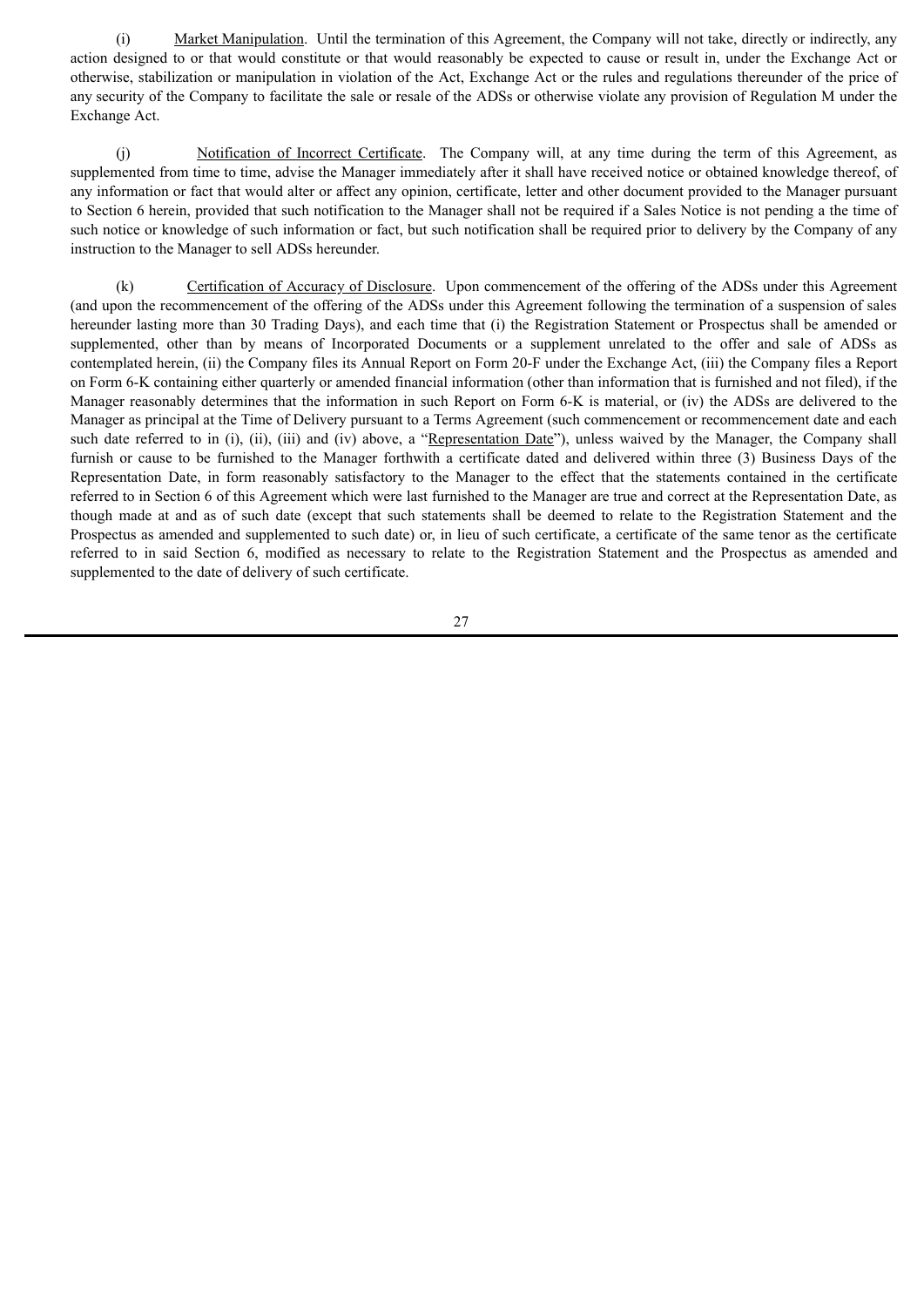(l) Bring Down Opinions; Negative Assurance. Within three (3) Business Days of each Representation Date, unless waived by the Manager, the Company shall furnish or cause to be furnished forthwith to the Manager and to counsel to the Manager (i) a written opinion of Company Israeli Counsel and (ii) a negative assurance representation of Company U.S. Counsel, addressed to the Manager and dated and delivered as of such date, in form and substance reasonably satisfactory to the Manager. The requirement to furnish or cause to be furnished a negative assurance representation letter under this Section 4(l) shall be waived for any Representation Date occurring on a date on which no instruction to the Manager to sell ADSs pursuant to this Agreement has been delivered by the Company or is pending. Notwithstanding the foregoing, if the Company subsequently decides to sell ADSs following any Representation Date when the Company relied on such waiver and did not provide the Manager a negative assurance representation letter pursuant to this Section 4(l), then before the Company instructs the Manager to sell ADSs pursuant to this Agreement, the Company shall provide the Manager such negative assurance representation letter.

(m) Auditor Bring Down "Comfort" Letter. Within three (3) Business Days of each Representation Date, unless waived by the Manager, the Company shall cause (1) the Company's independent registered public accounting firm (the "Accountants"), or other independent accountants satisfactory to the Manager forthwith to furnish the Manager a letter, and (2) the Chief Financial Officer of the Company forthwith to furnish the Manager a certificate, in each case dated on such Representation Date, in form satisfactory to the Manager, of the same tenor as the letters and certificate referred to in Section 6 of this Agreement but modified to relate to the Registration Statement and the Prospectus, as amended and supplemented to the date of such letters and certificate. The requirement to furnish or cause to be furnished a "comfort" letter under this Section 4(m) shall be waived for any Representation Date occurring on a date on which no instruction to the Manager to sell ADSs pursuant to this Agreement has been delivered by the Company or is pending. Notwithstanding the foregoing, if the Company subsequently decides to sell ADSs following any Representation Date when the Company relied on such waiver and did not provide the Manager a "comfort" letter pursuant to this Section 4(m), then before the Company instructs the Manager to sell ADSs pursuant to this Agreement, the Company shall provide the Manager such "comfort" letter.

(n) Due Diligence Session. Upon commencement of the offering of the ADSs under this Agreement (and upon the recommencement of the offering of the ADSs under this Agreement following the termination of a suspension of sales hereunder lasting more than 30 Trading Days), and within three (3) Business Days of each Representation Date, the Company will conduct a due diligence session, in form and substance, reasonably satisfactory to the Manager, which shall include representatives of management and Accountants. The Company shall cooperate timely with any reasonable due diligence request from or review conducted by the Manager or its agents from time to time in connection with the transactions contemplated by this Agreement, including, without limitation, providing information and available documents and access to appropriate corporate officers and the Company's agents during regular business hours, and timely furnishing or causing to be furnished such certificates, letters and opinions from the Company, its officers and its agents, as the Manager may reasonably request. The Company shall reimburse the Manager for Manager's counsel's time in each such due diligence update session, up to a maximum of \$2,500 per update.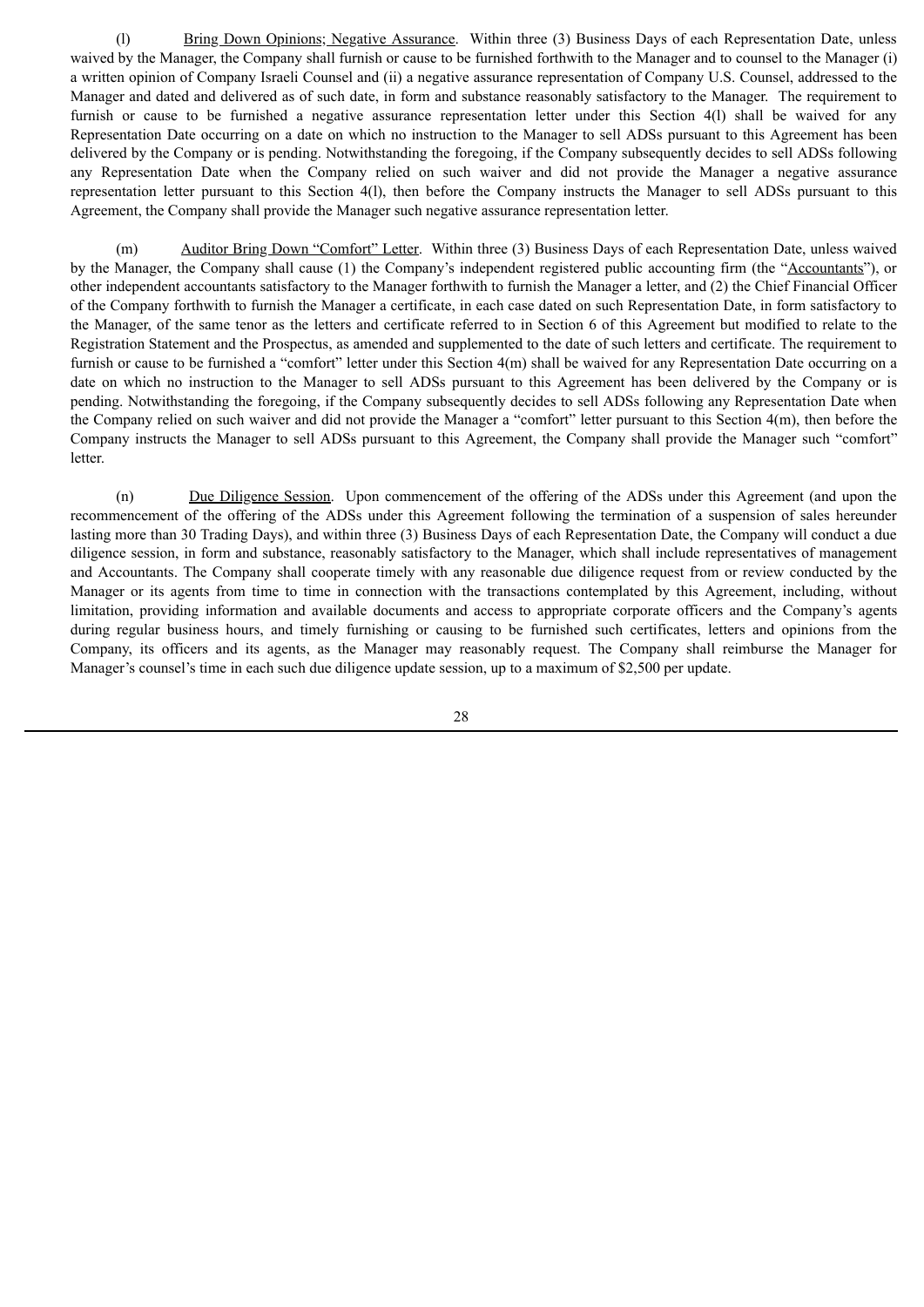(o) Acknowledgment of Trading. The Company consents to the Manager trading in the ADSs and the Ordinary Shares for the Manager's own account and for the account of its clients at the same time as sales of the ADSs occur pursuant to this Agreement or pursuant to a Terms Agreement.

(p) Disclosure of ADSs Sold. The Company will disclose in its Annual Reports on Form 20-F and in its Reports on Form 6-K when disclosing interim financial statements or results, as applicable, the number of ADSs sold through the Manager under this Agreement, the Net Proceeds to the Company and the compensation paid by the Company with respect to sales of ADSs pursuant to this Agreement during the relevant period; and, if required by any subsequent change in Commission policy or request, more frequently by means of a Report on Form 6-K or a further Prospectus Supplement.

(q) Rescission Right. If to the knowledge of the Company, the conditions set forth in Section 6 shall not have been satisfied as of the applicable Settlement Date, the Company will offer to any Person who has agreed to purchase ADSs from the Company as the result of an offer to purchase solicited by the Manager the right to refuse to purchase and pay for such ADSs.

(r) Bring Down of Representations and Warranties. Each acceptance by the Company of an offer to purchase the ADSs hereunder, and each execution and delivery by the Company of a Terms Agreement, shall be deemed to be an affirmation to the Manager that the representations and warranties of the Company contained in or made pursuant to this Agreement are true and correct as of the date of such acceptance or of such Terms Agreement as though made at and as of such date, and an undertaking that such representations and warranties will be true and correct as of the Settlement Date for the ADSs relating to such acceptance or as of the Time of Delivery relating to such sale, as the case may be, as though made at and as of such date (except that such representations and warranties shall be deemed to relate to the Registration Statement and the Prospectus as amended and supplemented relating to such ADSs).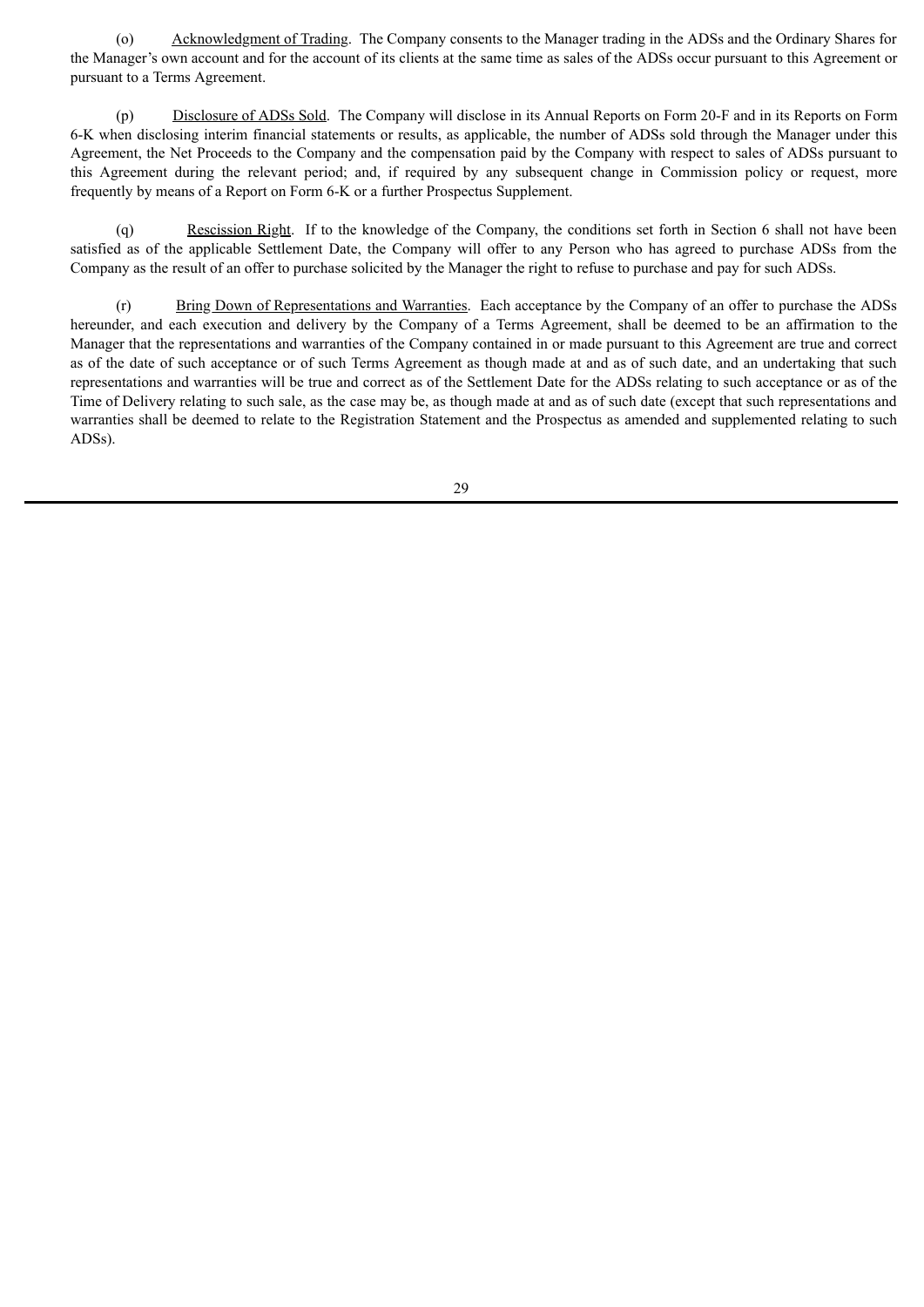(s) Reservation of Ordinary Shares. The Company shall ensure that there are at all times sufficient Ordinary Shares to provide for the issuance, free of any preemptive rights, out of its authorized but unissued Ordinary Shares or Ordinary Shares held in treasury, of the maximum aggregate number of Ordinary Shares underlying the ADSs that may be sold pursuant to the terms of this Agreement. The Company will use its commercially reasonable efforts to cause the ADSs to be listed for trading on the Trading Market and to maintain such listing.

(t) Obligation Under Exchange Act. During any period when the delivery of a prospectus relating to the ADSs is required (including in circumstances where such requirement may be satisfied pursuant to Rule 172, 173 or any similar rule) to be delivered under the Act, the Company will file all documents required to be filed with the Commission pursuant to the Exchange Act within the time periods required by the Exchange Act and the regulations thereunder.

(u) DTC Facility. The Company shall cooperate with Manager and use its commercially reasonable efforts to permit the ADSs to be eligible for clearance and settlement through the facilities of DTC.

(v) Use of Proceeds. The Company will apply the Net Proceeds from the sale of the ADSs in the manner set forth in the Prospectus.

(w) Filing of Prospectus Supplement. If any sales are made pursuant to this Agreement which are not made in "at the market" offerings as defined in Rule 415, including, without limitation, any Placement pursuant to a Terms Agreement, the Company shall file a Prospectus Supplement describing the terms of such transaction, the amount of ADSs sold, the price thereof, the Manager's compensation, and such other information as may be required pursuant to Rule 424 and Rule 430B, as applicable, within the time required by Rule 424.

(x) Additional Registration Statement. To the extent that the Registration Statement is not available for the sales of the ADSs as contemplated by this Agreement, the Company shall file a new registration statement with respect to any ADSs and/or Ordinary Shares necessary to complete such sales of the ADSs hereunder and shall cause such registration statement to become effective as promptly as practicable. After the effectiveness of any such registration statement, all references to "Registration Statement" included in this Agreement shall be deemed to include such new registration statement, including all documents incorporated by reference therein, and all references to "Base Prospectus" included in this Agreement shall be deemed to include the final form of prospectus, including all documents incorporated therein by reference, included in any such registration statement at the time such registration statement became effective.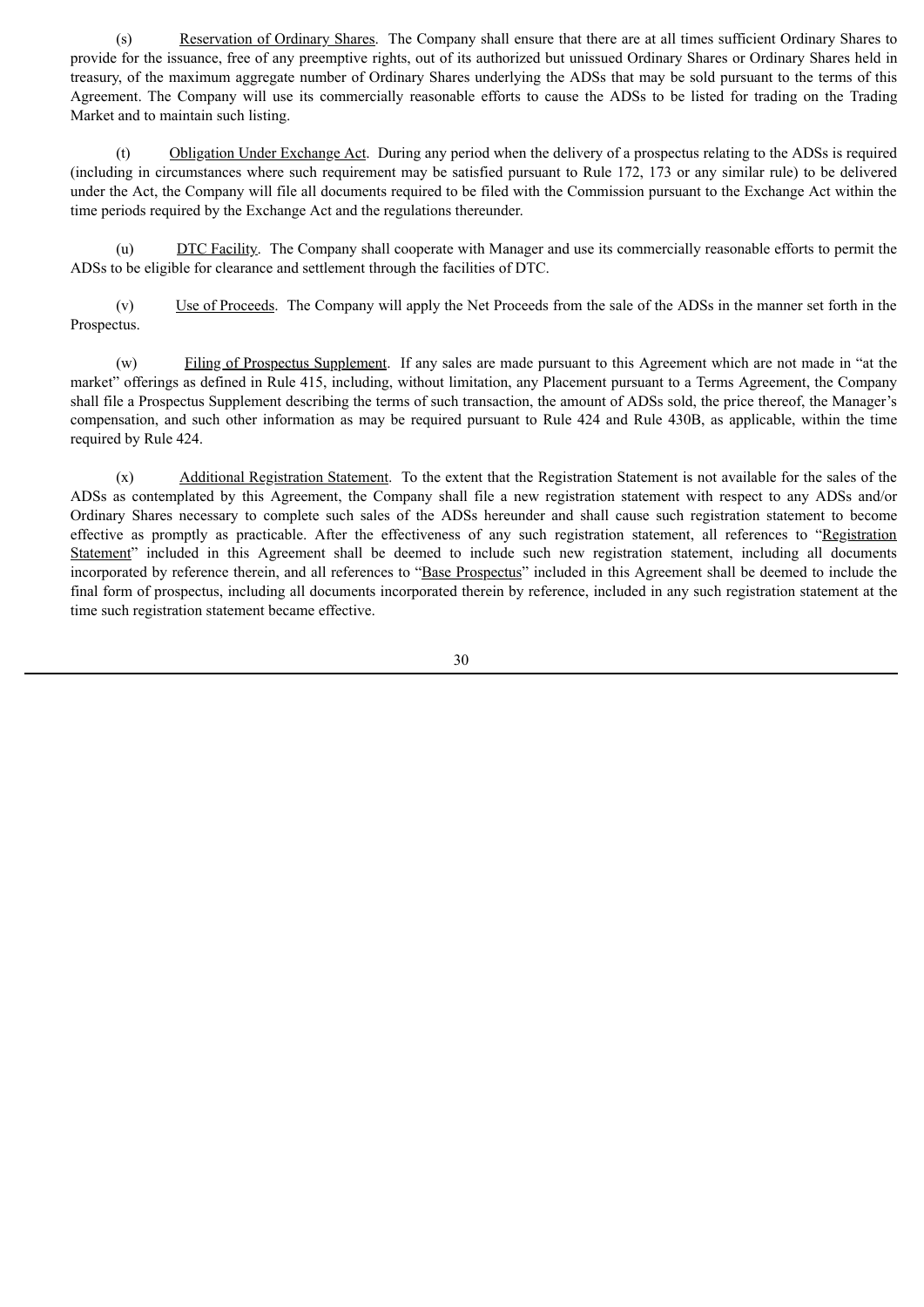5. Payment of Expenses. The Company agrees to pay the costs and expenses incident to the performance of its obligations under this Agreement, whether or not the transactions contemplated hereby are consummated, including without limitation: (i) the preparation, printing or reproduction and filing with the Commission of the Registration Statement (including financial statements and exhibits thereto), the Prospectus and each Issuer Free Writing Prospectus, and each amendment or supplement to any of them; (ii) the printing (or reproduction) and delivery (including postage, air freight charges and charges for counting and packaging) of such copies of the Registration Statement, the Prospectus, and each Issuer Free Writing Prospectus, and all amendments or supplements to any of them, as may, in each case, be reasonably requested for use in connection with the offering and sale of the ADSs; (iii) the preparation, printing, authentication, issuance and delivery of certificates for the ADSs, including any stamp or transfer taxes in connection with the original issuance and sale of the ADSs; (iv) the printing (or reproduction) and delivery of this Agreement, any blue sky memorandum and all other agreements or documents printed (or reproduced) and delivered in connection with the offering of the ADSs; (v) the registration of the ADSs under the Exchange Act, if applicable, and the listing of the ADSs on the Trading Market; (vi) any registration or qualification of the ADSs for offer and sale under the securities or blue sky laws of the several states (including filing fees and the reasonable fees and expenses of counsel for the Manager relating to such registration and qualification); (vii) the transportation and other expenses incurred by or on behalf of Company representatives in connection with presentations to prospective purchasers of the ADSs; (viii) the fees and expenses of the Company's accountants and the fees and expenses of counsel (including local and special counsel) for the Company; (ix) the filing fee under FINRA Rule 5110; (x) the reasonable fees and expenses of the Manager's counsel, not to exceed \$50,000 (excluding any periodic due diligence fees provided for under Section 4(n)); (xi) fees charged to the Manager by the Depositary in connection with the issuance and sale of the ADSs and/or Ordinary Shares and (xii) all other costs and expenses incident to the performance by the Company of its obligations hereunder.

6. Conditions to the Obligations of the Manager. The obligations of the Manager under this Agreement and any Terms Agreement shall be subject to (i) the accuracy of the representations and warranties on the part of the Company contained herein as of the Execution Time, each Representation Date, and as of each Applicable Time, Settlement Date and Time of Delivery, (ii) the performance by the Company of its obligations hereunder and (iii) the following additional conditions:

(a) Filing of Prospectus Supplement. The Prospectus, and any supplement thereto, required by Rule 424 to be filed with the Commission have been filed in the manner and within the time period required by Rule 424(b) with respect to any sale of ADSs; each Prospectus Supplement shall have been filed in the manner required by Rule 424(b) within the time period required hereunder and under the Act; any other material required to be filed by the Company pursuant to Rule 433(d) under the Act, shall have been filed with the Commission within the applicable time periods prescribed for such filings by Rule 433; and no stop order suspending the effectiveness of the Registration Statement or any notice objecting to its use shall have been issued and no proceedings for that purpose shall have been instituted or threatened.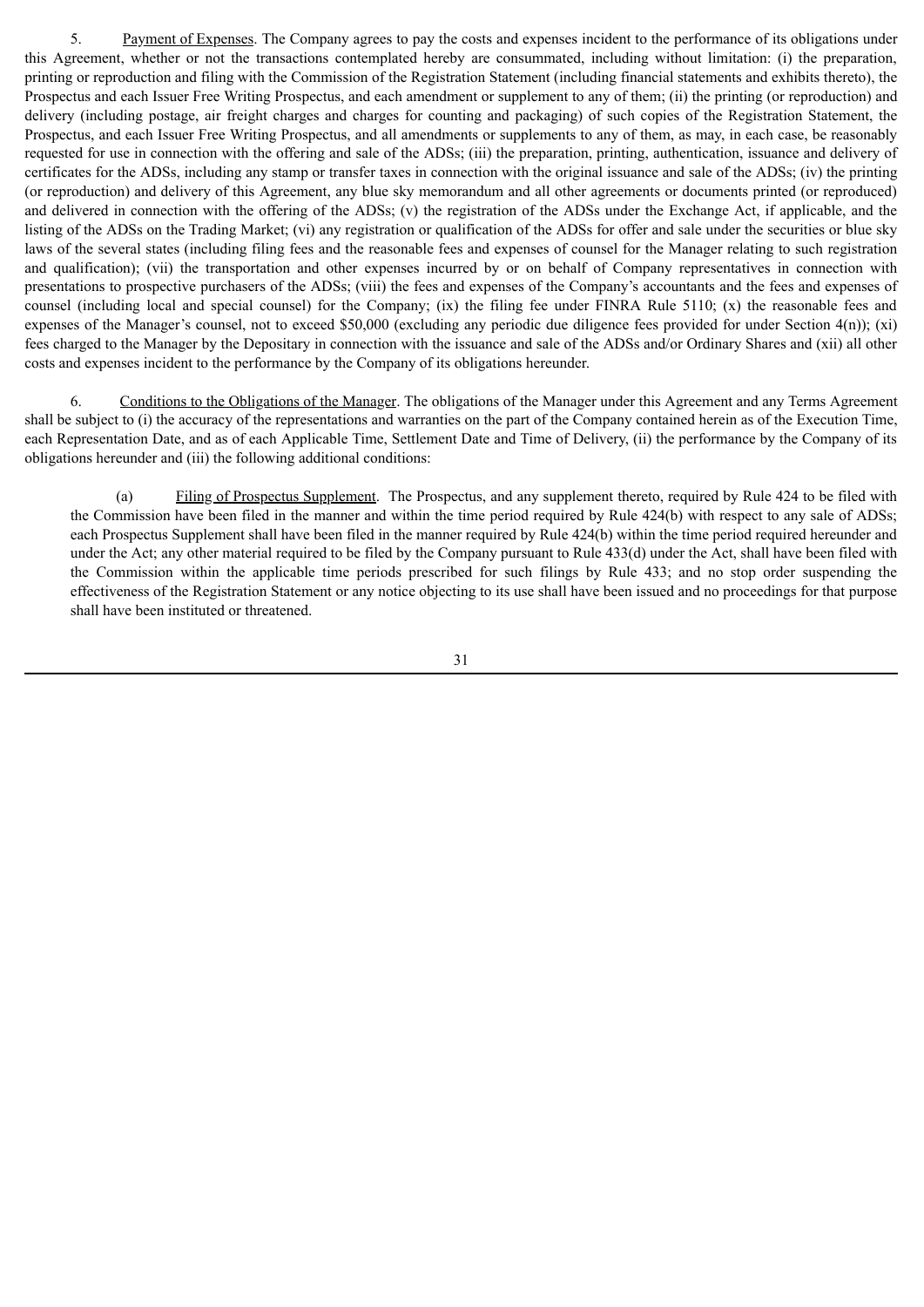(b) Delivery of Opinion. The Company shall have caused the Company Counsel to furnish to the Manager, to the extent requested by the Manager and upon reasonable advance notice in connection with any offering of the ADSs, their respective opinions and negative assurance statements, dated as of such date and addressed to the Manager in form and substance acceptable to the Manager.

(c) Delivery of Officer's Certificate. The Company shall have furnished or caused to be furnished to the Manager, to the extent requested by the Manager and upon reasonable advance notice in connection with any offering of the ADSs, a certificate of the Company signed by the Chief Executive Officer or the President and the principal financial or accounting officer of the Company, dated as of such date, to the effect that the signers of such certificate have carefully examined the Registration Statement, the Prospectus, any Prospectus Supplement and any documents incorporated by reference therein and any supplements or amendments thereto and this Agreement and that:

(i) the representations and warranties of the Company in this Agreement are true and correct on and as of such date with the same effect as if made on such date and the Company has complied with all the agreements and satisfied all the conditions on its part to be performed or satisfied at or prior to such date;

(ii) no stop order suspending the effectiveness of the Registration Statement or any notice objecting to its use has been issued and no proceedings for that purpose have been instituted or, to the Company's knowledge, threatened; and

(iii) since the date of the most recent financial statements included in the Registration Statement, the Prospectus and the Incorporated Documents, there has been no Material Adverse Effect on the condition (financial or otherwise), earnings, business or properties of the Company and its subsidiaries, taken as a whole, whether or not arising from transactions in the ordinary course of business, except as set forth in or contemplated in the Registration Statement and the Prospectus.

(d) Delivery of Accountants' "Comfort" Letter. The Company shall have requested and caused the Accountants to have furnished to the Manager, to the extent requested by the Manager and upon reasonable advance notice in connection with any offering of the ADSs, letters (which may refer to letters previously delivered to the Manager), dated as of such date, in form and substance satisfactory to the Manager, confirming that they are independent accountants within the meaning of the Act and the Exchange Act and the respective applicable rules and regulations adopted by the Commission thereunder and that they have performed a review of any unaudited interim financial information of the Company included or incorporated by reference in the Registration Statement and the Prospectus and provide customary "comfort" as to such review in form and substance satisfactory to the Manager.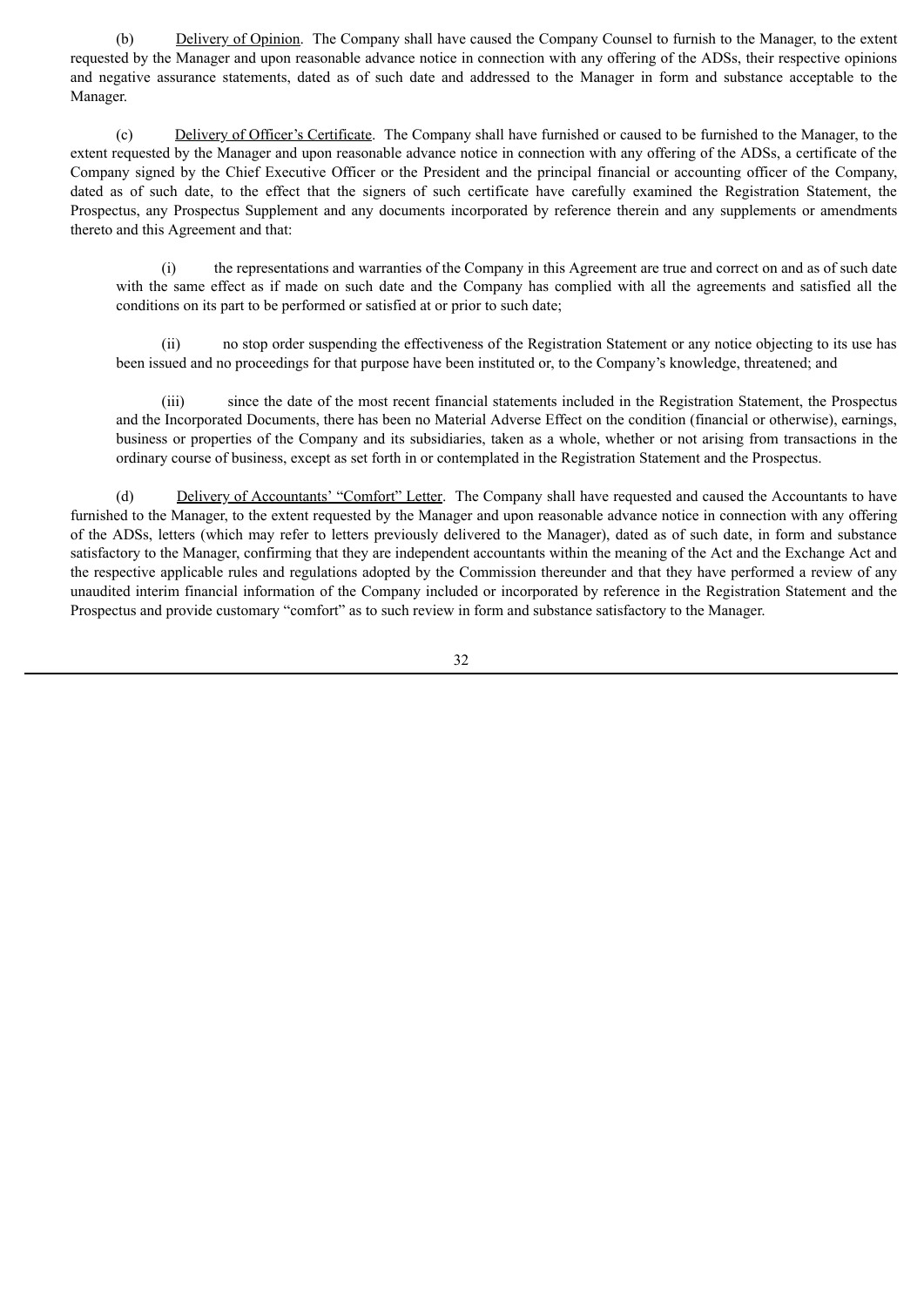(e) No Material Adverse Event. Since the respective dates as of which information is disclosed in the Registration Statement, the Prospectus and the Incorporated Documents, except as otherwise stated therein, there shall not have been (i) any change or decrease in previously reported results specified in the letter or letters referred to in paragraph (d) of this Section 6 or (ii) any change, or any development involving a prospective change, in or affecting the condition (financial or otherwise), earnings, business or properties of the Company and its subsidiaries taken as a whole, whether or not arising from transactions in the ordinary course of business, except as set forth in or contemplated in the Registration Statement, the Prospectus and the Incorporated Documents (exclusive of any amendment or supplement thereto) the effect of which, in any case referred to in clause (i) or (ii) above, is, in the sole judgment of the Manager, so material and adverse as to make it impractical or inadvisable to proceed with the offering or delivery of the ADSs as contemplated by the Registration Statement (exclusive of any amendment thereof), the Incorporated Documents and the Prospectus (exclusive of any amendment or supplement thereto).

(f) Payment of All Fees. The Company shall have paid the required Commission filing fees relating to the Ordinary Shares within the time period required by Rule  $456(b)(1)(i)$  of the Act without regard to the proviso therein and otherwise in accordance with Rules 456(b) and 457(r) of the Act and, if applicable, shall have updated the "Calculation of Registration Fee" table in accordance with Rule 456(b)(1)(ii) either in a post-effective amendment to the Registration Statement or on the cover page of a prospectus filed pursuant to Rule 424(b).

(g) No FINRA Objections. FINRA shall not have raised any objection with respect to the fairness and reasonableness of the terms and arrangements under this Agreement.

(h) ADSs Listed on Trading Market. The ADSs shall have been listed and admitted and authorized for trading on the Trading Market, and satisfactory evidence of such actions shall have been provided to the Manager.

(i) Other Assurances. Prior to each Settlement Date and Time of Delivery, as applicable, the Company shall have furnished to the Manager such further information, certificates and documents as the Manager may reasonably request.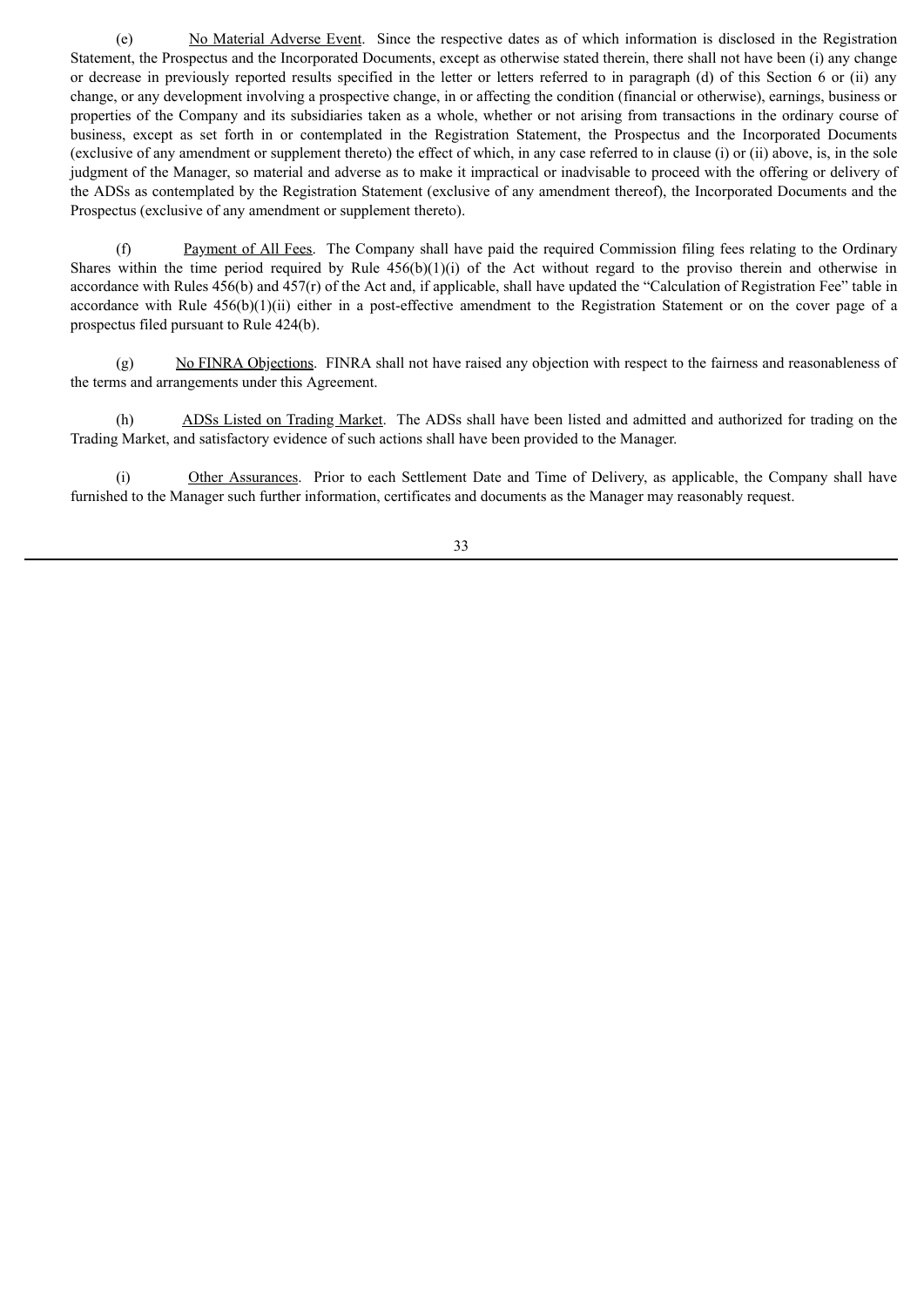If any of the conditions specified in this Section 6 shall not have been fulfilled when and as provided in this Agreement, or if any of the opinions and certificates mentioned above or elsewhere in this Agreement shall not be reasonably satisfactory in form and substance to the Manager and counsel for the Manager, this Agreement and all obligations of the Manager hereunder may be canceled at, or at any time prior to, any Settlement Date or Time of Delivery, as applicable, by the Manager. Notice of such cancellation shall be given to the Company in writing or by telephone or facsimile confirmed in writing.

The documents required to be delivered by this Section 6 shall be delivered to the office of Greenberg Traurig P.A., counsel for the Manager, at 333 S.E. 2nd Avenue, Suite 4400, Miami, Florida 33131, on each such date as provided in this Agreement.

## 7. Indemnification and Contribution.

(a) Indemnification by Company. The Company agrees to indemnify and hold harmless the Manager, the directors, officers, employees and agents of the Manager and each Person who controls the Manager within the meaning of either the Act or the Exchange Act against any and all losses, claims, damages or liabilities, joint or several, to which they or any of them may become subject under the Act, the Exchange Act or other Federal or state statutory law or regulation, at common law or otherwise, insofar as such losses, claims, damages or liabilities (or actions in respect thereof) arise out of or are based upon any untrue statement or alleged untrue statement of a material fact contained in the Registration Statement for the registration of the ADSs as originally filed or in any amendment thereof, or in the Base Prospectus, any Prospectus Supplement, the Prospectus, any Issuer Free Writing Prospectus, or in any amendment thereof or supplement thereto, or arise out of or are based upon the omission or alleged omission to state therein a material fact required to be stated therein or necessary to make the statements therein not misleading or result from or relate to any breach of any of the representations, warranties, covenants or agreements made by the Company in this Agreement, and agrees to reimburse each such indemnified party for any legal or other expenses reasonably incurred by them in connection with investigating or defending any such loss, claim, damage, liability or action; provided, however, that the Company will not be liable in any such case to the extent that any such loss, claim, damage or liability arises out of or is based upon any such untrue statement or alleged untrue statement or omission or alleged omission made therein in reliance upon and in conformity with written information furnished to the Company by the Manager specifically for inclusion therein. This indemnity agreement will be in addition to any liability that the Company may otherwise have.

(b) Indemnification by Manager. The Manager agrees to indemnify and hold harmless the Company, each of its directors, each of its officers who signs the Registration Statement, and each Person who controls the Company within the meaning of either the Act or the Exchange Act, to the same extent as the foregoing indemnity from the Company to the Manager, but only with reference to written information relating to the Manager furnished to the Company by the Manager specifically for inclusion in the documents referred to in the foregoing indemnity; provided, however, that in no case shall the Manager be responsible for any amount in excess of the Broker Fee applicable to the ADSs and paid hereunder. This indemnity agreement will be in addition to any liability which the Manager may otherwise have.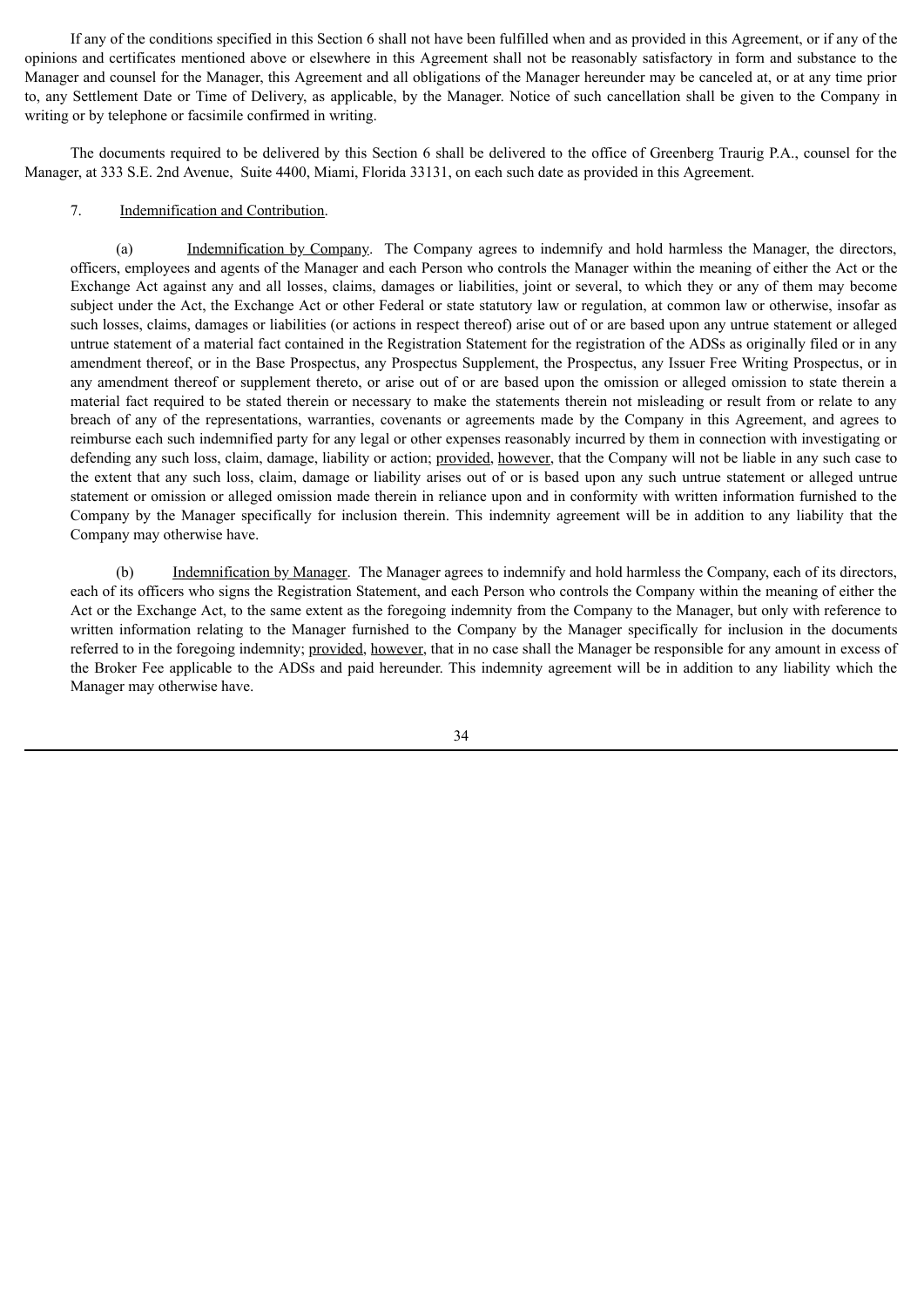(c) Indemnification Procedures. Promptly after receipt by an indemnified party under this Section 7 of notice of the commencement of any action, such indemnified party will, if a claim in respect thereof is to be made against the indemnifying party under this Section 7, notify the indemnifying party in writing of the commencement thereof; but the failure so to notify the indemnifying party (i) will not relieve it from liability under paragraph (a) or (b) above unless and to the extent it did not otherwise learn of such action and such failure results in the forfeiture by the indemnifying party of substantial rights and defenses and (ii) will not, in any event, relieve the indemnifying party from any obligations to any indemnified party other than the indemnification obligation provided in paragraph (a) or (b) above. The indemnifying party shall be entitled to appoint counsel of the indemnifying party's choice at the indemnifying party's expense to represent the indemnified party in any action for which indemnification is sought (in which case the indemnifying party shall not thereafter be responsible for the fees and expenses of any separate counsel retained by the indemnified party or parties except as set forth below); provided, however, that such counsel shall be reasonably satisfactory to the indemnified party. Notwithstanding the indemnifying party's election to appoint counsel to represent the indemnified party in an action, the indemnified party shall have the right to employ separate counsel (including local counsel), and the indemnifying party shall bear the documented and reasonable fees, costs and expenses of such separate counsel if (i) the use of counsel chosen by the indemnifying party to represent the indemnified party would present such counsel with a conflict of interest, (ii) the actual or potential defendants in, or targets of, any such action include both the indemnified party and the indemnifying party and the indemnified party shall have reasonably concluded that there may be legal defenses available to it and/or other indemnified parties which are different from or additional to those available to the indemnifying party, (iii) the indemnifying party shall not have employed counsel reasonably satisfactory to the indemnified party to represent the indemnified party within a reasonable time after notice of the institution of such action or (iv) the indemnifying party shall authorize the indemnified party to employ separate counsel at the expense of the indemnifying party. An indemnifying party will not, without the prior written consent of the indemnified parties, settle or compromise or consent to the entry of any judgment with respect to any pending or threatened claim, action, suit or proceeding in respect of which indemnification or contribution may be sought hereunder (whether or not the indemnified parties are actual or potential parties to such claim or action) unless such settlement, compromise or consent includes an unconditional release of each indemnified party from all liability arising out of such claim, action, suit or proceeding.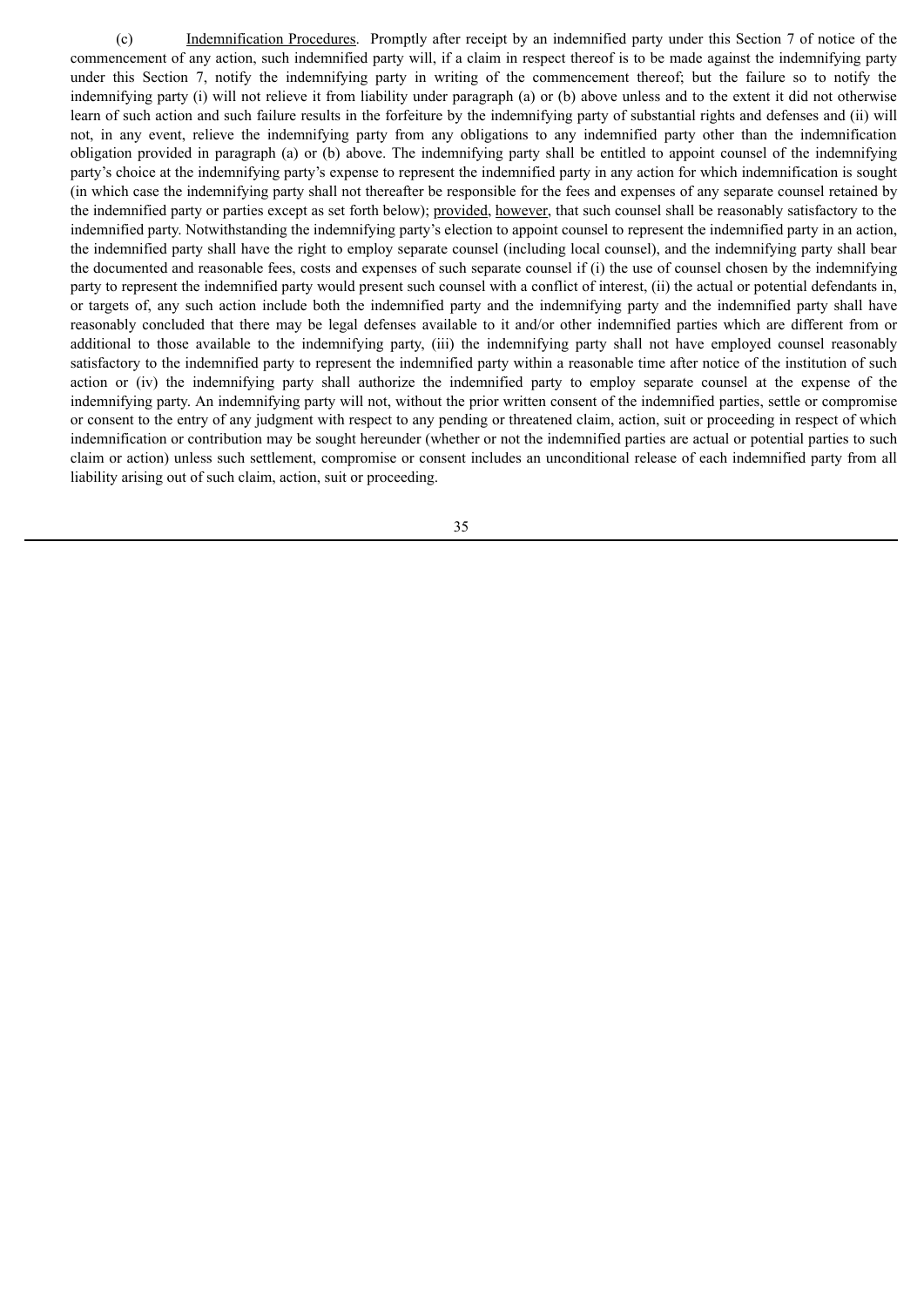(d) Contribution. In the event that the indemnity provided in paragraph (a), (b) or (c) of this Section 7 is unavailable to or insufficient to hold harmless an indemnified party for any reason, the Company and the Manager agree to contribute to the aggregate losses, claims, damages and liabilities (including legal or other expenses reasonably incurred in connection with investigating or defending the same) (collectively "Losses") to which the Company and the Manager may be subject in such proportion as is appropriate to reflect the relative benefits received by the Company on the one hand and by the Manager on the other from the offering of the ADSs; provided, however, that in no case shall the Manager be responsible for any amount in excess of the Broker Fee applicable to the ADSs and paid hereunder. If the allocation provided by the immediately preceding sentence is unavailable for any reason, the Company and the Manager severally shall contribute in such proportion as is appropriate to reflect not only such relative benefits but also the relative fault of the Company on the one hand and of the Manager on the other in connection with the statements or omissions which resulted in such Losses as well as any other relevant equitable considerations. Benefits received by the Company shall be deemed to be equal to the total net proceeds from the offering (before deducting expenses) received by it, and benefits received by the Manager shall be deemed to be equal to the Broker Fee applicable to the ADSs and paid hereunder as determined by this Agreement. Relative fault shall be determined by reference to, among other things, whether any untrue or any alleged untrue statement of a material fact or the omission or alleged omission to state a material fact relates to information provided by the Company on the one hand or the Manager on the other, the intent of the parties and their relative knowledge, access to information and opportunity to correct or prevent such untrue statement or omission. The Company and the Manager agree that it would not be just and equitable if contribution were determined by pro rata allocation or any other method of allocation which does not take account of the equitable considerations referred to above. Notwithstanding the provisions of this paragraph (d), no Person guilty of fraudulent misrepresentation (within the meaning of Section 11(f) of the Act) shall be entitled to contribution from any Person who was not guilty of such fraudulent misrepresentation. For purposes of this Section 7, each Person who controls the Manager within the meaning of either the Act or the Exchange Act and each director, officer, employee and agent of the Manager shall have the same rights to contribution as the Manager, and each Person who controls the Company within the meaning of either the Act or the Exchange Act, each officer of the Company who shall have signed the Registration Statement and each director of the Company shall have the same rights to contribution as the Company, subject in each case to the applicable terms and conditions of this paragraph (d).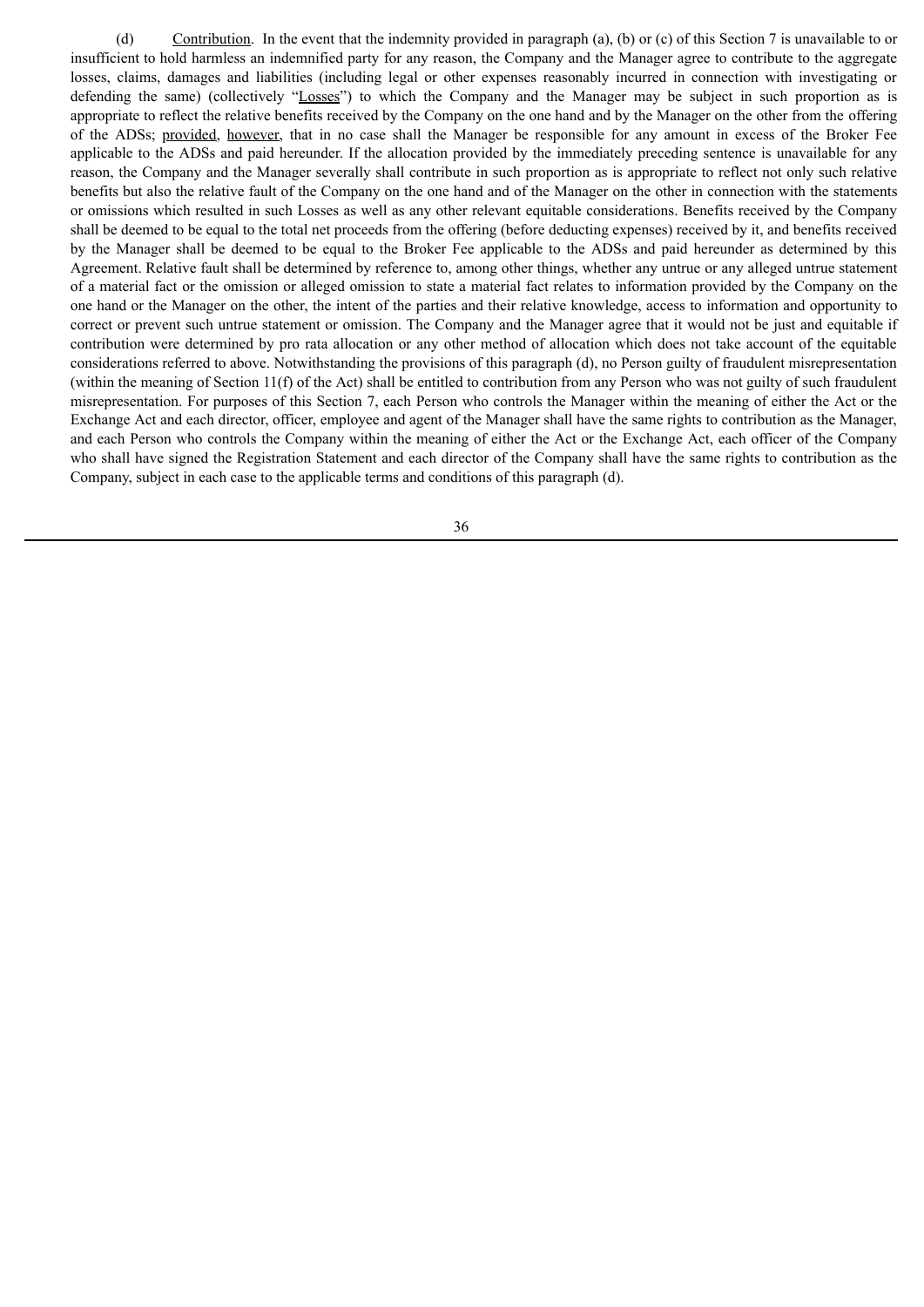#### 8. Termination.

(a) The Company shall have the right, by giving written notice as hereinafter specified, to terminate this Agreement in its sole discretion at any time upon two (2) Business Days prior written notice. Any such termination shall be without liability of any party to any other party except that (i) with respect to any pending sale, through the Manager for the Company, the obligations of the Company, including in respect of compensation of the Manager, shall remain in full force and effect notwithstanding the termination and (ii) the provisions of Sections 5, 6, 7, 8, 9, 10, 12 and 14 of this Agreement shall remain in full force and effect notwithstanding such termination.

(b) The Manager shall have the right, by giving written notice as hereinafter specified, to terminate the provisions of this Agreement relating to the solicitation of offers to purchase the ADSs in its sole discretion at any time. Any such termination shall be without liability of any party to any other party except that the provisions of Sections 5, 6, 7, 8, 9, 10, 12 and 14 of this Agreement shall remain in full force and effect notwithstanding such termination.

(c) This Agreement shall remain in full force and effect until the earliest of such date that this Agreement is terminated pursuant to Sections 8(a) or (b) above or the date on which all the ADSs covered by this Agreement have been sold or otherwise by mutual agreement of the parties, provided that any such termination by mutual agreement shall in all cases be deemed to provide that Sections 5, 6, 7, 8, 9, 10, 12 and 14 shall remain in full force and effect.

(d) Any termination of this Agreement shall be effective on the date specified in such notice of termination, provided that such termination shall not be effective until the close of business on the date of receipt of such notice by the Manager or the Company, as the case may be. If such termination shall occur prior to the Settlement Date or Time of Delivery for any sale of the ADSs, such sale of the ADSs shall settle in accordance with the provisions of Section 2(b) of this Agreement.

(e) In the case of any purchase of ADSs by the Manager pursuant to a Terms Agreement, the obligations of the Manager pursuant to such Terms Agreement shall be subject to termination, in the absolute discretion of the Manager, by prompt oral notice given to the Company prior to the Time of Delivery relating to such ADSs, if any, and confirmed promptly by facsimile or electronic mail, if since the time of execution of the Terms Agreement and prior to such delivery and payment, (i) trading in the ADSs shall have been suspended by the Commission or the Trading Market or trading in securities generally on the Trading Market shall have been suspended or limited or minimum prices shall have been established on such exchange, (ii) a banking moratorium shall have been declared either by Federal or New York State authorities or (iii) there shall have occurred any outbreak or escalation of hostilities, declaration by the United States of a national emergency or war, or other calamity or crisis the effect of which on financial markets is such as to make it, in the sole judgment of the Manager, impractical or inadvisable to proceed with the offering or delivery of the ADSs as contemplated by the Prospectus (exclusive of any amendment or supplement thereto).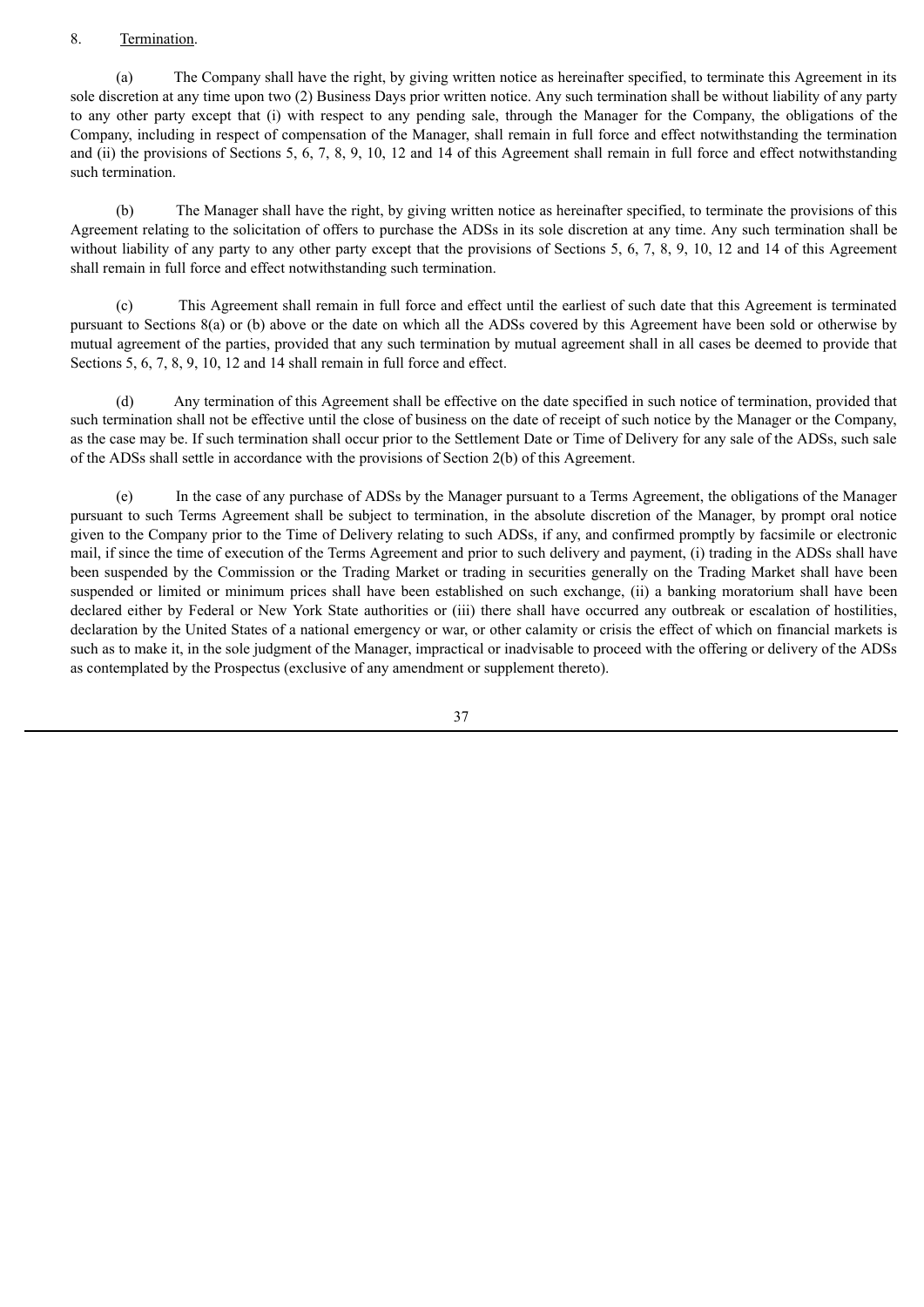9. Representations and Indemnities to Survive. The respective agreements, representations, warranties, indemnities and other statements of the Company or its officers and of the Manager set forth in or made pursuant to this Agreement will remain in full force and effect, regardless of any investigation made by the Manager or the Company or any of the officers, directors, employees, agents or controlling Persons referred to in Section 7, and will survive delivery of and payment for the ADSs.

10. Notices. All communications hereunder will be in writing and effective only on receipt, and will be mailed, delivered, emailed or facsimiled to the addresses of the Company and the Manager, respectively, set forth on the signature page hereto.

11. Successors. This Agreement will inure to the benefit of and be binding upon the parties hereto and their respective successors and the officers, directors, employees, agents and controlling Persons referred to in Section 7, and no other Person will have any right or obligation hereunder.

12. No Fiduciary Duty. The Company hereby acknowledges that (a) the purchase and sale of the ADSs pursuant to this Agreement is an arm's-length commercial transaction between the Company, on the one hand, and the Manager and any affiliate through which it may be acting, on the other, (b) the Manager is acting solely as sales agent and/or principal in connection with the purchase and sale of the Company's securities and not as a fiduciary of the Company and (c) the Company's engagement of the Manager in connection with the offering and the process leading up to the offering is as independent contractors and not in any other capacity. Furthermore, the Company agrees that it is solely responsible for making its own judgments in connection with the offering (irrespective of whether the Manager has advised or is currently advising the Company on related or other matters). The Company agrees that it will not claim that the Manager has rendered advisory services of any nature or respect, or owe an agency, fiduciary or similar duty to the Company, in connection with such transaction or the process leading thereto.

13. Integration. This Agreement and any Terms Agreement supersede all prior agreements and understandings (whether written or oral) between the Company and the Manager with respect to the subject matter hereof.

14. Amendments; Waivers. No provision of this Agreement may be waived, modified, supplemented or amended except in a written instrument signed, in the case of an amendment, by the Company and the Manager. No waiver of any default with respect to any provision, condition or requirement of this Agreement shall be deemed to be a continuing waiver in the future or a waiver of any subsequent default or a waiver of any other provision, condition or requirement hereof, nor shall any delay or omission of any party to exercise any right hereunder in any manner impair the exercise of any such right.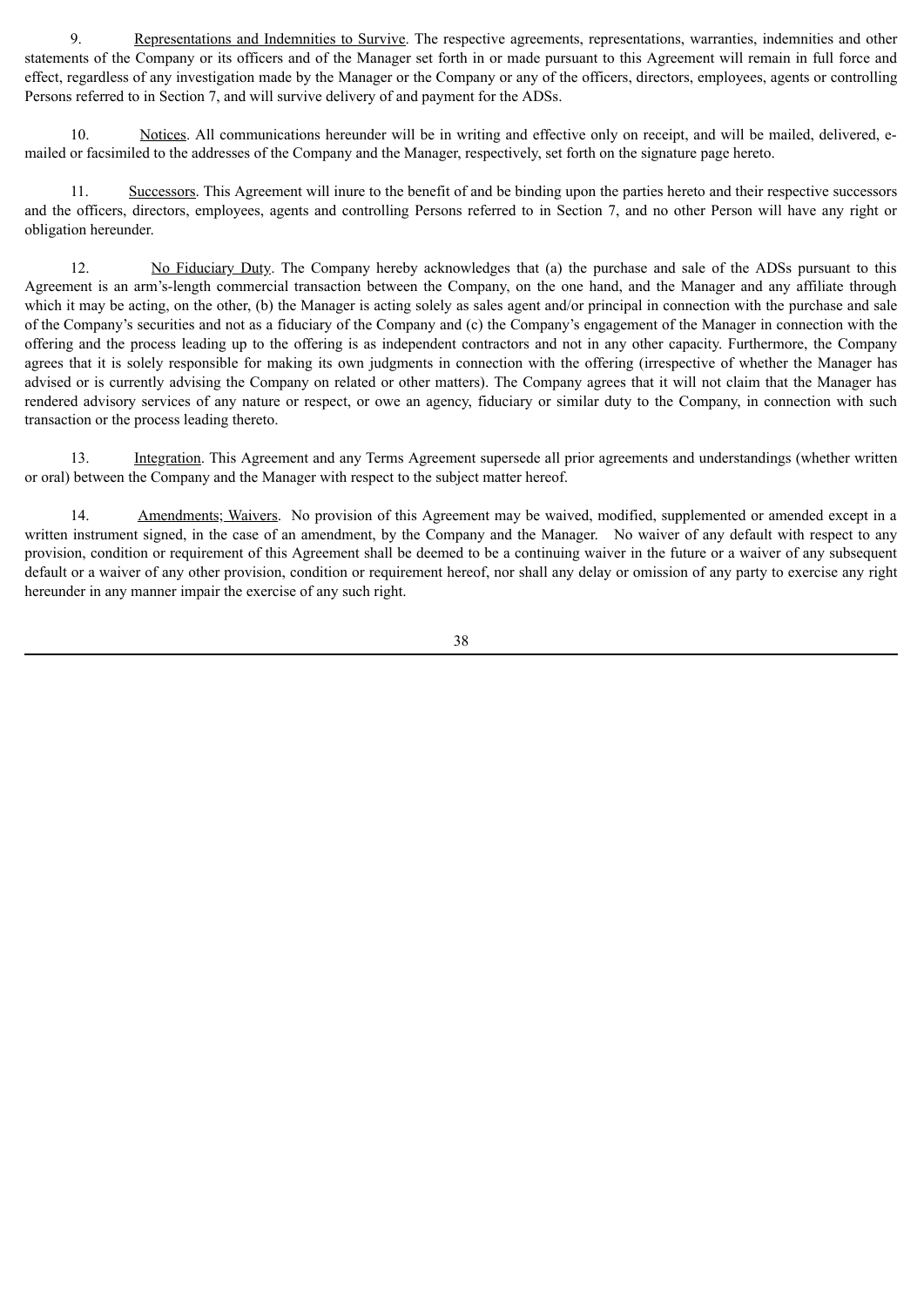15. Applicable Law. This Agreement and any Terms Agreement will be governed by and construed in accordance with the laws of the State of New York applicable to contracts made and to be performed within the State of New York. Each of the Company and the Manager: (i) agrees that any legal suit, action or proceeding arising out of or relating to this Agreement shall be instituted exclusively in New York Supreme Court, County of New York, or in the United States District Court for the Southern District of New York, (ii) waives any objection which it may have or hereafter to the venue of any such suit, action or proceeding, and (iii) irrevocably consents to the jurisdiction of the New York Supreme Court, County of New York, and the United States District Court for the Southern District of New York in any such suit, action or proceeding. Each of the Company and the Manager further agrees to accept and acknowledge service of any and all process which may be served in any such suit, action or proceeding in the New York Supreme Court, County of New York, or in the United States District Court for the Southern District of New York and agrees that service of process upon the Company mailed by certified mail to the Company's address shall be deemed in every respect effective service of process upon the Company, in any such suit, action or proceeding, and service of process upon the Manager mailed by certified mail to the Manager's address shall be deemed in every respect effective service process upon the Manager, in any such suit, action or proceeding. If either party shall commence an action or proceeding to enforce any provision of this Agreement, then the prevailing party in such action or proceeding shall be reimbursed by the other party for its reasonable attorney's fees and other costs and expenses incurred with the investigation, preparation and prosecution of such action or proceeding.

## **16. WAIVER OF JURY TRIAL. THE COMPANY HEREBY IRREVOCABLY WAIVES, TO THE FULLEST EXTENT PERMITTED BY APPLICABLE LAW, ANY AND ALL RIGHT TO TRIAL BY JURY IN ANY LEGAL PROCEEDING ARISING OUT OF OR RELATING TO THIS AGREEMENT, ANY TERMS AGREEMENT OR THE TRANSACTIONS CONTEMPLATED HEREBY OR THEREBY.**

17. Counterparts. This Agreement and any Terms Agreement may be signed in one or more counterparts, each of which shall constitute an original and all of which together shall constitute one and the same agreement, which may be delivered by facsimile or in .pdf file via e-mail.

\*\*\*\*\*\*\*\*\*\*\*\*\*\*\*\*\*\*\*\*\*\*\*\*\*\*\*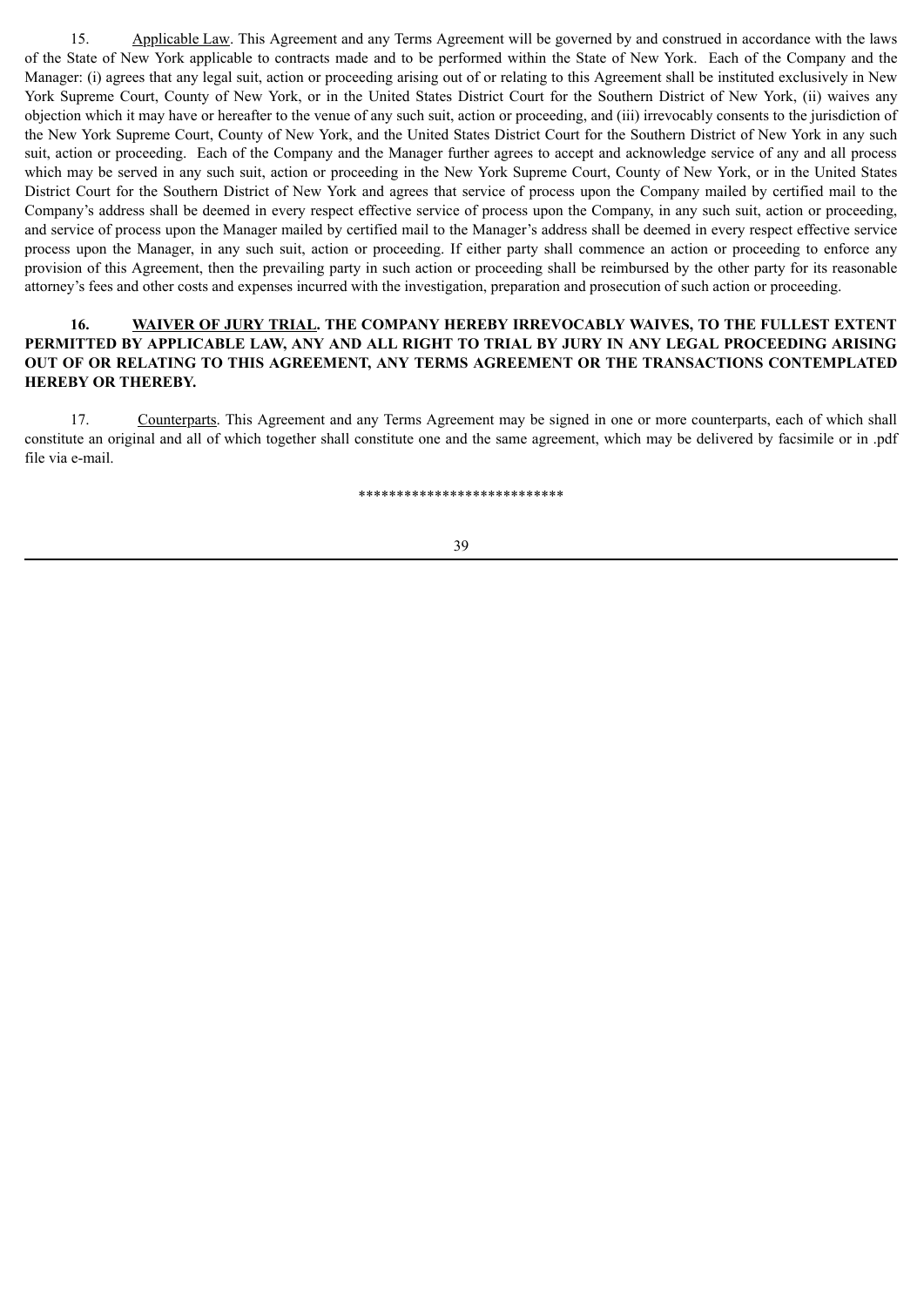18. Headings. The section headings used in this Agreement and any Terms Agreement are for convenience only and shall not affect the construction hereof.

If the foregoing is in accordance with your understanding of our agreement, please sign and return to us the enclosed duplicate hereof, whereupon this letter and your acceptance shall represent a binding agreement among the Company and the Manager.

Very truly yours,

# **BIOLINERX LTD.**

By: /s/ Philip Serlin Name: Philip Serlin Title: Chief Executive Officer

Address for Notice: 2 HaMa'ayan Street Modi'in 7177871, Israel

The foregoing Agreement is hereby confirmed and accepted as of the date first written above.

#### **H.C. WAINWRIGHT & CO., LLC**

By: /s/ Edward D. Silvera Name: Edward D. Silvera Title: Chief Operating Officer

Address for Notice: 430 Park Avenue New York, NY 10022